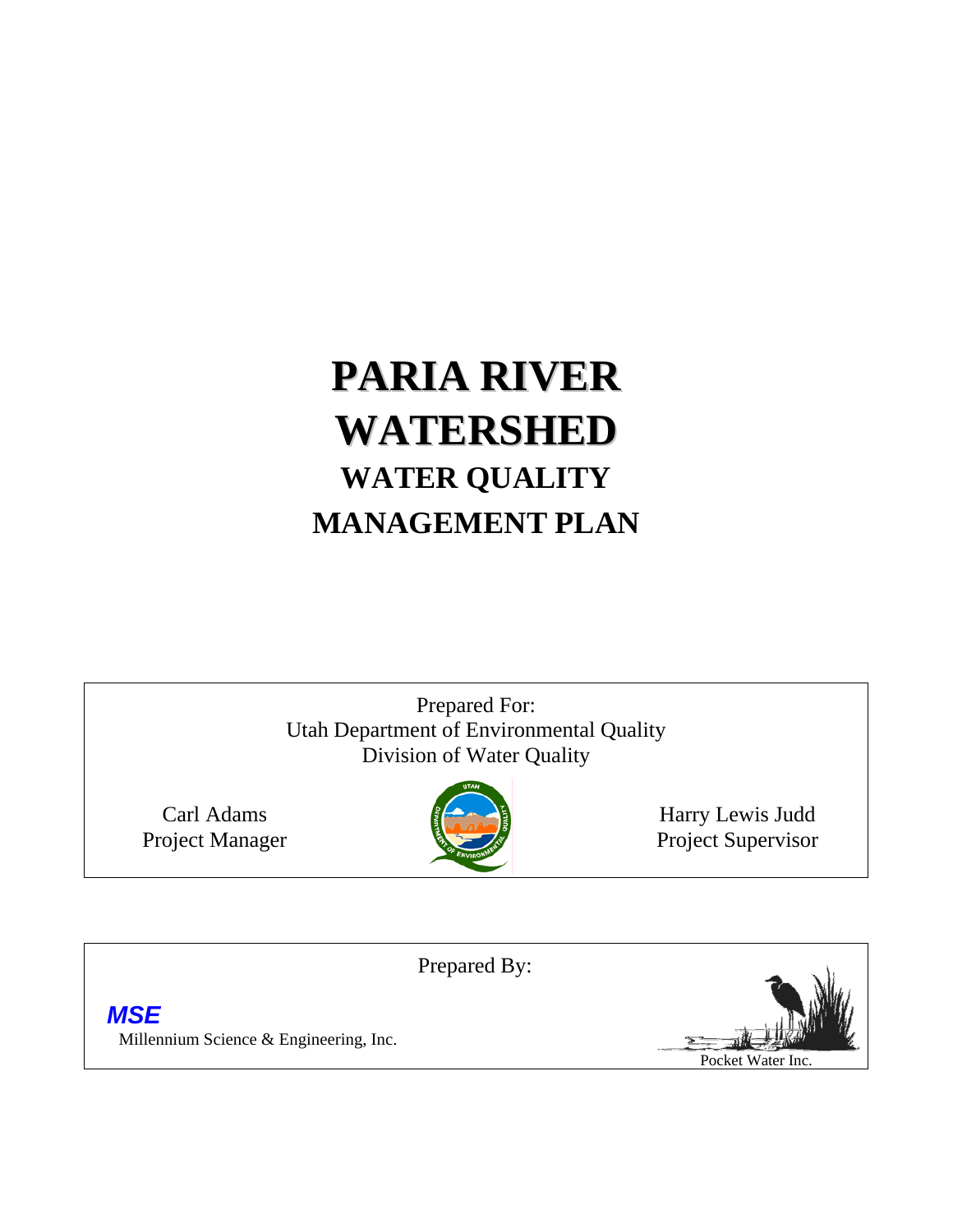# PARIA RIVER WATERSHED<br>WATER QUALITY MANAGEMENT PLAN **TABLE OF CONTENTS**

| 1.0 |            |                |  |
|-----|------------|----------------|--|
|     | 1.1        |                |  |
|     | 1.2        |                |  |
|     | 1.3        |                |  |
|     | 1.4        |                |  |
|     |            | 1.4.1          |  |
|     |            | 1.4.2          |  |
|     |            | 1.4.3          |  |
|     |            | 1.4.4          |  |
|     |            | 1.4.5          |  |
|     |            | 1.4.6          |  |
| 2.0 |            |                |  |
|     | 2.1        |                |  |
|     | 2.2        |                |  |
| 3.0 |            |                |  |
|     | 3.1        |                |  |
|     | 3.2        |                |  |
|     | 3.3        |                |  |
| 4.0 |            |                |  |
|     |            |                |  |
| 5.0 |            |                |  |
|     | 5.1        |                |  |
|     |            | 5.1.1<br>5.1.2 |  |
|     |            | 5.1.3          |  |
|     |            |                |  |
|     |            | 5.1.4          |  |
|     |            | 5.1.5          |  |
|     | 5.2        | 5.1.6          |  |
|     |            | 5.2.1          |  |
|     |            |                |  |
|     |            | 5.2.2          |  |
|     |            | 5.2.3          |  |
|     |            | 5.2.4          |  |
|     | 5.3        | 5.3.1          |  |
|     |            |                |  |
|     |            | 5.3.2          |  |
|     |            | 5.3.3          |  |
|     |            | 5.3.4          |  |
|     | 5.4<br>5.5 |                |  |
|     |            |                |  |
| 6.0 |            |                |  |
| 7.0 |            |                |  |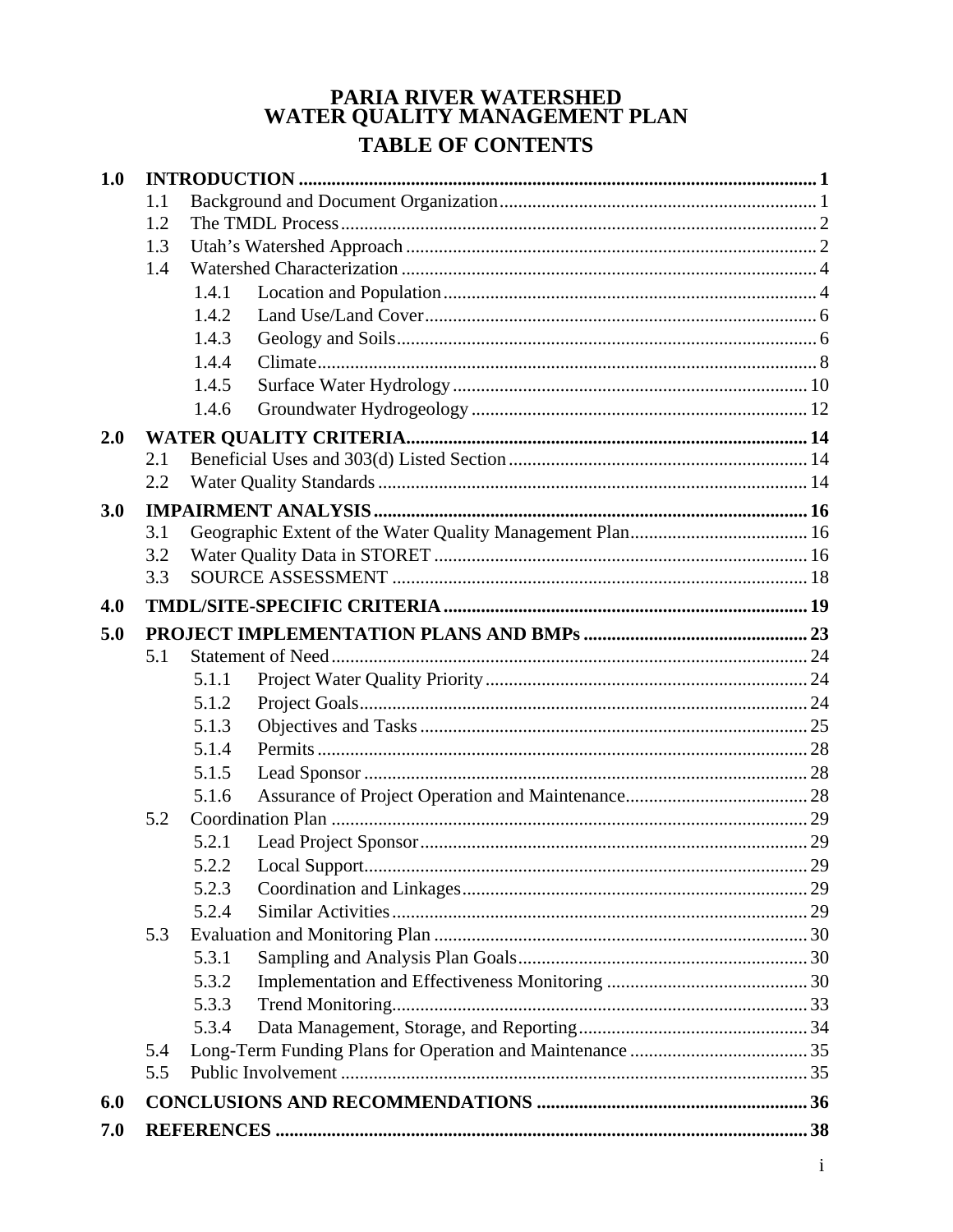# **LIST OF TABLES**

|           | Table 2-2 Utah Water Quality Criteria for TDS and Related Parameters 14                  |  |
|-----------|------------------------------------------------------------------------------------------|--|
| Table 2-3 | 303(d) Criteria for Assessing Agricultural Beneficial Use Support - Class 4 15           |  |
| Table 3-1 |                                                                                          |  |
|           | Table 4-1 Statistics and Site-Specific Criteria for Paria River Reach-1 Based on Station |  |
|           | Table 4-2 Statistics and Site-Specific Criteria for Paria River Reach-3 Based on Station |  |
|           |                                                                                          |  |
| Table 5-2 |                                                                                          |  |
|           |                                                                                          |  |
|           |                                                                                          |  |

#### **LIST OF FIGURES**

| Figure 1-2 Average Precipitation for Southeast Colorado for the Most Recent 10-Year Period |  |
|--------------------------------------------------------------------------------------------|--|
|                                                                                            |  |
|                                                                                            |  |
| Figure 4-1 Concentration of TDS at Two Stations on Paria River Reach-1 Compared to the     |  |
| Figure 4-2 Concentration of TDS at Two Stations on Paria River Reach-3 Compared to the     |  |

# **LIST OF APPENDICES**

- Appendix 2: Map 1 Watershed Overview
	- Map 2 General Topography
	- Map 3 Geology
	- Map 4 Soils
	- Map 5 Vegetation
	- Map 6 Land Ownership
	- Map 7 STORET Sites and USGS Stream Gaging Stations
- Appendix 3: STORET Station Data and Statistical Summaries
- Appendix 4: USGS Stream Gage Station Flow Summaries
- Appendix 5: Paria River Climate Summary
- Appendix 6: List of Acronyms
- Appendix 7: Response to Comments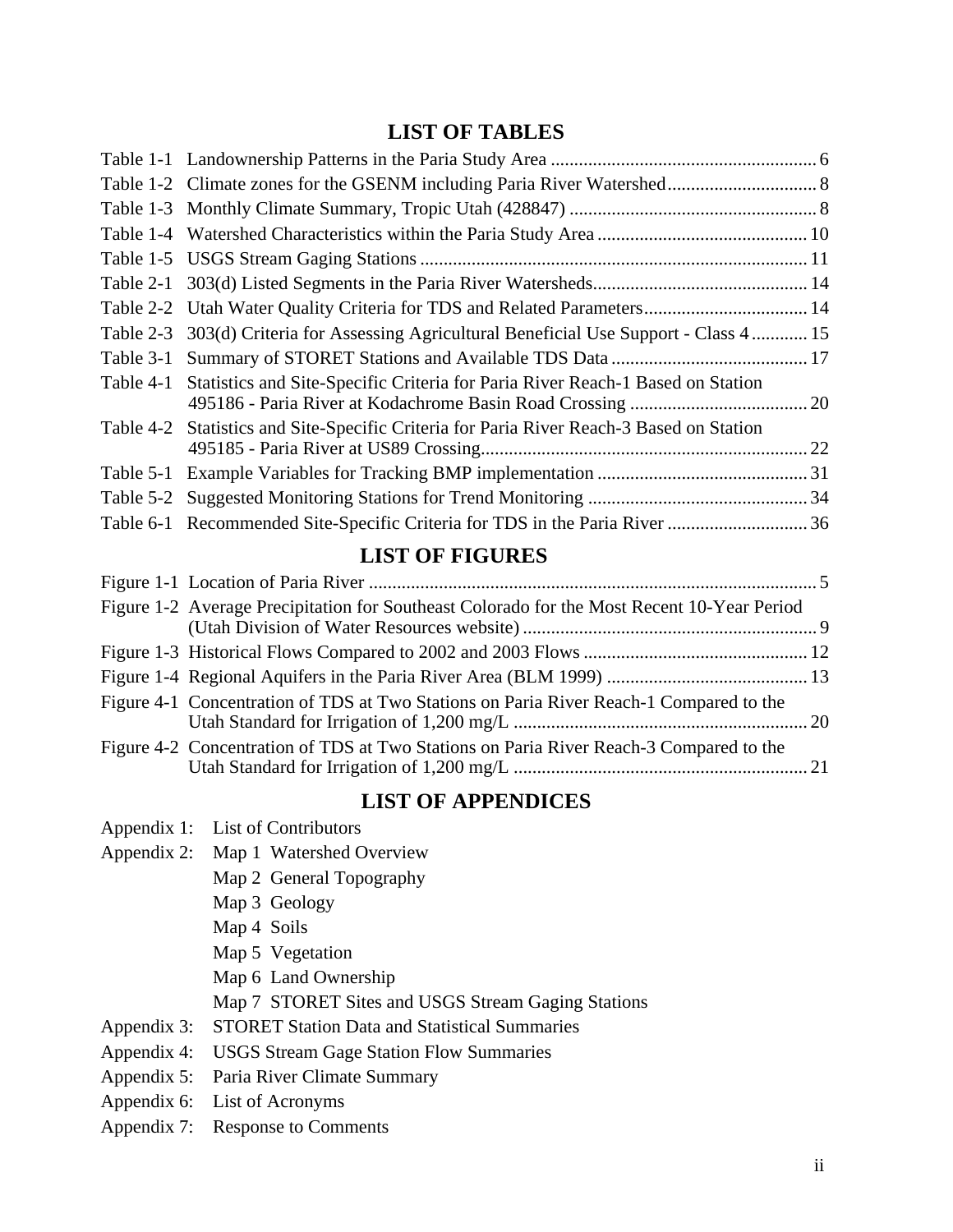# **1.0 INTRODUCTION**

#### **1.1 Background and Document Organization**

This document presents a Water Quality Management Plan (WQMP) for the Paria River Watershed located in southern Utah. The Utah Division of Water Quality (DWQ) developed this Water Quality Management Plan with assistance from the Canyonlands Soil Conservation District. The DWO contracted Millennium Science & Engineering to assess water quality impairments of the Paria River, quantify loadings for limiting water quality parameters, develop Total Maximum Daily Loads, and assist the Canyonlands Soil Conservation District in developing this Watershed Water Quality Management Plan. Many private individuals, agencies, and consultants contributed to these efforts. A list of contributors is provided in **Appendix 1.** 

Utah's Year 2002 303(d) list identifies two reaches of the Paria River as being impaired due to exceedence of Utah's total dissolved solids (TDS) criteria for protection of agricultural uses, Class-4 waters. The upper and lower reaches ("Reach-1" and "Reach-3", respectively) are listed due to the measured elevated TDS concentrations (the "Listed Sections"). The middle reach is not listed as a water quality limited segment.

The Paria River flows from the headwaters in Bryce Canyon National Park and Dixie National Forest through private agricultural lands in Garfield County, Utah and south through the BLM administered Grand Staircase-Escalante National Monument (GSENM) into Arizona and the Colorado River below Glen Canyon Dam. The river flows through the Grand Staircase region, a series of multi-colored cliffs which begin at the rim of the Grand Canyon, and ascend over 5,000 feet across GSENM to end at the cliffs in Bryce Canyon. The small towns of Tropic, Cannonville and Henrieville at the northern end of the basin are based on a primarily agricultural economy dependent on irrigation from surface waters. Downstream from private lands near Henrieville Wash the river enters GSENM and flows through these primitive public lands for approximately 45 river miles to the Arizona border. The Paria River is situated in a dry desert climate so the majority of surface streams and washes are intermittent. The Paria River is perennial for most but not all of its length through the state.

**Section 1** of the Water Quality Management Plan provides background on the Environmental Protection Agency (EPA) Total Maximum Daily Load (TMDL) process, Utah's watershed management approach, and describes the characteristics of the watershed. **Section 2** describes the water quality criteria that apply to the TMDL. **Section 3** evaluates impairment by evaluating the water quality, water quantity and TDS data. **Section 4** describes the TMDL (sources of pollution, loading calculations and allocation if appropriate, water quality goals and targets) and evaluation of site-specific criteria. **Section 5** describes the project implementation plans (PIPs) and best management practices (BMPs) to attain the water quality goals and targets, and describes a monitoring plan to evaluate implementation and effectiveness. Conclusions and recommendations are presented in **Section 6**. A list of references cited in this document is provided in **Section 7**.

**Appendix 1** lists the people that contributed to this document. All maps are provided in **Appendix 2**. **Appendices 3 through 5** provide supporting data on water quality, flow conditions, and climate. **Appendix 6** lists acronyms used in the document. Review comments and responses are provided in **Appendix 7**.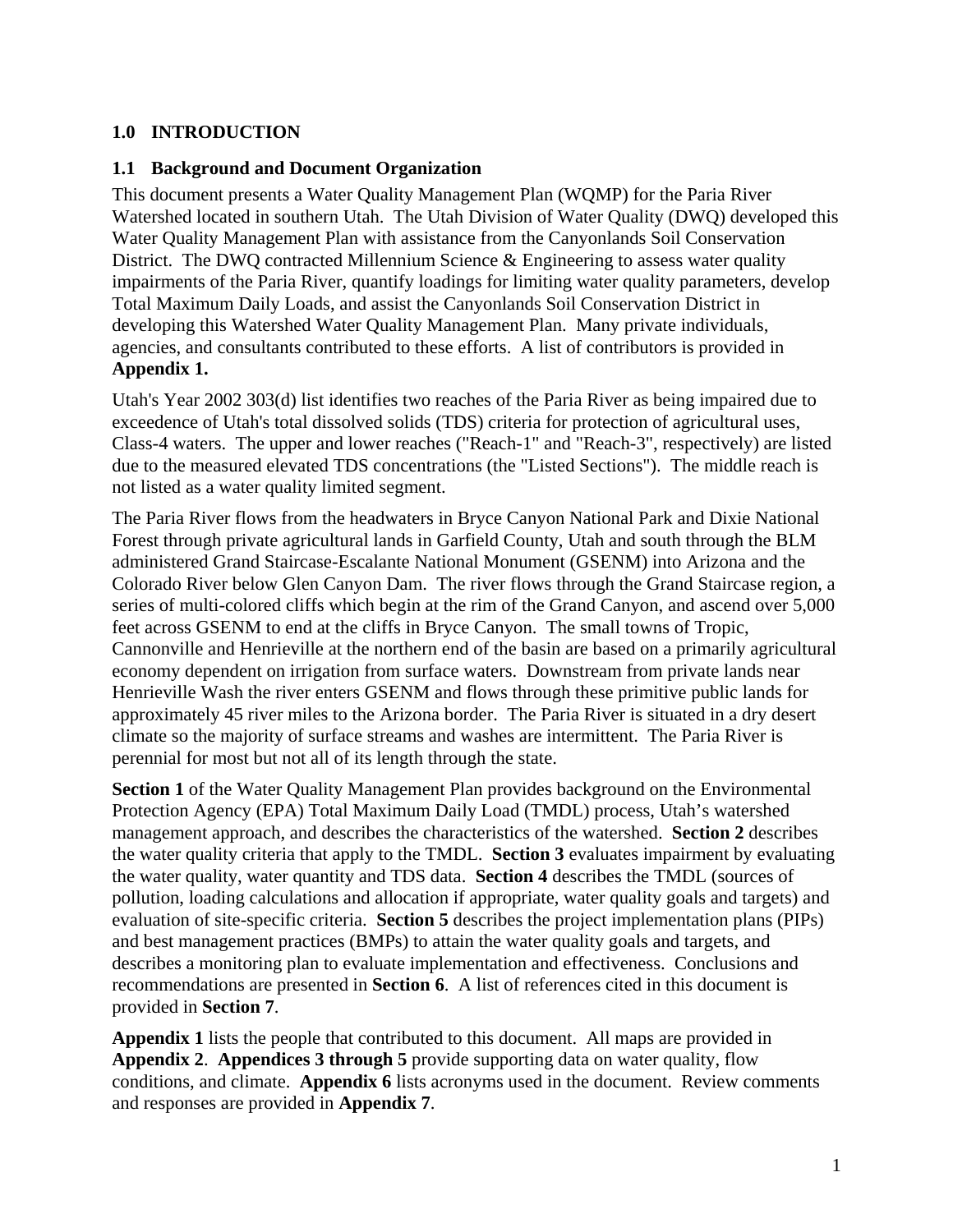## **1.2 The TMDL Process**

Water quality standards are set by States, Territories, and Tribes. They identify the scientific criteria to support a waterbody's beneficial uses such as for drinking water supply, contact recreation (swimming), and agricultural uses (including irrigation of crops and stock watering). A TMDL or Total Maximum Daily Load is a calculation of the maximum amount of a pollutant that a waterbody can receive and still meet water quality standards (EPA, 1999). The Clean Water Act, Section 303(d), establishes the TMDL program. As part of the TMDL process, the maximum amount of the pollutant of concern is allocated to its contributing sources. Therefore, a TMDL is the sum of the allowable loads of the pollutant of concern from all contributing point and nonpoint sources. The calculation must include a margin of safety to account for future growth and changes in land use, uncertainties in data collection, analysis, and interpretation. Section 303(d) and EPA's Water Quality Planning and Management Regulations (40 CFR Part

130), requires that States report waterbodies (i.e., lakes, reservoirs, rivers, and streams) that currently do not support their designated beneficial use(s). EPA regulations require that each State submit a prioritized list of waterbodies to be targeted for improvement to EPA every two years. These regulations also require States to develop TMDLs for those targeted waterbodies. Thus, those waterbodies that are not currently achieving, or are not expected to achieve, applicable water quality standards are identified as water quality limited. Waterbodies can be water quality limited due to point sources of pollution and nonpoint sources of pollution. Pollutants that can cause use impairment include heavy metals, pathogens and nutrients for which there are numeric standards. In addition to pollutants, impairments may originate from sources such as habitat alteration or hydrologic modification that have associated narrative standards (DWQ, 2002). Section 303(d)(1)(A) and the implementing regulations (40 CFR 130.7(b)) provide States with latitude to determine their own priorities for developing and implementing TMDLs.

Once a waterbody is identified as water quality limited, the State, Tribe, or EPA is required to determine the source(s) of the pollutant and to allocate the responsibility for controlling it. The goal of the TMDL is reduction in pollutant loading necessary for a waterbody to meet water quality standards and support its beneficial uses. This process determines: 1) the amount of a specific pollutant that a waterbody can receive without exceeding its water quality standard or impair a beneficial use; 2) the allocation of the load to point and nonpoint sources; and 3) a margin of safety. While the term TMDL implies that the target load (loading capacity) is determined on a daily time scale, TMDLs can range from meeting an instantaneous concentration (e.g., an acute standard) to computing an acceptable annual load to a waterbody (DWQ, 2002).

The Paria River is listed on Utah's 2002 303d list (DWQ, 2002) for waters requiring the development of a TMDL due to the exceedences of the agricultural criteria for Beneficial Use 4. Cooperative monitoring by DWQ and BLM have identified several monitoring stations where TDS concentrations exceeded State criteria. Therefore, DWQ prompted this TMDL to identify and quantify sources contributing to TDS increase in the Paria River watershed.

# **1.3 Utah's Watershed Approach**

Utah's watershed approach is aimed at improving and protecting the State's surface and groundwater resources. Characteristics of the approach include a high level of stakeholder involvement, water quality monitoring and information gathering, problem targeting and prioritization, and integrated solutions that make use of multiple agencies and groups. Federal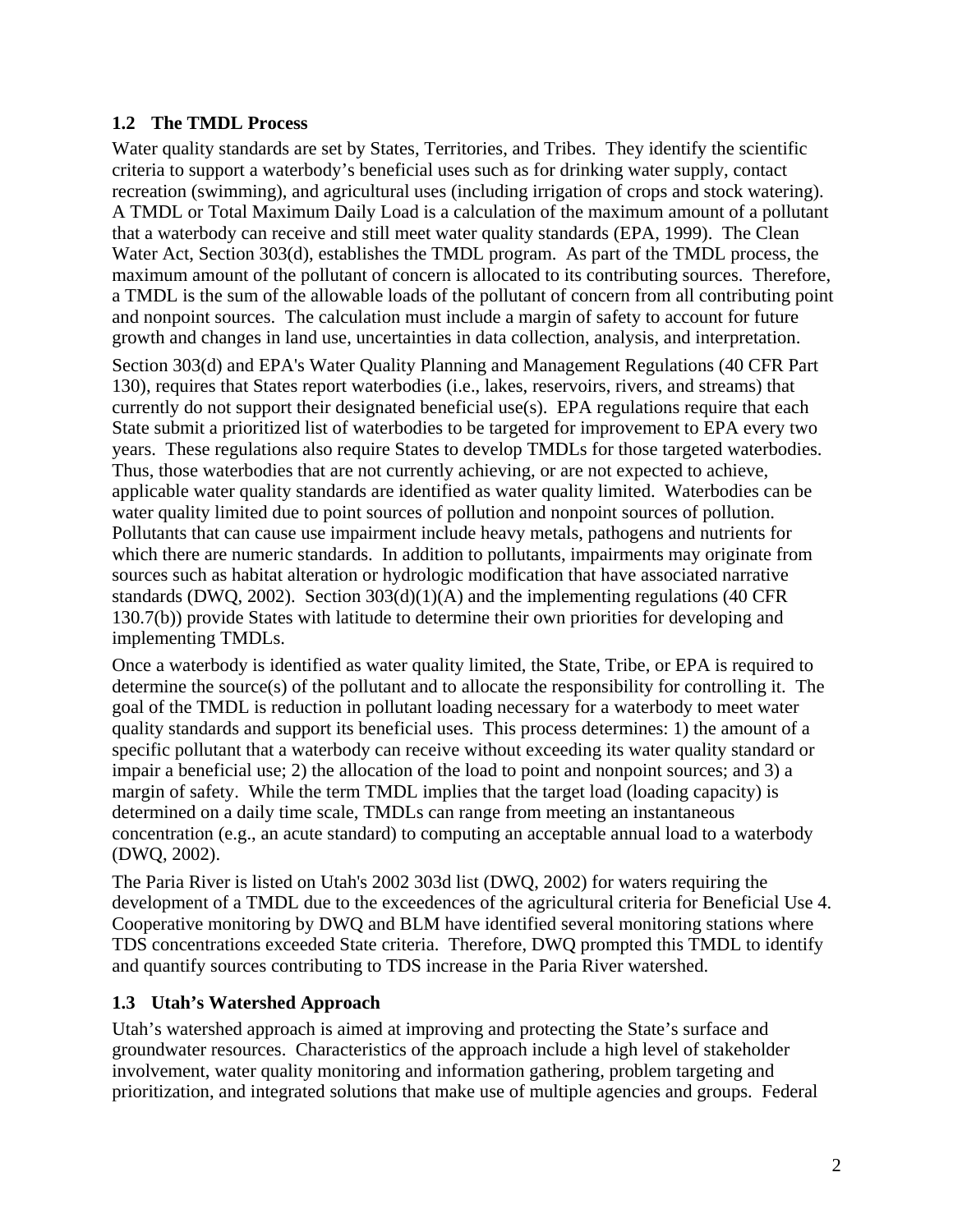and state regulations appoint DWQ with the task of preventing, controlling, and abating water pollution. Other state and local agencies have associated responsibilities. Utah's watershed approach is to form partnerships with accountable government agencies and interested groups to combine resources and increase the effectiveness of existing programs.

Throughout the State of Utah a series of ten nested management units provide spatial focus to watershed management activities, thereby improving coordination. Watershed management units in the State may contain more than one stream system, or watershed, defined as the entire area drained by a stream and its tributaries. Watershed management units are consistent with the hydrologic basins defined by the Utah Department of Natural Resources - Division of Water Resources for the State Water Plan project (Utah Division of Water Resources, 1990). The watershed management units provide boundaries for evaluating the impact of various stressors on commonly shared resources, provide boundaries for evaluating the impacts of management actions, and provide a better perspective for DWQ and stakeholders to determine environmental objectives and to develop management strategies that account for local and regional considerations.

Each watershed plan will establish management actions at several spatial scales ranging from the watershed scale to specific sites that are influenced by unique environmental conditions. Watershed plans consider a holistic approach to watershed management in which groundwater hydrologic basins and eco-regions encompassed within the units are considered. The goal of Utah's watershed approach is better coordination and integration of the State's existing resources and water quality management programs to improve protection for surface and groundwater resources. Better coordination and integration extends beyond the tiers of government agencies to include all stakeholders in the watershed.

Utah's watershed approach is based on hydrologically defined watershed boundaries and aims to de-emphasize jurisdictional delineations in watershed management efforts. This approach is expected to accelerate improvements in water quality as a result of increased coordination and sharing of resources. Statewide watershed management is not a new regulatory program, it is a means of operating within existing regulatory and non-regulatory programs to more efficiently and effectively protect, enhance, and restore aquatic resources. The Statewide watershed management approach has been introduced to establish a framework to integrate existing programs and coordinate management activities geographically (DWQ, 2000c).

In addition to the technical components, Utah's watershed approach is dependant on the critical role stakeholders play in watershed water quality management. The success of the implementation plan, and ultimately the restoration of water quality, depends on the voluntary participation of the stakeholders in Utah's watersheds. Therefore, to be successful, the TMDL development approach must ensure public participation and input at critical points throughout the process.

A successful water quality management plan and TMDL relies as much on voluntary stakeholder participation and buy-in as on the rigor of technical analysis. The advantages of involving stakeholders throughout the TMDL development and implementation process are numerous. Through their voluntary participation, the stakeholders can become more comfortable that the monitoring and modeling programs generate reliable data that are scientifically defensible. Further, effluent limits and BMPs developed by the Stakeholders are less prone to credibility challenges and litigation. Stakeholders are more apt to agree to pollutant reduction or habitat improvement schemes that they helped to formulate.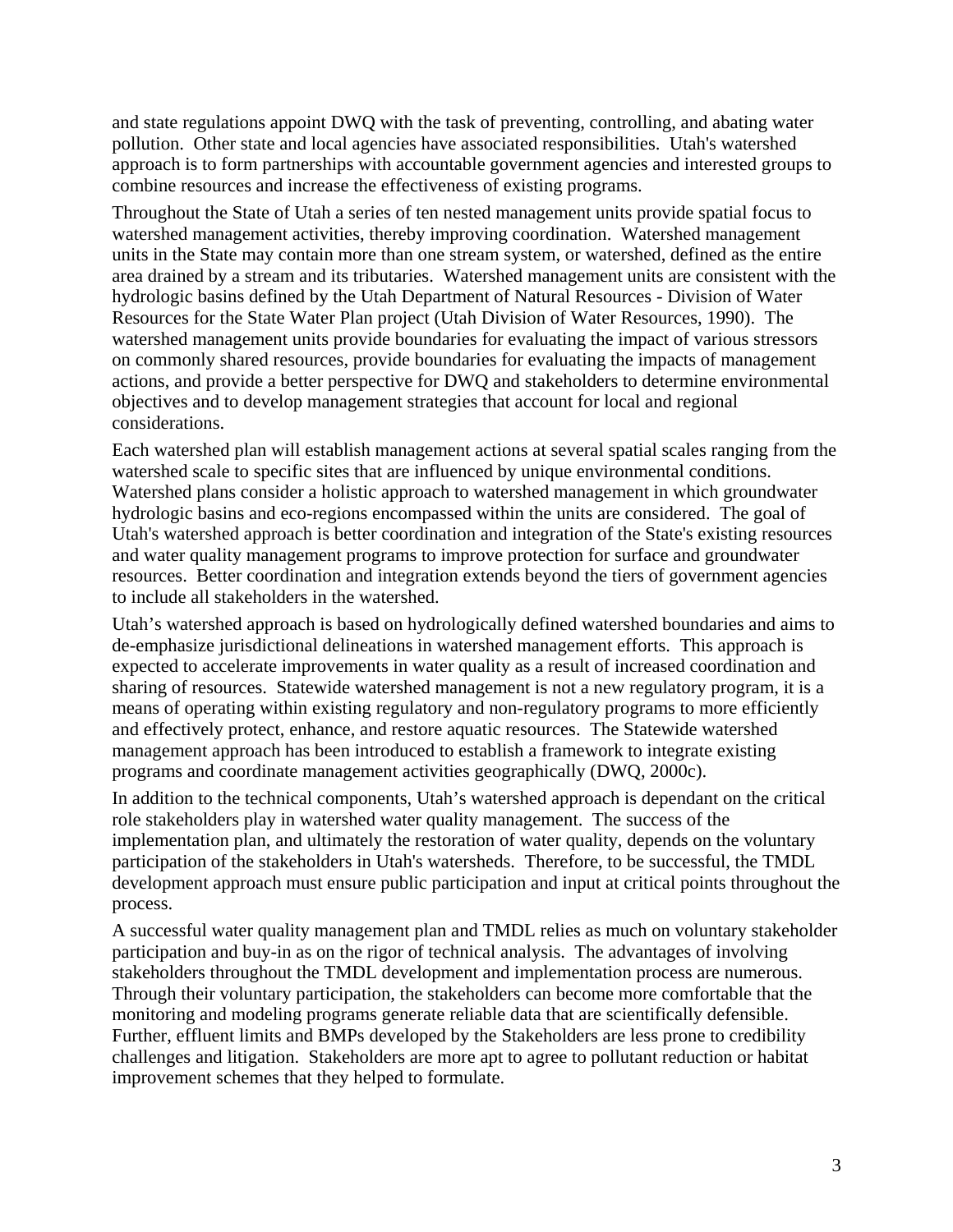The boundaries of watershed management units in Utah were drawn so that stakeholders would be aggregated or grouped into areas sharing common environmental characteristics. Defining watershed management units in this way is intended to encourage a sense of ownership in the resident stakeholders and to encourage involvement in stewardship activities. Based on a model successfully used by other states, the program draws on the expertise of those involved in or affected by water quality management decisions. These stakeholders help gather information and design BMPs, then become involved in stewardship activities.

In the Paria River watershed, both governmental and non-governmental entities worked to achieve a skillful and honest presentation of technical information to the Canyonlands Soil Conservation District throughout this study. These efforts have resulted in a Water Quality Management Plan that assures control of nonpoint source pollution that are acceptable to those living and working in the watershed.

#### **1.4 Watershed Characterization**

#### **1.4.1 Location and Population**

 $\overline{a}$ 

The Paria River is located in Garfield and Kane Counties in southern Utah and contained in part within the GSENM (Figure 1-1). The locations of the water quality limited sections of the Paria River are also indicated in Figure 1-1.

Garfield County had the fifth smallest population in the State of Utah, 4,599 in 2002, and is the least densely populated<sup>1</sup>. The county's average annual growth rate from 1990-2000 was 1.8%; lower than the state average of 2.7%. Total nonagricultural employment totaled 2,129 in 2001 in Garfield County. Services accounted for the greatest share of nonagricultural employment at 45.2% and government accounted for 28.7% of Garfield County's 2001 employment. Agriculture and trade were also important. Growth in tourism-related industries is expected to continue at a more accelerated pace because of the designation in 1996 of the GSENM. Garfield County had 121,381 acres of private land on 285 farms; 116 were full-time farms (1997). The market value of agricultural products sold was \$7.6 million in 1997; crop sales accounted for 18% of agricultural products and livestock sales for 82%. Cattle, hay, dairy products, and sheep are all significant agricultural products of the county. There are 3,330,924 land acres in Garfield County. Of that amount, 90% is federally owned, while 5.4% is state owned. The remaining land in Garfield is privately owned, owned by municipal organizations, or state sovereign lands. Kane County's population was 5,958 in 2002. With a population density of 1.5 persons per square mile, the county was one of the least densely populated in the state. Kane County

sustained an average growth rate of 1.6% per year from 1990 to 2000. Kane's Census 2000 average household size, 2.67 people, was one of the lowest in the state. By 2030, Kane County's population is expected to swell to over 13,628 people. Nonagricultural employment reached 2,902 in 2001. Services (41%) and government (25.4%) accounted for the largest shares of employment. Manufacturing (12.9%) and trade (12.7%) also occupied an important presence. Kane's economy is specialized in tourism-related industries, agriculture, and non-metallic minerals extraction.

<sup>&</sup>lt;sup>1</sup> County Economic Profiles. Governor's Office of Planning and Budget, Demographic and Economic Analysis. http://governor.utah.gov/dea/WrittenProfiles.PDF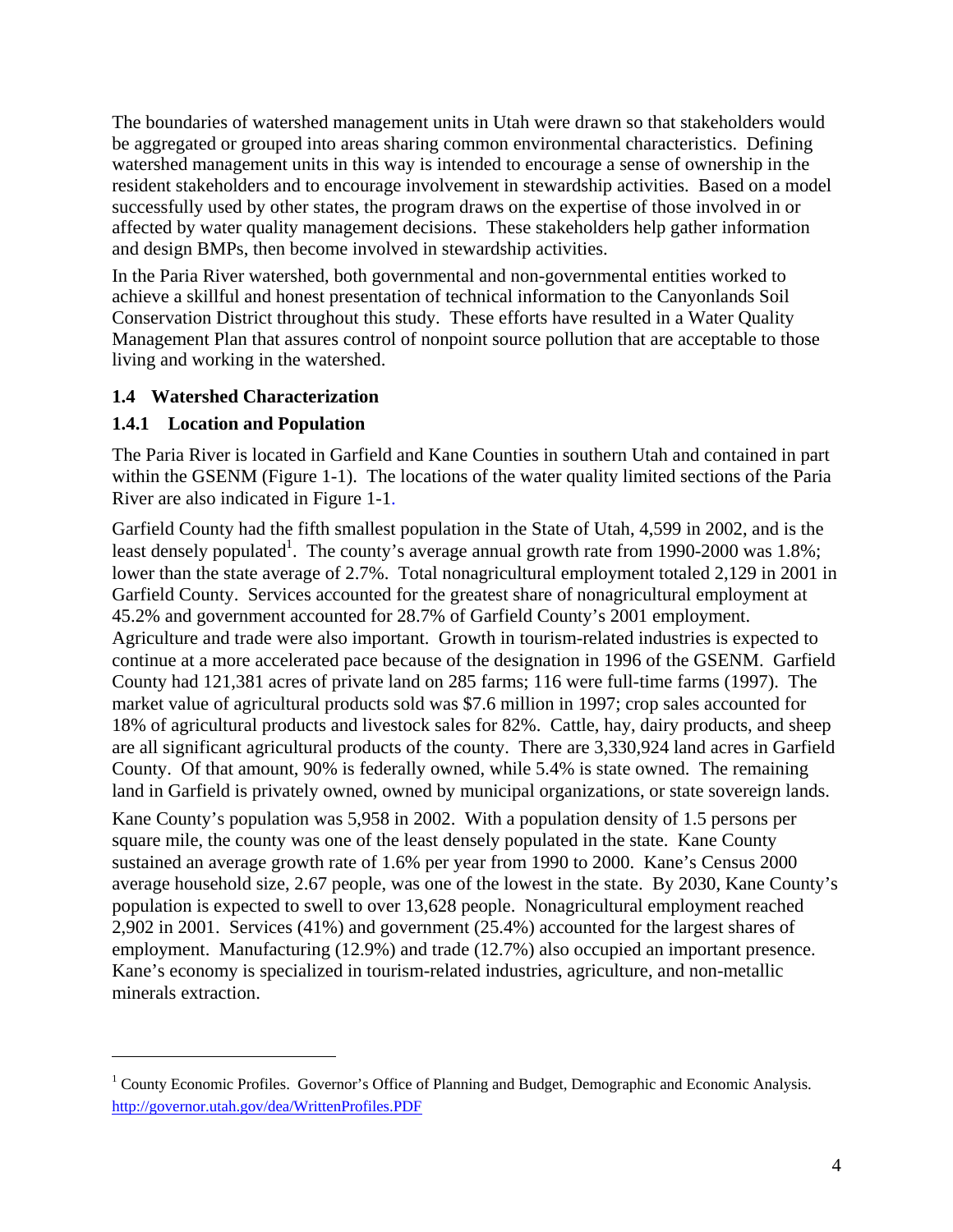

**Figure 1-1 Location of Paria River**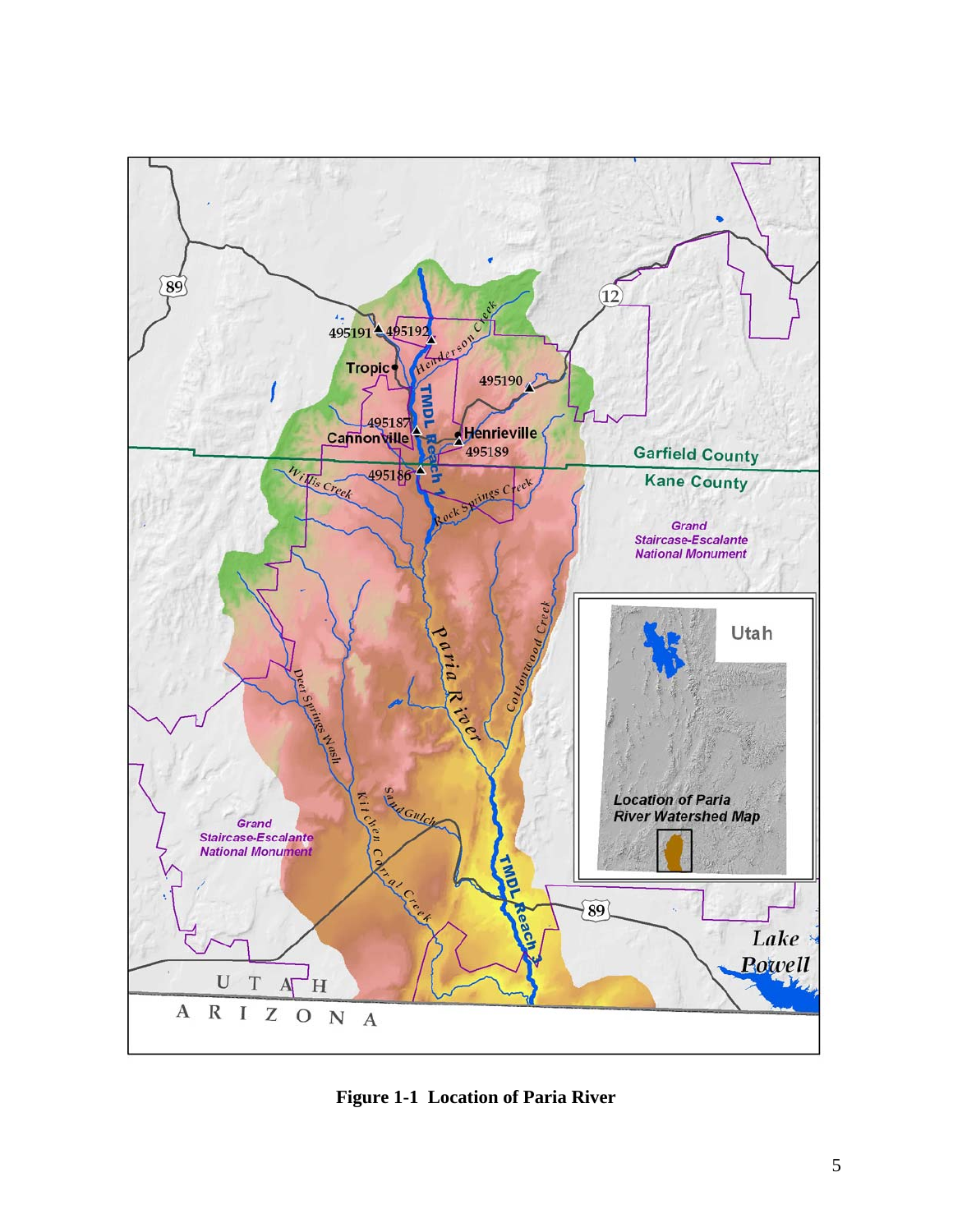## **1.4.2 Land Use/Land Cover**

Land ownership patterns are shown in Map 6, and summarized in Table 1-1. The northern end of the watershed is bordered by Bryce Canyon National Park and Dixie National Forest. Below the national park and forest service boundary the watershed, excluding private land, has been incorporated into the GSENM.

|                                   | Land Ownership Area (square miles) |             |            |      |                |              |  |  |  |
|-----------------------------------|------------------------------------|-------------|------------|------|----------------|--------------|--|--|--|
| Watershed                         | <b>BLM</b>                         | <b>USFS</b> | <b>NPS</b> | Utah | <b>Private</b> | <b>Total</b> |  |  |  |
| <b>Paria River Reach-1</b>        |                                    |             |            |      |                |              |  |  |  |
| (Paria Reach-1)                   | 34.1                               | 14.7        |            | 5.1  | 10.8           |              |  |  |  |
| Rock Springs Creek <sup>1</sup>   | 50.1                               | 1.5         |            | 0.6  | 5.2            | 57.4         |  |  |  |
| Henrieville Wash                  | 53.4                               | 5.4         |            | 0.8  | 4.0            | 63.6         |  |  |  |
| <b>Yellow Creek</b>               | 8.2                                |             | 4.6        | 0.7  | 2.1            | 15.7         |  |  |  |
| <b>Henderson Creek</b>            | 10.5                               | 16.6        |            | 0.1  | 2.1            | 29.2         |  |  |  |
| <b>Tropic Ditch</b>               | 3.9                                | 0.7         | 17.6       | 0.6  | 6.0            | 28.8         |  |  |  |
| Total                             | 160.3                              | 38.9        | 22.1       | 7.9  | 30.2           | 194.7        |  |  |  |
| Paria River Reach-3               |                                    |             |            |      |                |              |  |  |  |
| Kitchen Corral Creek <sup>2</sup> | 292.3                              | 10.3        | 4.0        | 1.2  | 17.8           | 325.7        |  |  |  |
| Sand Gulch                        | 36.6                               |             |            |      | 3.7            | 40.3         |  |  |  |
| (Paria Reach-3)                   | 62.2                               |             |            | 12.2 | 1.4            | 75.9         |  |  |  |
| Total                             | 391.1                              | 10.3        | 4.0        | 13.4 | 22.9           | 441.8        |  |  |  |

**Table 1-1 Landownership Patterns in the Paria Study Area** 

Notes to Table: Subwatersheds Reach-1 and Reach-3 (in parentheses) are the land areas that drain directly to the river, and do not include the tributaries in the table.  $1$  Rock Springs Creek with Wiggler Wash tributary as headwaters. <sup>2</sup> Kitchen Corral Creek with Deer Springs Wash tributary as headwaters.

The Paria River occurs within the Grand Staircase physiographic region. The Grand Staircase region is a series of multi-colored cliffs which begin at the rim of the Grand Canyon, and ascend nearly 5,500 feet across the southwestern side of GSENM, to end with a final stair of pink cliffs in Bryce Canyon National Park. These stairs consist of "risers" of resistant and non-resistant rock formations up to 2,000 feet high, and "treads" which are valleys or plateaus up to 15 miles wide. The stairs include the Chocolate Cliffs, Vermilion Cliffs, White Cliffs, Gray Cliffs, and Pink Cliffs, all large expanses of exposed, virtually undeformed rock strata which provide a relatively continuous stratigraphic record from Grand Canyon (Precambrian) to Bryce Canyon (Tertiary).

Map 5 shows the vegetation patterns as identified by the Utah GAP vegetation analysis. GAP refers to a process to identify "gaps" in protection of high biodiversity areas for wildlife species. The resulting maps characterize plant communities at a broad scale, and are not particularly useful for streamside zones. Vegetation in Paria River Reach-1 transitions from mountain shrub and juniper at higher elevations and wetter sites to salt desert scrub. In Paria River Reach-3, salt desert scrub transitions to blackbrush communities toward the Arizona border.

#### **1.4.3 Geology and Soils**

The Paria River flows through a series of topographic benches and cliffs that form the Grand Staircase region. From its headwaters approximately 5 miles northeast of Tropic, Utah, to where it joins the Colorado River near the town of Lee's Ferry, Arizona, the Paria River cuts through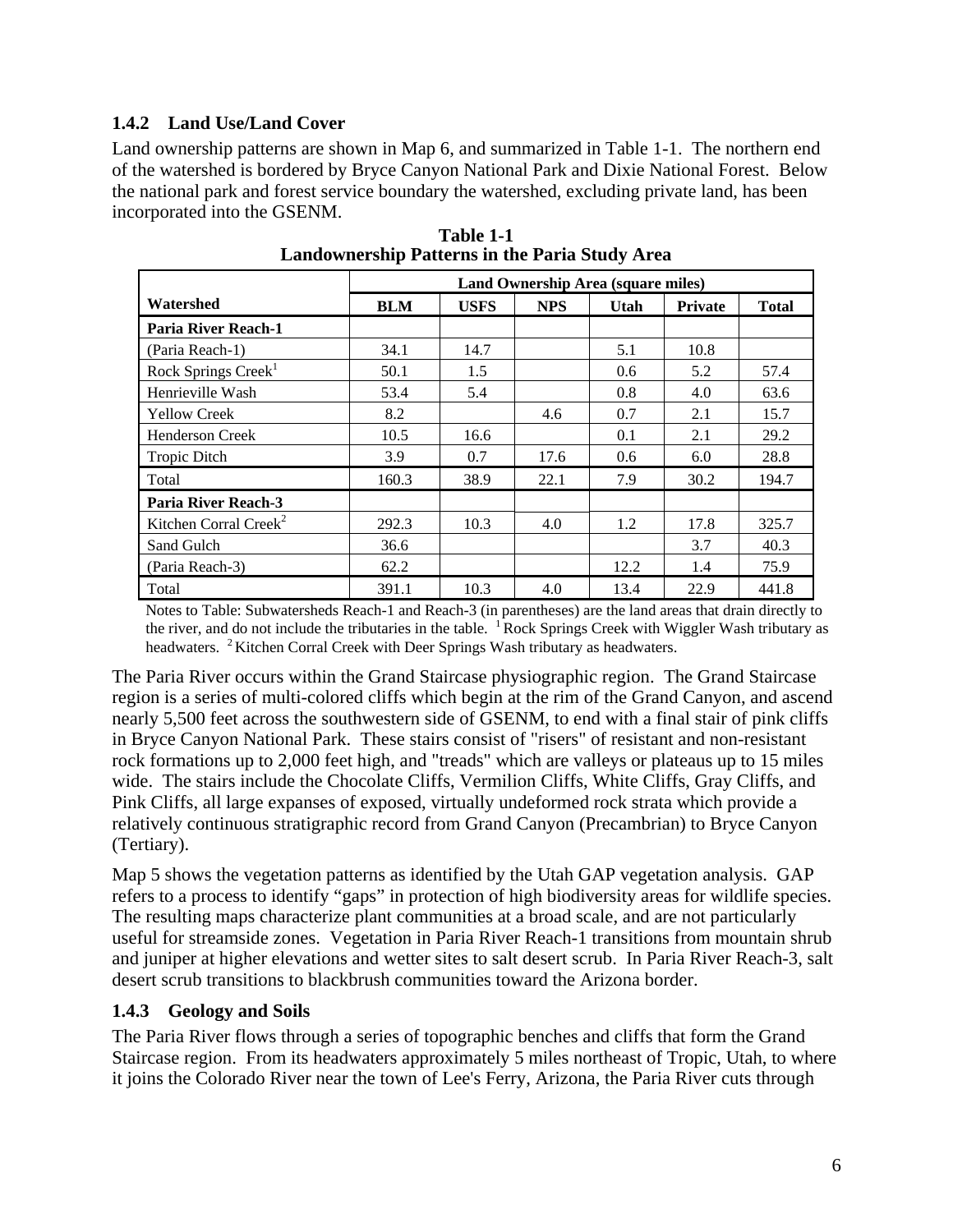sedimentary strata of several geologic formations ranging from Late Triassic to Early Tertiary (middle to late Eocene) in age.

The upper Listed Section of the Paria River flows through the Claron Formation in the northern most part of the study area. The Claron is characterized by upper white limestone and lower pink limestone members (Bowers, 1972), which are continuous throughout the Markagunt, Paunsaugunt, Seiver and Table Cliffs Plateaus (GSA, 2002).

As the river flows south to Cannonville (near STORET 495187), it crosses the Wahweap Sandstone and Tropic Shale Formation and Dakota Sandstone. The Wahweap is composed of interbedded mudstones, siltstones sandstones, and conglomerates (Doelling, et al., 2000), that accumulated in fluvial, flood plain and lacustrine environments. Locally rich fossil-bearing sections of the Wahweap contain petrified wood, vertebrates (including dinosaurs), and gastropods. The Tropic Shale is characteristically blue-gray in color and represents deposition of muds in a deep water marine environment. It forms distinctive slopes that are prone to landslides and slumps that likely contribute much of the sediment loading to the Paria. Bentonite beds are abundant throughout the Tropic Shale and are correlated with well established ammonite biozones (Cobban, et al., 2000) The lower part of the Tropic Shale contains limestone concretions, rich in molluscan fauna, whereas the upper Tropic becomes sandy (GSA, 2002). The Dakota Sandstone is composed of sandstone, conglomerate, mudstone, siltstone and coal deposited in coastal flood plain and shallow marine environments.

Approximately 8 miles south of Cannonville, the Paria River crosses the Entrada and Carmel formations of middle Jurassic age. The Entrada is highly variable, but is most often associated with cross bedded eolian sandstones in the region (Peterson, 1994). The Entrada has three members (Gunsite Butte, Cannonville, and Escalante) consisting of white to reddish-orange, silty to fine grained sandstones with sparse, medium to coarse frosted sand grains (Doelling, et al., 2000). Lower Jurassic formations (Navajo Sandstone, Kayenta Formation, Moenave Formation and Wingate Sandstone) are well developed in the Vermillion Cliffs, Wygaret Terrace and White Cliffs. They consist predominantly of red sandstones (Moenave and Kayenta Formations) that are crossed by the Paria River in the lower part of the upper Listed Section (Reach-1).

The lower Listed Section Paria River begins approximately 2 miles south of STORET Site 599455. Here, the Paria again crosses Entrada/Carmel Formation, Wahweap Sandstone, Tropic Shale, Dakota Sandstone and Navajo/Kayenta/Moenave Formations, as it flows south to the Arizona Border.

Throughout much of its entire length the Paria River flows through alluvium. From STORET Site 495192 to the end of the upper Listed Section, the Paria flows through thick deposits of Quaternary age alluvium. In the lower Listed Section, the Paria flows almost entirely though alluvium. These valley-fill deposits are extensive, extending across the entire width of the valley between bedrock margins. The alluvium formed by repeated (cut and fill) episodes of valley erosion and stream entrenchment followed by aggradation and build up of the stream bed (Hereford, 1997).

Considering the geology of the Paria River Watershed, the Tropic Shale is identified as a potential source of TDS to the Paria River. Given its deposition in a marine environment it contains salts that could leach out to surface and groundwater. Furthermore, because its slopes are prone to landslides and slumps, percolating surface waters could also carry significant loads of saline sediments to the Paria River.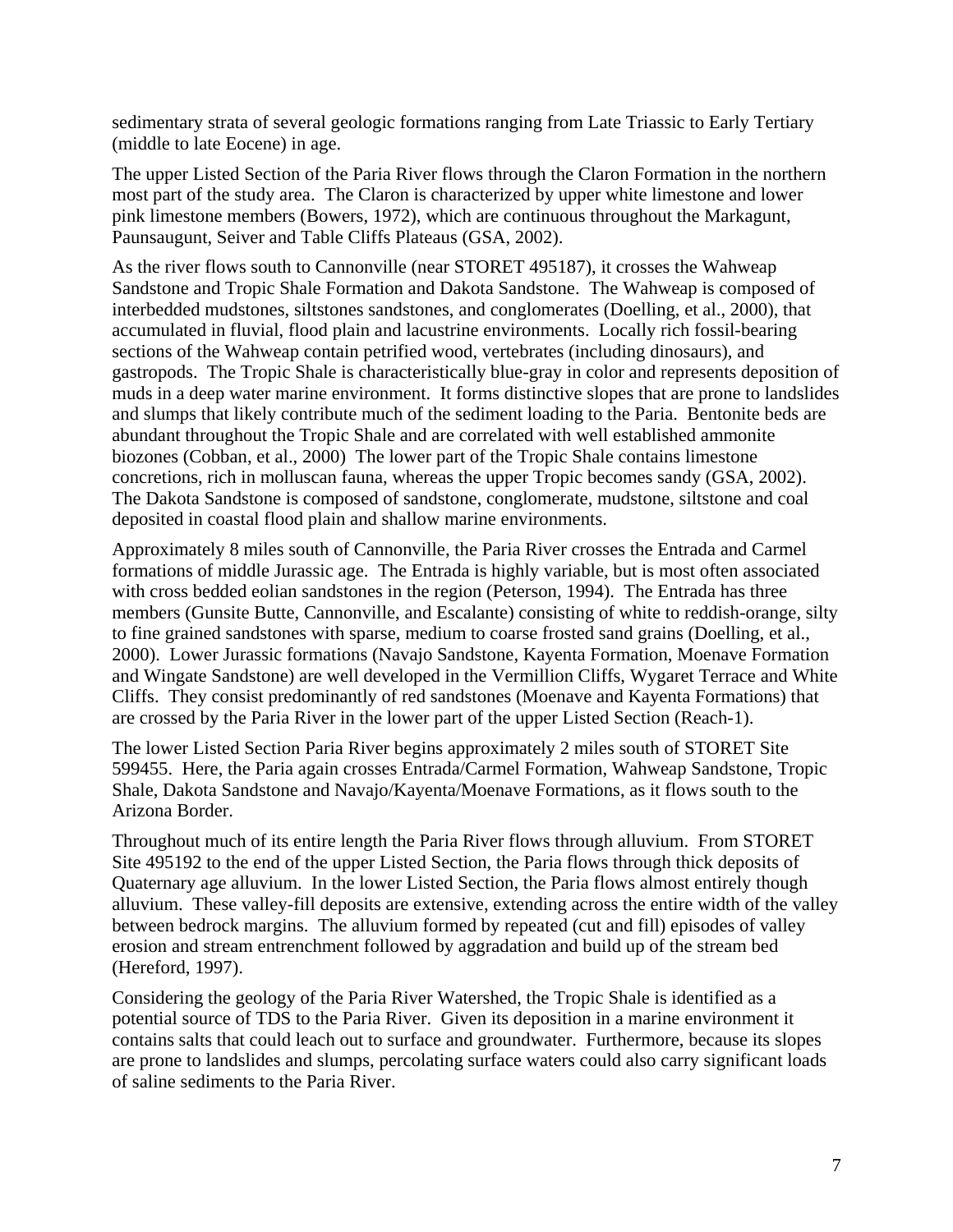Soils data and GIS coverages from the Natural Resources Conservation Service (NRCS) were used to map soils in the Paria River Watershed. General soils data and map unit delineations for the area are provided as part of the State Soil Geographic (STATSGO) database. Identification fields in the GIS coverage can be linked to a database that provides information on chemical and physical soil characteristics. Map 4 shows the general soil unit boundaries in the Paria River Watershed.

#### **1.4.4 Climate**

Extreme changes in weather are characteristic of the canyons and plateaus of the Grand Staircase region. Powder-dry arroyos can change suddenly into boiling, muddy stream channels by thunderstorms many miles away. Scorching desert heat during the day gives way to cold, clear nights. During the summer months, small springs and tinajas (small temporary rock pools) provide oasis for wildlife. When winter arrives, bitter cold temperatures rule the canyons, while snows blanket the higher plateaus.

Annual precipitation varies from about 6 inches at the lowest elevations to approximately 25 inches at the highest elevations. The variation in elevation and precipitation produce three different climate zones: upland, semi-desert, and desert. At the highest elevations, precipitation falls primarily in the winter as snow. The majority of rainfall in the semi-desert areas occurs during the summer months as intense but localized thunderstorms. The climatic zones for the GSENM are summarized in Table 1-2 (BLM, 1999).

|                              | Desert         | Semi-desert    | Upland         |
|------------------------------|----------------|----------------|----------------|
| Precipitation (inches)       | $6$ to $8$     | 8 to 12        | 12 to 16       |
| Soil temperature (degrees F) | 50 to 57       | 47 to 55       | 43 to 50       |
| Frost Free Period (days)     | 170 to 300     | 125 to 170     | 100 to 125     |
| Elevation (feet)             | 4,000 to 4,800 | 4,800 to 6,200 | 6,200 to 7,500 |

**Table 1-2 Climate zones for the GSENM including Paria River Watershed** 

The weather station at the town of Tropic, Utah (6295 feet elevation) is the closest long term climate station (Station Number 428847). Data was obtained from the Western Regional Climate Center (WRC) operated by the Desert Research Institute (Reno, Nevada), a clearinghouse for the National Climatic Data Center.

The average monthly temperatures and average total precipitation for the 52-year period are shown in Table 1-3. The months of June, July and August are the warmest months during the year with average maximum temperatures between 80 - 85 degrees Fahrenheit. The higher precipitation in the late summer is due to the monsoon-type weather that influences climate in southern Utah. Additional climatic summaries for the Paria weather station (428847) are provided in Appendix 5.

**Table 1-3 Monthly Climate Summary, Tropic Utah (428847)** 

|                                   | Jan | Feb | Mar | Apr | May 1 | Jun | Jul | Aug | $Sep \vert$ |     |     |     | Oct   Nov   Dec   Annual |
|-----------------------------------|-----|-----|-----|-----|-------|-----|-----|-----|-------------|-----|-----|-----|--------------------------|
| Average Max. Temperature (F)      | 41  | 46  | 52  | 61  | 70    | 80  | 85  | 83  | 76          | 65  | 52  | 43  | 62.7                     |
| Average Min. Temperature (F)      | 15  | 19  | 24  | 30  | 37    | 45  | 52  | 50  | 43          | 34  | 24  |     | 32.3                     |
| Average Total Precipitation (in.) |     |     |     | 0.7 | 0.7   | 0.5 |     | 1.8 | 1.2         | 1.2 | 0.9 | 0.9 | 12.08                    |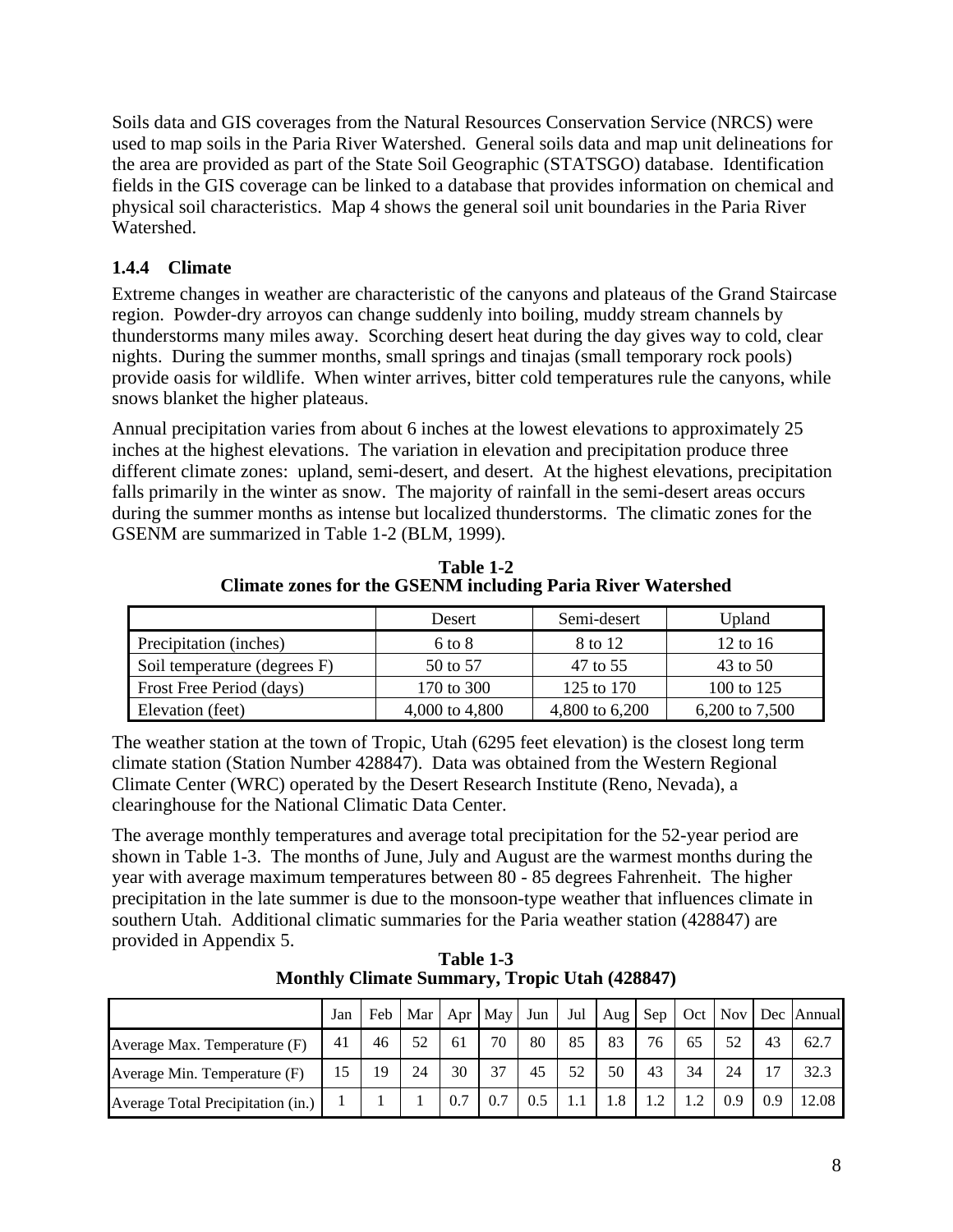Utah is experiencing a drought cycle that has influenced both the flow and TDS measurements in the Paria River system. Previous droughts occurred during 1896-1905, 1930-36, 1953-65, 1974- 78, and more recently during 1988-93 and 1999-2002 (USGS 2003). Southern Utah began experiencing drought conditions during the winter of 1998-99. By 2000, drought conditions were evident throughout all of Utah. The current drought (1999-present) is generally comparable in length and magnitude to previous droughts. During 2002, the fourth straight year of nearly statewide drought conditions, some areas of Utah experienced record-low stream flows. Several record-low stream flows occurred in streams with records dating back to the 1900s.

The intensity and duration of the drought is illustrated by precipitation for the recent 10-year period (Figure 1-2) prepared by the Utah Division of Water Resources for the Southeast Colorado River Basin<sup>2</sup>. The figure uses a water year, which runs from the previous October  $1<sup>st</sup>$ through September  $30<sup>th</sup>$ .



**Figure 1-2 Average Precipitation for Southeast Colorado for the Most Recent 10-Year Period (Utah Division of Water Resources website)** 

The recent five-year period starting with Water Year 2000 (October 1999) is well below the average precipitation when compared to the 30-Year average annual precipitation for the region. The TDS data available in STORET needs to be interpreted in the context of the drought when making policy and regulatory decisions.

<u>.</u>

 $2$  Basin Drought Reports. Utah Division of Water Resources. http://www.water.utah.gov/droughtconditions/BasinDroughtReports/SeColorado/default.asp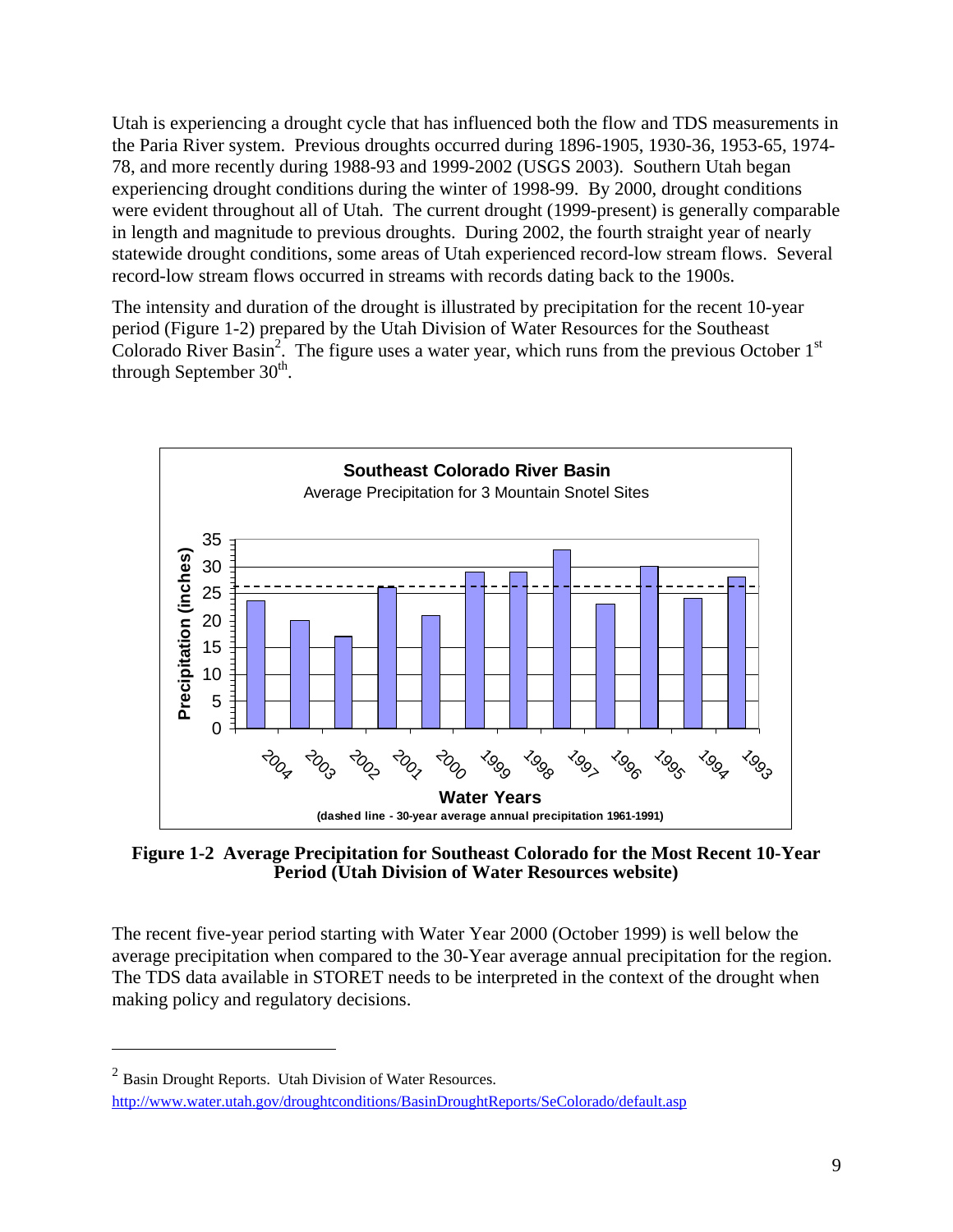#### **1.4.5 Surface Water Hydrology**

Map 1, Watershed Overview, shows the primary stream network. Although indicated as a continuous blue line many of the stream reaches are not perennial. BLM roughly estimated that 10% of the 2,500 miles of stream channels and washes on the GSENM are perennial, (BLM 1999). The map delineates the 303(d) Listed Sections of the Paria River (Reach-1 and Reach-3) in red. The middle section of the watershed is not listed as a water quality limited stream segment.

Paria River Reach-1 includes the headwaters of the Paria River and four major tributaries. Tropic Ditch is used for irrigation in the irrigated lands near the town of Tropic, bringing in irrigation water originating in the Sevier River basin. A smaller irrigation tract occurs within the vicinity of Cannonville and Henrieville. Watershed area and elevation are summarized in Table 1-4.

The lower listed section, indicated as Reach-3 on Map 1 includes the Paria River from the Arizona-Utah Stateline to the confluence with Cottonwood Creek. Two major tributaries enter within the listed section; Sand Gulch that runs along Highway 89, and Kitchen Corral Creek that drains a large subwatershed on the western side of the basin. In addition, there are a number of washes and spring systems that drain into this reach of the river. The quantity and quality of water in these potential tributaries however is unknown.

| Watershed                         | <b>Stream</b><br><b>Miles</b> | Sq mi | <b>Elevation</b> (ft)<br>minimum | <b>Elevation</b> (ft)<br>maximum | <b>Elevation</b> (ft)<br>mean | <b>River Mile</b><br><b>Index</b> |
|-----------------------------------|-------------------------------|-------|----------------------------------|----------------------------------|-------------------------------|-----------------------------------|
| Paria River Reach-1               | 21.0                          |       |                                  |                                  |                               | $39$ to 60                        |
| Rock Springs Creek <sup>1</sup>   | 17.8                          | 57.4  | 5.431                            | 9.245                            | 6.579                         | 39                                |
| Henrieville Wash                  | 15.4                          | 63.6  | 5.741                            | 10,073                           | 6.914                         | 46                                |
| <b>Yellow Creek</b>               | 9.3                           | 15.7  | 5.669                            | 8,292                            | 6,628                         | 50                                |
| <b>Henderson Creek</b>            | 12.2                          | 29.2  | 6.093                            | 10,270                           | 7,752                         | 50.5                              |
| <b>Tropic Ditch</b>               | 6.5                           | 28.8  | 6.082                            | 8,290                            | 7.031                         | 51                                |
| Paria River Reach-3               | 19.4                          |       |                                  |                                  |                               | 0 to 19.5                         |
| Kitchen Corral Creek <sup>2</sup> | 46.8                          | 325.8 | 4.323                            | 9,392                            | 6,178                         | 0.1                               |
| Sand Gulch                        | 14.9                          | 40.3  | 4.360                            | 6,712                            | 5,293                         | 9.5                               |
| Paria River TMDL Reach 3          |                               |       |                                  |                                  |                               |                                   |

**Table 1-4 Watershed Characteristics within the Paria Study Area** 

Notes to Table: River/creek miles are approximate and measure the length of the primary channel as indicated as the blue and red lines on Map 7.  $1$  Rock Springs Creek with Wiggler Wash tributary as headwaters.  $2$ Kitchen Corral Creek with Deer Springs Wash tributary as headwaters.

#### **Narrative Description of Surface Hydrology in the Paria River Basin**

The Paria River drains the GSENM's west central area into Arizona and eventually the Colorado River. The towns of Tropic, Cannonville, and Henrieville, located high in the drainage, are the highest concentration of private and municipal water rights. Most of the mainstem of the Paria River within the GSENM flows on a perennial basis, with small reaches near the upper and lower extremities of the river within the Monument that are typically dry. The flowing reaches are fed by subsurface flows, springs and other groundwater expressions, and by bank storage after high flows.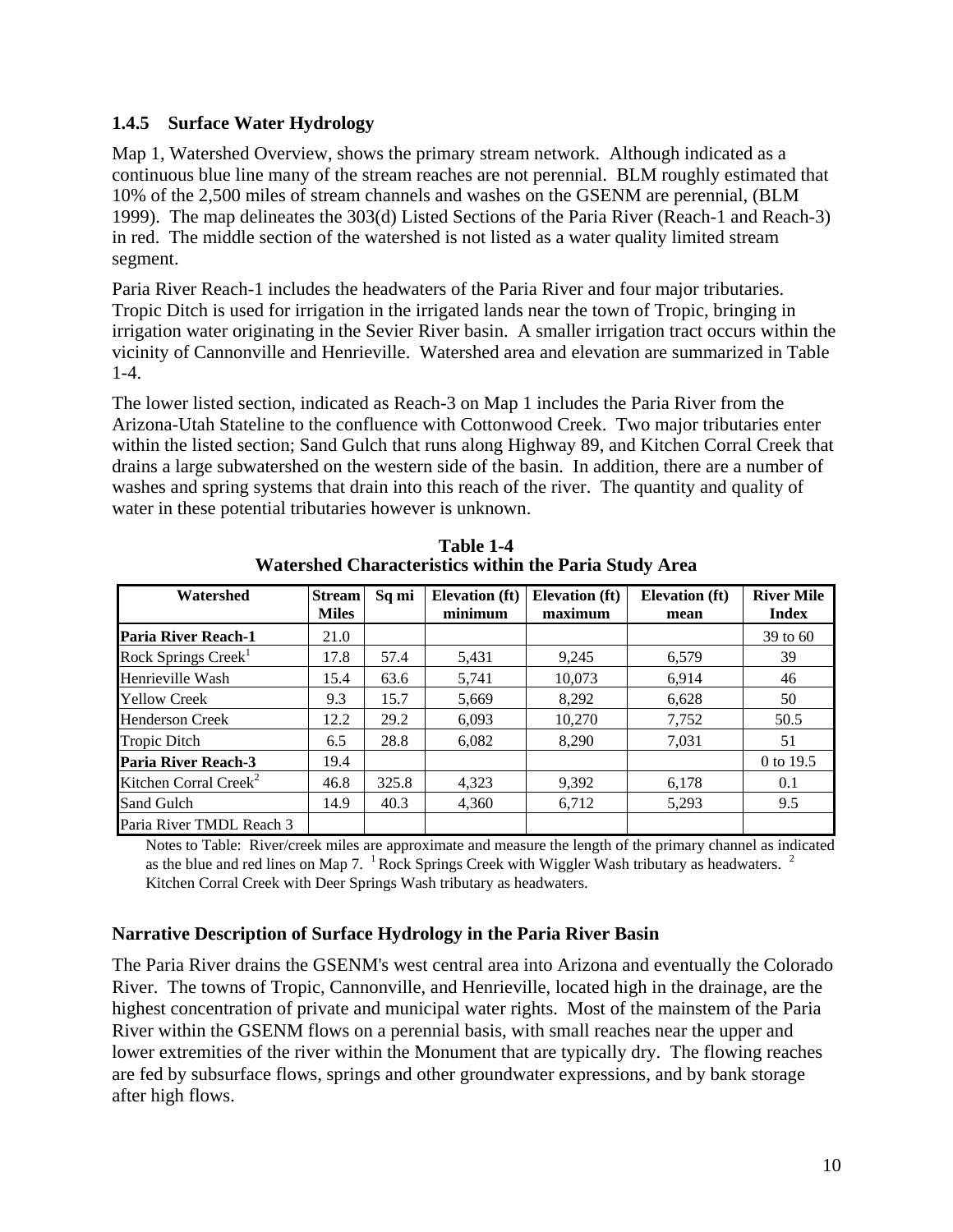A four-mile section of Cottonwood Creek is also perennial, but the creek is normally dry about 2 miles above its confluence with the Paria River. The gaining reaches of the Paria River and Cottonwood Creek are followed by losing reaches that are intermittent, flowing only after precipitation events. Little or no water storage occurs upstream of the GSENM. All upstream depletions result from direct diversions.

A BLM assessment<sup>3</sup> noted that the Paria River is depleted but still flowing when it reaches the northern GSENM boundary. However, shortly after entering GSENM the Paria River commonly dries up for about one mile, then reappears and flows continuously until a point about four miles from where it again leaves the Monument boundaries. Outside the irrigation season, lesser upstream depletion results from the municipal uses of the towns of Tropic, Cannonville, and Henrieville. The USGS gage "Paria River near Cannonville", with 20 years of record (1951-55 and 1959-74), is located inside GSENM in the intermittent reach of the river, below the stream emerging from Little Dry Valley but upstream of the river's confluence with Rock Springs Creek, and shows a mean daily flow of 9.08 cubic feet per second (cfs) despite the intermittent character of the stream in this reach.

Water stored in Tropic Reservoir is imported from the Sevier River drainage via the "Tropic Ditch". Upstream use has a more substantial impact on base flows near the northern boundary of the GSENM. Henrieville Creek contributes flow to the Paria River downstream from the irrigated lands. Three miles inside GSENM the Paria River becomes perennial at the confluence with Rock Springs Creek.

Other water-related concerns in the Paria River drainage relates to this stream as a source of sediment and salinity loading to the Colorado River system, largely as a result of the geologic formations through which it passes (claystone and siltstone of the Chinle Formation and Tropic Shale).

# **US Geological Survey (USGS) Stream Gaging Stations**

 $\overline{a}$ 

There are two USGS stream gaging stations located within the Listed Sections: one in Reach-1 at Paria River near Cannonville, Utah; and the second station on Reach-3 at Paria River near Kanab, Utah. The USGS gaging station number, name, and period of data coverage are summarized in Table 1-5. The locations of these gaging stations are shown on Map 7. The Paria River near Kanab gage was restarted January, 2002. Data for the Paria River near Kanab gage was initiated September, 2002, but the data is not yet available.

| <b>USGS Gage Station #</b> | <b>USGS Gage Name</b>        | Data Coverage                                                                   |
|----------------------------|------------------------------|---------------------------------------------------------------------------------|
| 093381500                  |                              | Paria River near Cannonville, Utah $ 12/1950 - 09/1955$ and $01/2002$ - Present |
| 093381800                  | Paria River near Kanab, Utah | $109/2002$ - Present                                                            |

**Table 1-5 USGS Stream Gaging Stations** 

<sup>&</sup>lt;sup>3</sup> Chapter 3, Affected Environment. EIS for the Grand Staircase-Escalante National Monument. (BLM 1999). Note: The 1959-1974 stream gage records are only peak stream flow measurements.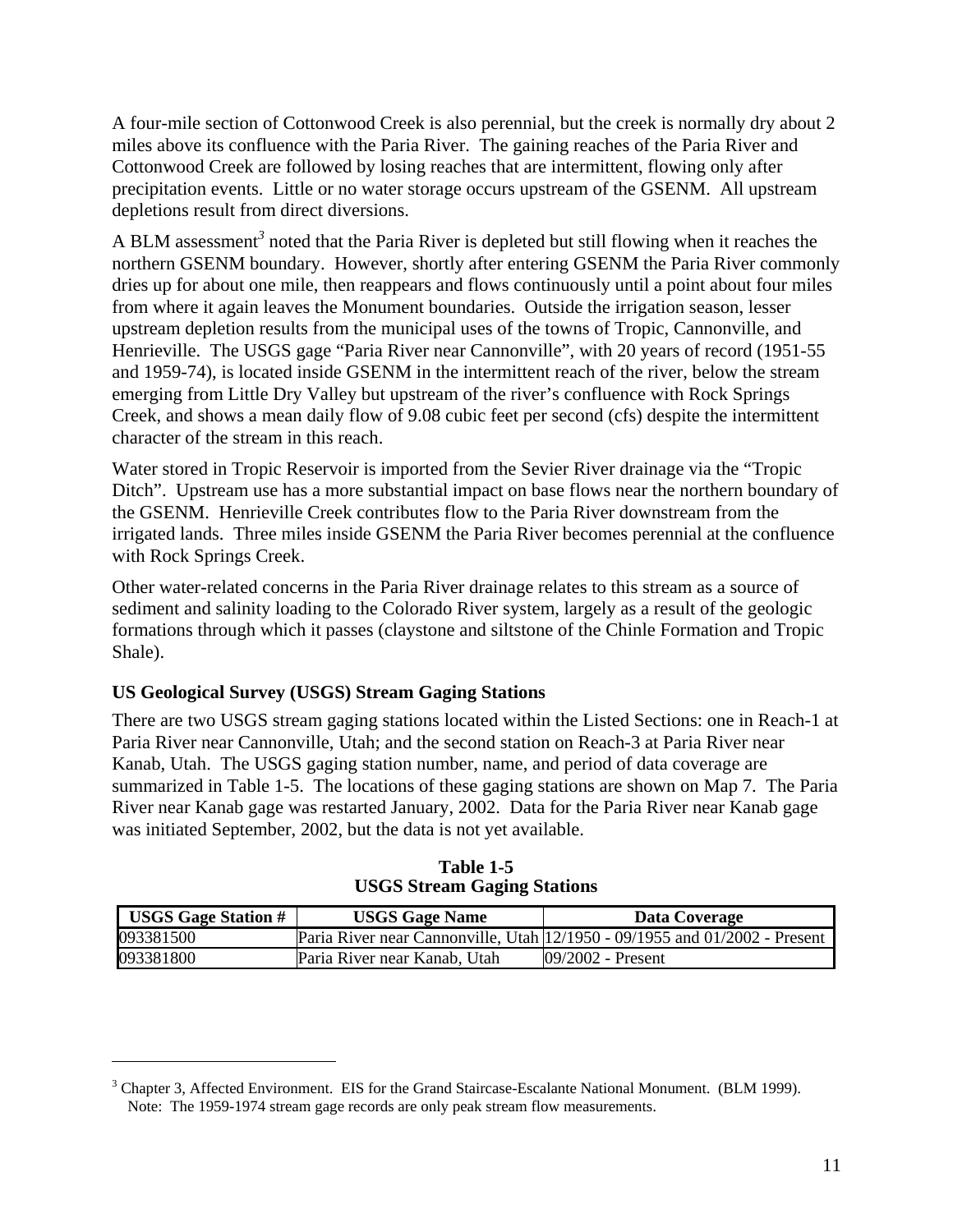

**Figure 1-3 Historical Flows Compared to 2002 and 2003 Flows** 

Average monthly flow for 2002 and 2003, the period of analysis for this report, compared to historical monthly flows is shown in Figure 1-3. The historical record covers only the period from January 1950 to September 1955, which is generally an insufficient period of time to estimate normal flow patterns; however, it is useful in placing the 2002 and 2003 flows into context. Years 2002 and 2003 experienced lower monthly flows than normal  $(50<sup>th</sup>$  percentile) and below normal  $(20<sup>th</sup>$  percentile)<sup>4</sup> flows in the winter and spring in 2002, and above average flows in the fall. Year 2003 appeared to be comparable to the 1950's record with above average flow in September. It should be noted that USGS considers the period 1953-1965 as one of the cyclic drought periods in southeastern Utah.

# **1.4.6 Groundwater Hydrogeology**

Hydrogeology refers to the occurrence and movement of water below the Earth's surface. The source of groundwater and its quality, and whether the Paria River loses or gains water along the Listed Sections, are of particular importance. Surface water and groundwater interactions with saline (marine) rocks and soils can significantly increase TDS concentrations in the Paria River.

Groundwater is present in most of the consolidated rocks within the area. Freethy (1997) suggests that the period of major recharge for these aquifers was prior to 10,000 years ago during the waning stages of the last glacial period. Five regional aquifers occur within the watershed (Figure 1-4). In descending aquifer location, these are the:

- (1) Mesaverde aquifer, including Straight Cliffs and Wahweap Formations;
- (2) Dakota Formation aquifer;

<u>.</u>

- (3) Morrison Formation aquifer;
- (4) Entrada Formation aquifer; and
- (5) Glen Canyon aquifer including the Navajo, Kayenta, and Moenave (Wingate) Formations.

<sup>&</sup>lt;sup>4</sup> The 50<sup>th</sup> percentile is considered a "normal" year. The  $20<sup>th</sup>$  percentile is considered "below normal".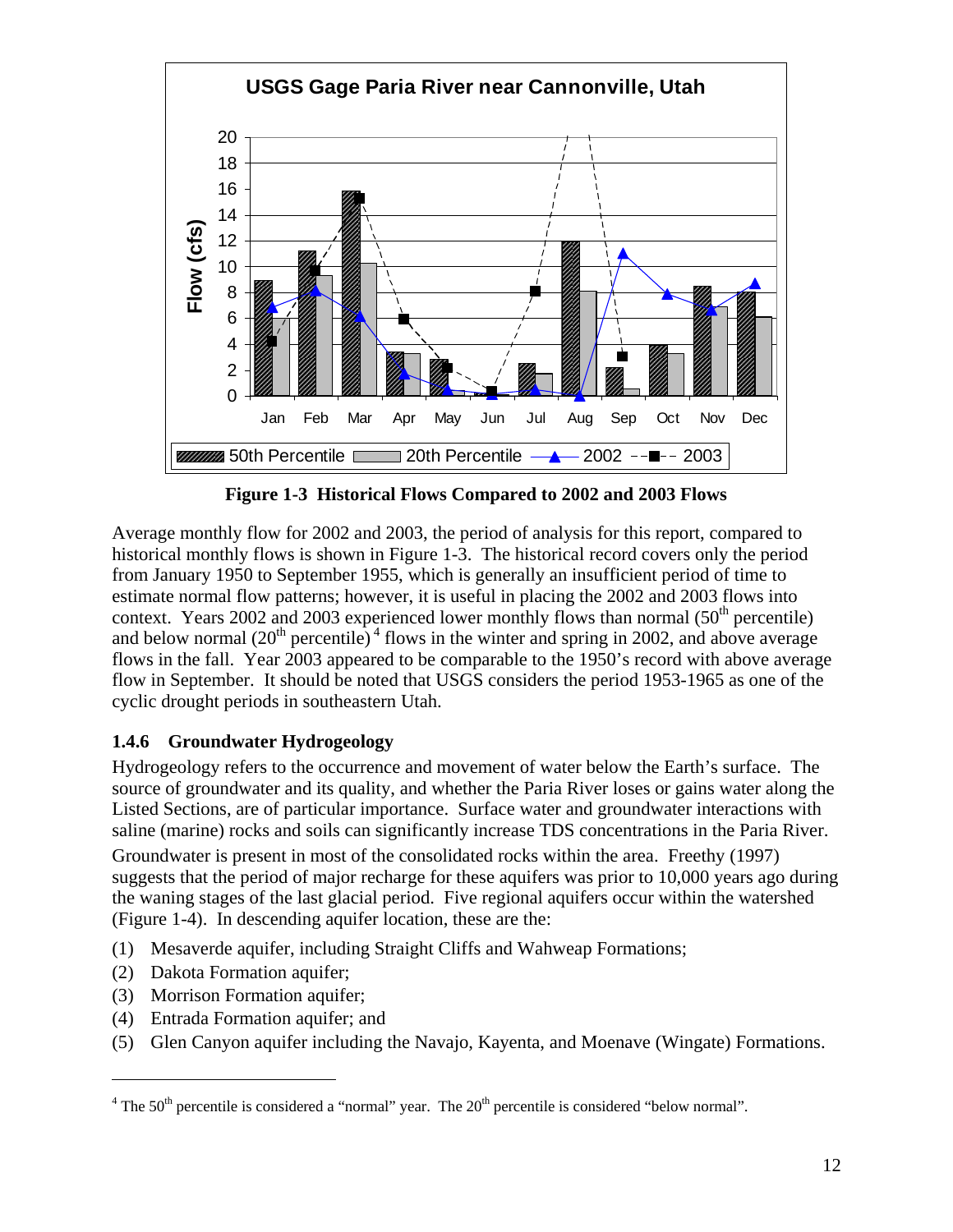The Glen Canyon aquifer is the thickest and most extensive of the principal aquifers. The rocks of the Glen Canyon aquifer are exposed in the Grand Staircase and in the Escalante Canyons regions of the Monument, but lie in the subsurface beneath the Kaiparowits Plateau to depths approaching 4,500 feet. The volume of water contained within the aquifer is estimated to be greater than 400,000,000 acre-feet (Freethy, 1997). In recharge areas of the Glen Canyon aquifer, or where water table conditions exist (unconfined parts of the aquifer), the water is generally fresh (<1,000 mg/L total dissolved solids (TDS)) and of the type calcium magnesium, bicarbonate. Where the Glen Canyon aquifer is confined, primarily beneath the Kaiparowits Plateau, ground water is generally slightly saline (1,000 to 3,000 mg/L TDS), and is sodium, sulfate type. The lowest TDS concentration in ground water occurs in the Glen Canyon aquifer (191 mg/L). The highest TDS concentration in ground water occurs in the Mesaverde aquifer (5,920 mg/L). The lowest TDS concentration in streams is in Boulder Creek (172 mg/L). The highest TDS concentration in streams is in the Paria River (3,980 mg/L). The potentiometric surface within the Glen Canyon aquifer in areas near Lake Powel has risen as much as 357 feet due to the inundation by the lake (Blanchard, 1986).

Public Water Reserves were established by Executive Order of April 17, 1926. They were established to reserve for general public use all important springs and water holes on public lands, and to prevent monopolization of the public domain through control of these water sources. There are 248 public water reserves within the GSENM.

Water resources research in the Monument has been limited to studies of historic and prehistoric flooding events (Webb, 1985) and assessment of groundwater aquifers in anticipation of coal development in the Kaiparowits Plateau (Blanchard, 1986). Several stream courses within the GSENM are perennial, but most are ephemeral, experiencing periodic flooding during storm runoff. Springs issue where canyons cut into the saturated zones of aquifers.



**Figure 1-4 Regional Aquifers in the Paria River Area (BLM 1999)**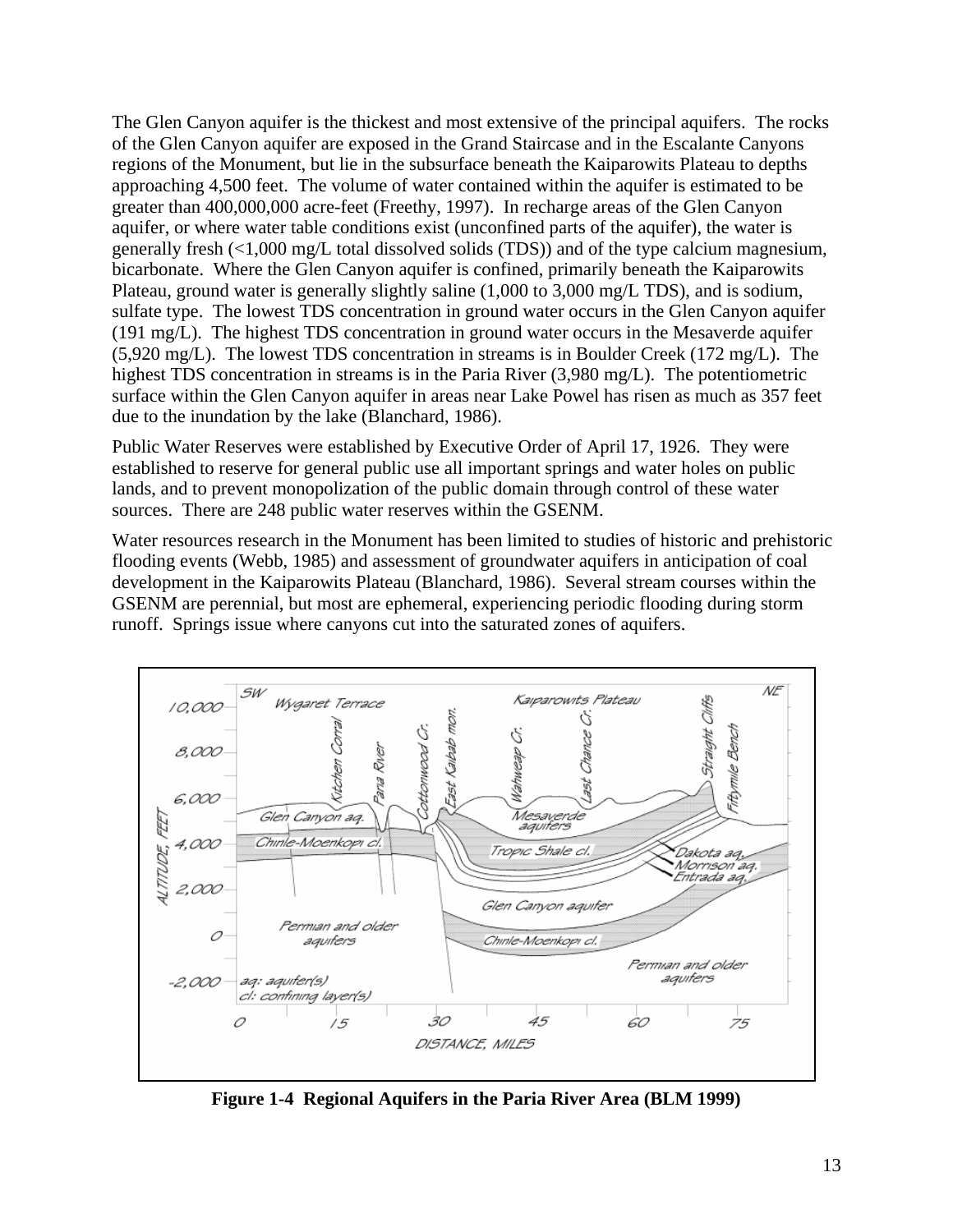# **2.0 WATER QUALITY CRITERIA**

#### **2.1 Beneficial Uses and 303(d) Listed Section**

The Paria River and its tributaries are identified as having the following beneficial uses: Class 2- B secondary contact recreation, Class 3C- non-game fishery, and Class 4 - agriculture (Standards of Quality for Waters of the State § R317-2, UAC).

Two reaches of the Paria River are listed on Utah's 2002 303(d) list (DWQ, 2002) for waters requiring the development of a TMDL due to the exceedence of TDS criteria for beneficial use Class-4 (agriculture), including irrigation of crops and stock watering. The Listed Sections are described in Utah's Year 2000 303(d) list and summarized in Table 2-1. The 303(d) Listed Sections, watershed boundaries, and other descriptive features are illustrated on Map 1.

| <b>Waterbody ID</b> | Waterbody<br><b>Name</b>    | <b>Waterbody Description</b>                                                                | <b>HUC Unit   Beneficial</b> | <b>Use Class</b> | <b>Perennial</b><br><b>Stream</b><br><b>Miles</b> | Cause      |
|---------------------|-----------------------------|---------------------------------------------------------------------------------------------|------------------------------|------------------|---------------------------------------------------|------------|
| UT14070007-001      | Paria River-1<br>"Reach -1" | Paria River from confluence of<br><b>Rock Springs Creek to headwaters</b>                   | 14070007                     |                  | 17.01                                             | <b>TDS</b> |
| UT14070007-005      | "Reach-3"                   | Paria River-3   Paria River from Arizona-Utah<br>Border to confluence of<br>Cottonwood Wash | 14070007                     |                  | 12.09                                             | <b>TDS</b> |

**Table 2-1 303(d) Listed Segments in the Paria River Watersheds** 

# **2.2 Water Quality Standards**

Utah's Standards of Quality for Waters of the State (§R317-2, UAC) establishes the numeric criterion of 1,200 mg/L TDS for protection of beneficial use Class 4 (agricultural) waters. In addition, the Utah Standards of Quality for Waters of the State also provide numeric criteria for pH, boron, and metals as summarized in Table 2-2.

**Table 2-2 Utah Water Quality Criteria for TDS and Related Parameters** 

| <b>Parameter</b>              | <b>Criterion, Maximum Concentration</b> |
|-------------------------------|-----------------------------------------|
| <b>Target Parameters*</b>     |                                         |
| <b>Total Dissolved Solids</b> | $1,200 \text{ mg/L}$                    |
| <b>Secondary Parameters**</b> |                                         |
| pH                            | $6.5 - 9.0$ pH units                    |
| Boron                         | $0.75 \text{ mg/L}$                     |
| Arsenic                       | $0.10 \text{ mg/L}$                     |
| Cadmium                       | $0.01$ mg/L                             |
| Chromium                      | $0.10$ mg/L                             |
| Copper                        | $0.20$ mg/L                             |
| Lead                          | $0.10 \text{ mg/L}$                     |
| Selenium                      | $0.05$ mg/L                             |

Utah's Water Quality Standards clarify that TDS limits may be adjusted if such adjustment does not impair the designated beneficial use of the receiving water.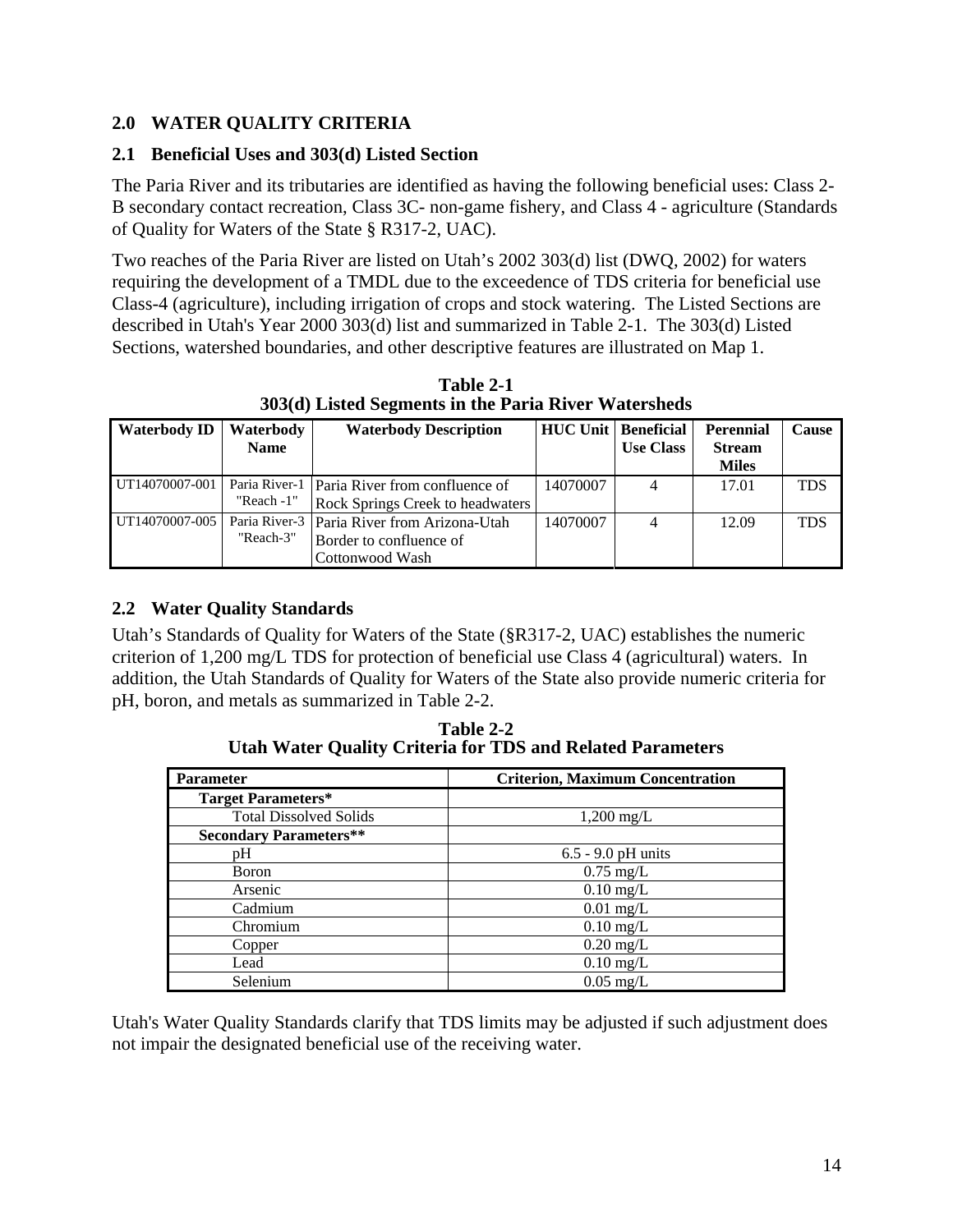Additional criteria are used to determine the degree of beneficial use support. Utah's 2002 303d list (DWQ, 2002) provides guidance on how to apply the numeric water quality criteria for determining the degree of beneficial use support. These criteria are used to evaluate the listing and delisting of a waterbody. The 303(d) criterion for assessing the degree of support for beneficial use Class 4 is provided in Table 2-3.

| Degree of<br><b>Use Support</b> | <b>Conventional Parameter</b><br>(Total Dissolved Solids - 1,200 mg/L)                                                      | <b>Toxic Parameters</b>                                                                                                                       |
|---------------------------------|-----------------------------------------------------------------------------------------------------------------------------|-----------------------------------------------------------------------------------------------------------------------------------------------|
| <b>Full Support</b>             | Criterion exceeded in less than two<br>samples or in less than 10% of the samples<br>if there were two or more exceedances. | For any one pollutant, no more<br>than one violation of criterion.                                                                            |
| Partial Support                 | Criterion was exceeded two times, and<br>criterion was exceeded in more than 10%<br>but not more than 25% of the samples.   | For any one pollutant, two or more<br>violations of the criterion, but<br>violations occurred in less than or<br>equal to 10% of the samples. |
| Non-Support                     | Criterion was exceeded two times, and<br>criterion was exceeded in more than 25%<br>of the samples.                         | For any one pollutant, two or more<br>violations of the criterion, and<br>violations occurred in more than<br>10% of the samples.             |

**Table 2-3 303(d) Criteria for Assessing Agricultural Beneficial Use Support - Class 4** 

Based on the above criteria, Utah's 2002 303(d) list identified two sections of the Paria River as non-supporting based on exceedence of the TDS concentrations.

# Relation of Total Dissolved Solids to Beneficial Uses

TDS is listed as a criterion for protection of agricultural uses because of the negative effect of high salinity on crop production. The major components of salinity are the cations: calcium, magnesium, and sodium; and the anions: chlorine, sulfate, and bicarbonate. Potassium and nitrate ions are minor components of salinity. Salinity reduces crop growth by reducing the ability of plant roots to absorb water (known as salinity hazard), and is evaluated by the relationship of salt tolerance to crops. Unlike salinity hazard, excessive sodium does not impair the uptake of water by plants, but does impair the infiltration of water into the soil. The growth of plants is, thus, affected by the availability of water. The reduction in infiltration of water can usually be attributed to surface crusting, the dispersion and migration of clay into the soil pores, and the swelling of expandable clays. The hazard from sodium is evaluated using the Sodium Absorption Ratio (SAR), a ratio of sodium to calcium and magnesium in the irrigation water; in relation to the irrigation water TDS (Tanji, 1990).

Boron is the primary toxic element of concern in irrigation waters. Boron is an essential trace element at low concentrations, but becomes toxic to crops at higher concentrations. Other trace elements, as listed in Table 2-2 above, are potentially toxic to plants and animals. High pH (pH > 9.0) directly and adversely affects infiltration as well as limiting calcium concentrations and contributing to high SAR.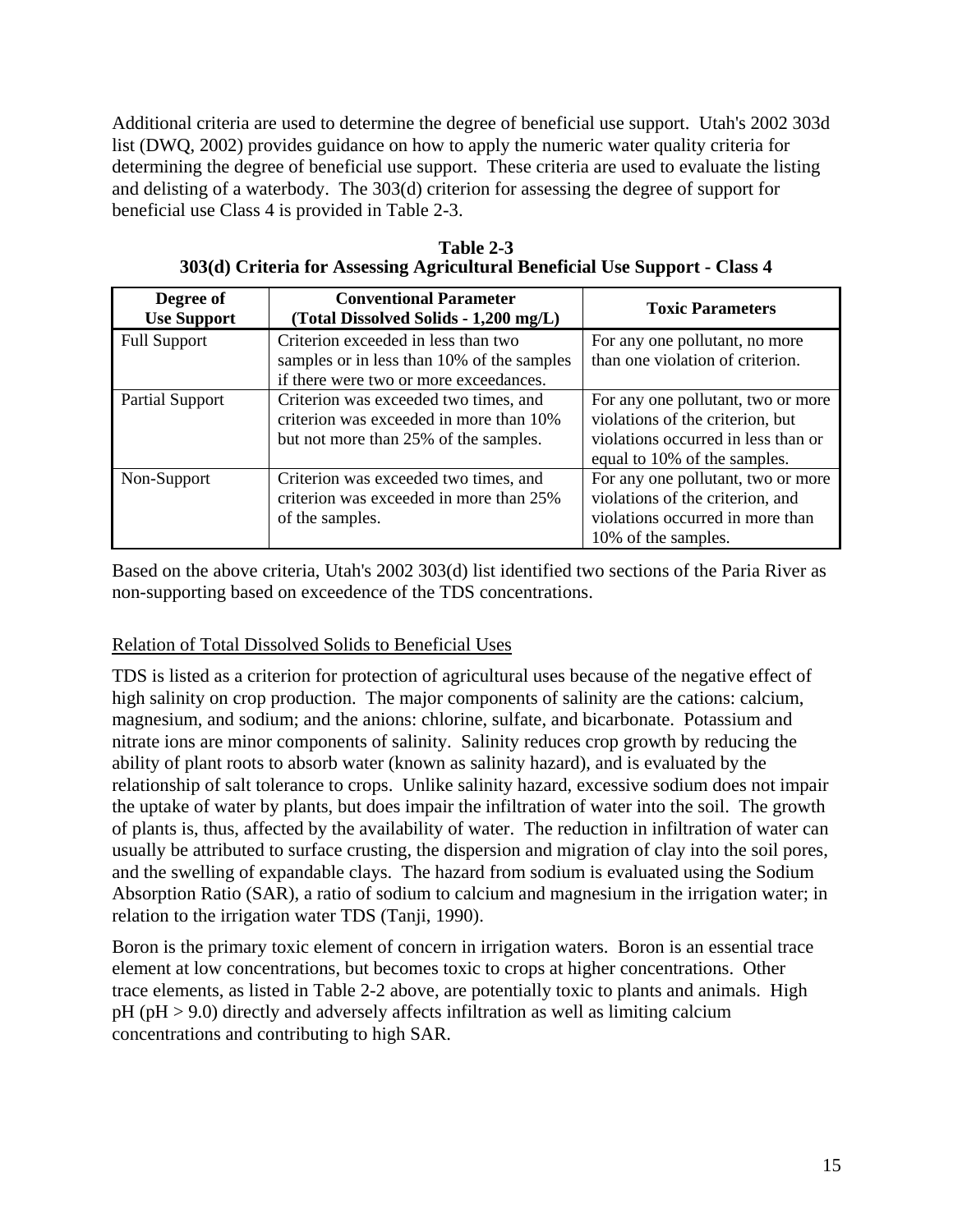# **3.0 IMPAIRMENT ANALYSIS**

#### **3.1 Geographic Extent of the Water Quality Management Plan**

The Water Quality Management Plan (WQMP) addresses only the 303(d) listed sections of the Paria River: Reach-1, Paria River from confluence of Rock Springs Creek to headwaters, and Reach-3, Paria River from Arizona-Utah Border to confluence of Cottonwood Wash. These river sections are defined in the 303(d) listing (Table 2-1) and are shown on Figure 1-1 and Map 1.

#### **3.2 Water Quality Data in STORET**

The most complete water quality monitoring station summaries and water quality observation data for the Paria River exist in the STORET database. STORET, short for STOrage and RETrieval, is a repository for water quality, biological, and physical data and is used by state environmental agencies, EPA and other federal agencies, universities, private citizens, and many others. Each data entry in the STORET database is accompanied by information on where the sample was taken (latitude, longitude, state, county, Hydrologic Unit Code, and a brief site identification), when the sample was gathered, the medium sampled (e.g., water, sediment, fish tissue), and the name of the organization that sponsored the monitoring.

The STORET database for the Paria River contains 21 stations. These stations are listed in Appendix 3. Of these 21 stations, the Arizona Department of Environmental Quality, Water Quality Division, provided data for seven stations. Of these seven stations, three are on the Utah border and within the Paria River Reach-3 Listed Section. DWQ and BLM collected data for the other 14 stations.

There are 330 TDS measurements in the STORET database for the Paria River. The Arizona stations have specific conductance (SC) data, but no TDS data for the Paria River. There are 374 SC measurements in the STORET database and 244 of these SC measurements have associated TDS measurements for the Paria River. Therefore, TDS values were generated from the SC data using a ratio between the measured TDS and SC data pairs. The conversion for TDS is 0.687 times the SC (umhos/cm). It should be noted that a regression analysis was calculated, but was a poor predictor at lower values. For the Arizona data set, 76 TDS values were generated using the conversion factor. For the remaining STORET data, 130 TDS values were generated.

The calculated TDS values were combined with the measured TDS values into one data series (marking the calculated values in bold text and using one decimal point to maintain the distinction between calculated and measured values) as shown in Appendix 3. A summary of available TDS data for the Paria River, including the TDS values generated from SC data, are summarized in Table 3-1.

As shown in Table 3-1, seven of the 17 stations have more than 10% exceedence of the TDS criteria for the period of record. It should be noted that two of the STORET stations that exceed the TDS criteria (599434 and 599435) are located on tributaries that flow to a segment of the Paria River that are outside the Listed Sections.

#### **Statistical Assessment of Data**

A statistical summary of data for the 17 STORET stations listed in Table 3-1 is provided in Appendix 3. Although not all of these stations would likely be used in the TMDL calculations, they may shed some light on the distribution of TDS in the watershed and therefore aid in identifying source contributions. For each station the data is tabulated and followed by descriptive statistics. The statistics list the number, mean, median, standard deviation, minimum, maximum, number greater than the criteria, and percent exceedence.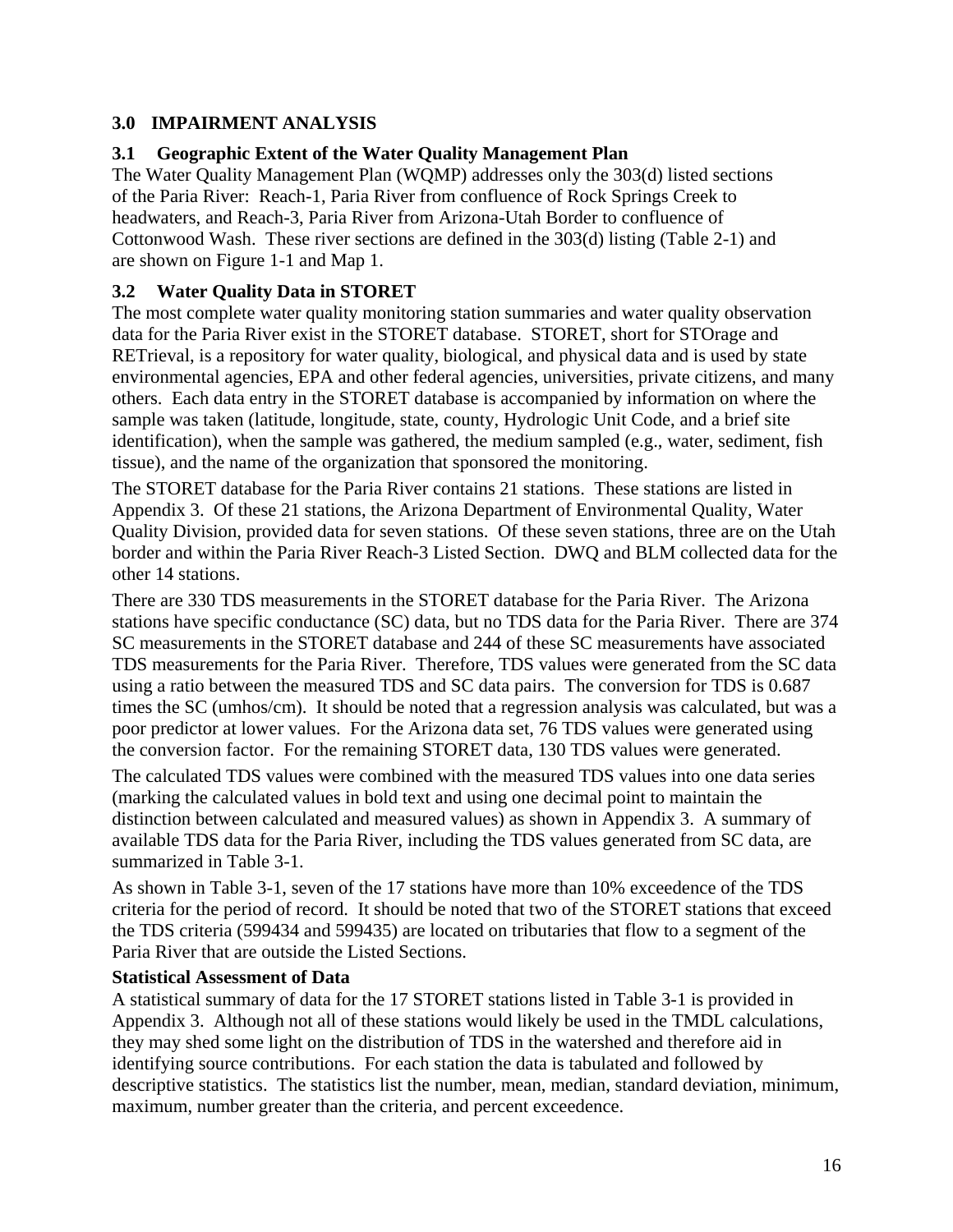| <b>STORET</b> | <b>Description</b>                                                   | Mean Max   |            | % TDS                  | No. of                      | <b>Begin</b> | End               | No. of                                   | <b>Paria River</b> |
|---------------|----------------------------------------------------------------------|------------|------------|------------------------|-----------------------------|--------------|-------------------|------------------------------------------|--------------------|
|               |                                                                      | <b>TDS</b> | <b>TDS</b> | <b>Exceed-</b><br>ence | <b>TDS</b><br><b>Values</b> | <b>Date</b>  | <b>Date</b>       | <b>TDS</b><br><b>Values</b><br>1993-2002 | Reach -            |
| 495191        | Tropic Ditch at U12<br>crossing                                      | 229        | 267        | $\boldsymbol{0}$       | 11                          | 09/17/97     | 09/25/02          | 20                                       | $\mathbf{1}$       |
| 495192        | Paria River 3 Miles NNE<br>of Tropic                                 | 436        | 526        | $\boldsymbol{0}$       | 6                           | 04/30/98     | 06/09/98          | 6                                        | $\mathbf{1}$       |
| 495187        | Paria River at U12<br>crossing                                       | 923        | 1400       | 18                     | 30                          | 01/27/81     | 12/31/02          | 47                                       | $\mathbf{1}$       |
| 495190        | Henrieville Wash at U-<br>12 crossing 8 Miles East<br>of Cannonville | 387        | 530        | $\boldsymbol{0}$       | 27                          | 08/20/98     | 12/30/02          | 38                                       | $\mathbf{1}$       |
| 495189        | Henrieville Wash 3<br>Miles East of<br>Cannonville                   | 914        | 2048       | 14                     | 49                          | 09/17/97     | 12/31/02          | 49                                       | 1                  |
| 495186        | Paria River at<br>Kodachrome Basin Road<br>crossing                  | 1651       | 4030       | 50                     | 16                          | 10/04/00     | 12/31/02          | 18                                       | $\mathbf{1}$       |
| 599434        | Sheep Creek at<br>Skutumpah Road<br>crossing                         | 1553       | 2086       | 96                     | 23                          | 08/27/98     | 12/31/02          | 27                                       | $\overline{2}$     |
| 599435        | Willis Creek at<br>Skutumpah Road<br>crossing                        | 1210       | 1642       | 80                     | 10                          | 09/21/98     | 11/27/02          | 15                                       | $\overline{2}$     |
| 599455        | Paria River at Old Town<br>Site                                      | 957        | 1640       | $\overline{7}$         | 54                          | 08/13/98     | 08/12/02          | 85                                       | $\overline{2}$     |
| 599471        | <b>Cottonwood Creek</b><br>Above Confluence with<br>Hackberry Canyon | 657        | 1264       | $\overline{4}$         | 26                          | 08/13/98     | 04/24/01          | 38                                       | 3                  |
| 599454        | Hackberry Canyon<br>Above Confluence with<br><b>Cottonwood Creek</b> | 287        | 481        | $\boldsymbol{0}$       | 43                          | 10/06/98     | 04/24/01          | 48                                       | 3                  |
| 495185        | Paria River At US89<br>crossing                                      | 1174       | 2564       | 37                     | 132                         |              | 02/04/76 07/17/02 | 78                                       | 3                  |
| 599465        | Deer Spring Wash<br><b>Below Deer Spring</b><br>Ranch                | 822        | 1086       | $\boldsymbol{0}$       | 31                          |              | 09/25/98 08/12/02 | 41                                       | 3                  |
| 599461        | Nephi Wash Spring<br>Development                                     | 1062       | 1980       | 25                     | $\,8\,$                     | 08/08/98     | 08/16/02          | 12                                       | 3                  |
| 101078        | Paria River above<br><b>Buckskin Gulch</b>                           | 840        | 1156       | $\boldsymbol{0}$       | 10                          | 10/01/98     | 07/28/00          | 10                                       | 3                  |
| 101079        | <b>Buckskin Gulch</b>                                                | 244        | 400        | $\boldsymbol{0}$       | 10                          | 10/01/98     | 07/28/00          | 10                                       | $\mathfrak{Z}$     |
| 101077        | Paria River below<br><b>Buckskin Gulch</b>                           | 659        | 1116       | $\boldsymbol{0}$       | 9                           | 03/03/99     | 07/28/00          | 9                                        | 3                  |

**Table 3-1 Summary of STORET Stations and Available TDS Data** 

Stations highlight in grey are located on tributaries to or on Paria River Reach-2, that is not on the 303(d) list.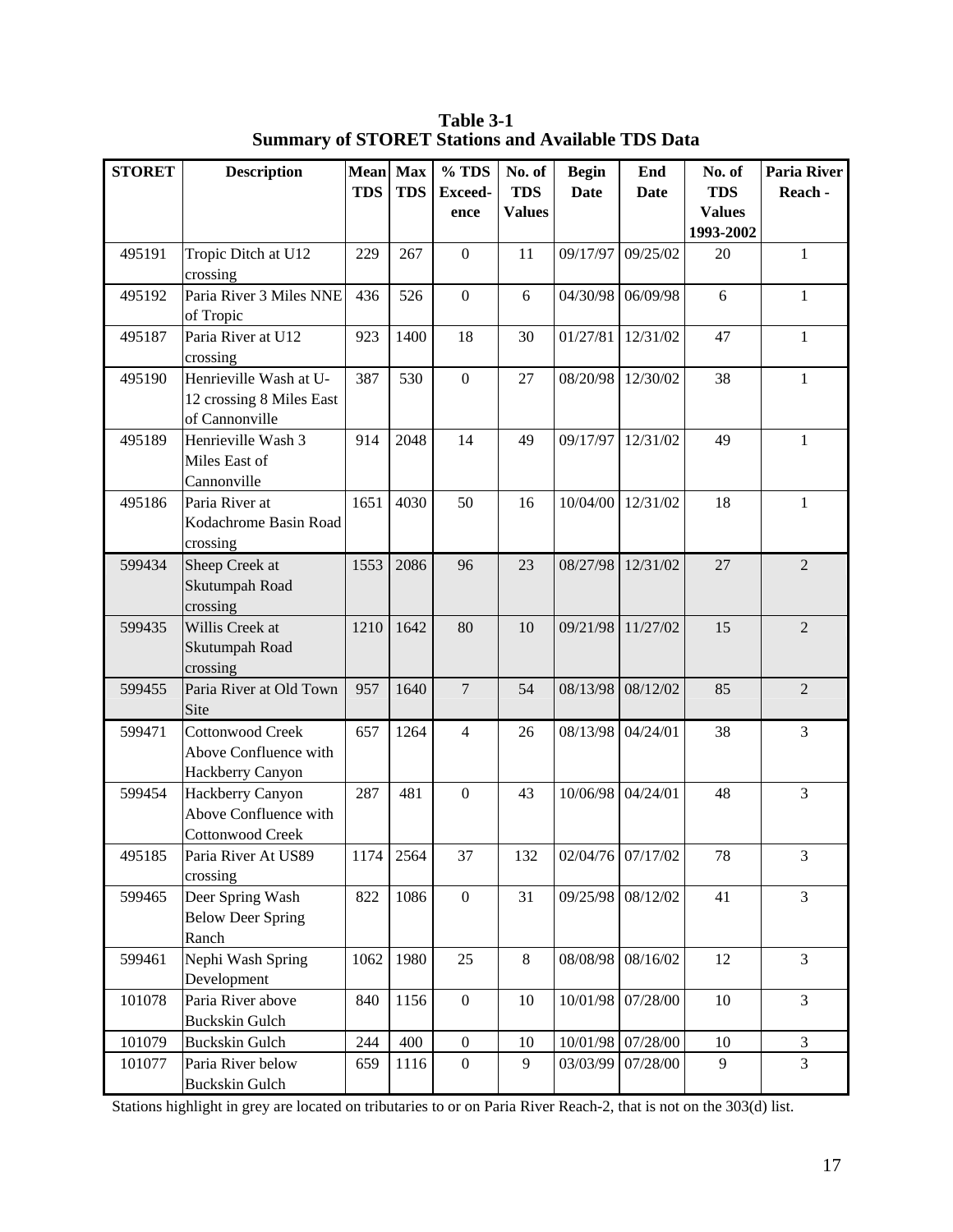#### **Reliability and Applicability of the TDS Data Set for the TMDL**

The Paria River Listed Sections are comprised of two separate and disconnected stream reaches: Paria River Reach-1 the upper watershed, and Paria River Reach-3 the lower watershed. The middle reach (Paria River Reach-2), approximately 20 river miles in length, is not a 303(d) listed section. The Listed Sections of the Paria River are discussed in detail below.

Paria River Reach-1: From the Confluence of Rock Springs Creek to the Headwaters:

Paria River Reach-1 is located near the communities of Tropic, Cannonville, and Henrieville in Garfield County. Tropic Ditch and Henrieville Wash are tributaries monitored within this Listed Section. TDS increases in concentration from the STORET stations higher in the watershed to the Paria River at Kodachrome Basin Road (station 495186). The Paria River at this station exceeds TDS criteria 50% of the time (see Table 3-1) indicating a source of salinity within the reach.

Willis Creek enters below the Paria River Reach-1 Listed Section, near river mile 36 (see Map 7) and is therefore not a source for this Listed Section. Also, as an ephemeral stream, the confluence of Willis Creek and Paria River Reach-2 is located more than 20 miles above the upper boundary of Paria River Reach-3, and is therefore not expected to be an important TDS contributor to the lower Listed Section. Willis Creek, and its tributary Sheep Creek, however, exhibit high TDS concentrations (see Table 3-1) indicating a salinity source on the west side of the watershed. These stations may be helpful in associating surface water and groundwater TDS with saline rock types and soils.

Paria River Reach-3: From the Arizona-Utah Border to Confluence of Cottonwood Wash

Two STORET stations can be used to measure TDS entering the lower Paria River Reach-3 Listed Section. Paria River at Old Town Site (599455) and Cottonwood Creek above confluence with Hackberry Canyon (599471) exhibit fairly low TDS concentrations. The station in Hackberry Canyon (599454), a tributary to Cottonwood Creek, has particularly low TDS concentrations, indicating the variable pattern of TDS sources in this region. Ten miles downstream from the Cottonwood Creek confluence with the Paria River the TDS concentrations increase again where Highway 89 crosses the Paria River (495185) and TDS exceeds the criteria 37% of the time. This station on the Paria River at US89 (495185) represents the practical boundary compliance point for TDS on the Paria River Reach-3 Listed Section.

The remaining stations monitored in the watershed do not appear to contribute TDS to the Listed Sections. Two stations located on tributaries to the Paria River, Deer Spring (599465) and Nephi Wash Spring (599461), are monitored on the west side of the watershed and are over 30 river miles from the confluence with the Paria River; and the Paria River station below their confluence (101078) has no TDS criteria exceedences. In addition, these small tributaries have very low flows, generally less than 0.5 cfs.

The lower three stations at the Utah-Arizona border illustrate again the extreme TDS variability along the Paria River. The mean TDS concentration at the Utah border stations (101078, 101079 and 101077) are 840 mg/L, 244 mg/L and 659 mg/L, respectively and well below the Utah TDS criteria.

#### **3.3 SOURCE ASSESSMENT**

In evaluating the water quality data and land use patterns it is apparent that the predominant source of TDS loading into the Paria River is from naturally occurring saline geologic formations prevalent throughout the watershed, particularly Tropic shale. Therefore we are proposing the development of site specific criteria that reflects the natural background concentrations of TDS in the Paria River.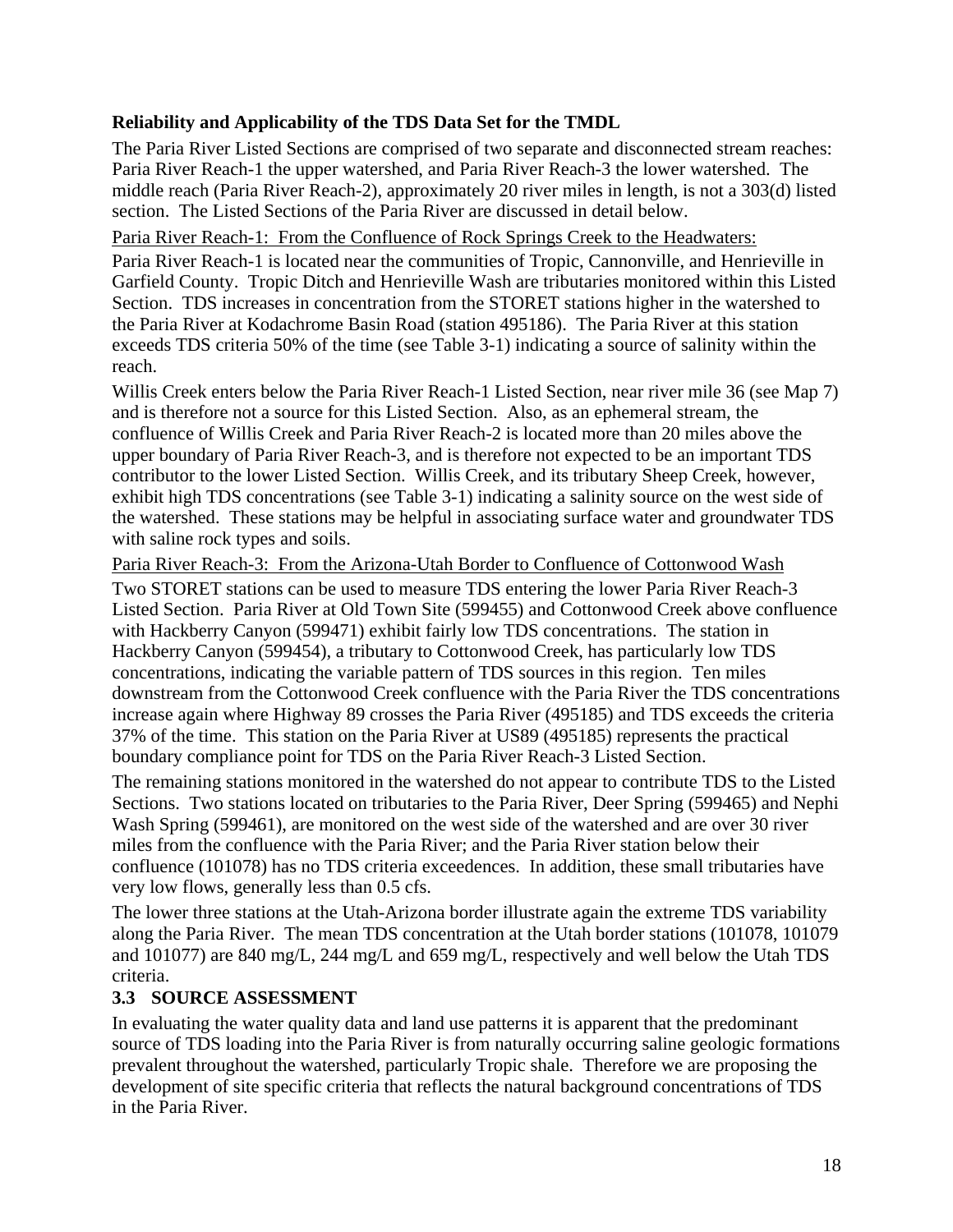#### **4.0 TMDL/SITE-SPECIFIC CRITERIA**

Development of site-specific criteria is recommended for the Listed Sections of the Paria River since the information available indicates that the observed spike in TDS at the lower end of the Paria River Reach-1 is due to inputs from a shallow alluvial aquifer. Paria River Reach-3 is located in a sparsely populated and relatively undeveloped landscape with no known anthropogenic sources of TDS.

Guidance for developing site-specific criteria is summarized in two memorandums issued by EPA. A Region 8 Memorandum (Moon 1997) addressed procedures for *Use Attainability Analysis and Ambient Based Criteria*, and a memorandum from EPA Office of Science and Technology (Davies 1997) addressed the subject: *Establishing Site-Specific Aquatic Life Criteria Equal to Natural Background*. These two memoranda were consulted for guidance and direction in developing site-specific criteria for the Paria River. The applicable points from these memoranda for developing site-specific criteria are:

- 1. Site-specific criteria are allowed by regulation subject to EPA review and approval;
- 2. Site-specific numeric aquatic life criteria may be set equal to natural background where natural background is defined as: background concentrations due only to nonanthropogenic sources; and
- 3. Previous guidance provided the direction to use the  $85<sup>th</sup>$  percentile of the available representative data for natural ambient water quality conditions.

The Utah Standards of Quality for Waters of the State provide for adjustment of site-specific standards to background where the adjustment does not impair designated beneficial uses.

"Total dissolved solids (TDS) limits may be adjusted if such adjustment does not impair the designated beneficial use of the receiving water. The total dissolved solids (TDS) standards shall be at background where it can be shown that natural or un-alterable conditions prevent its attainment. In such cases rulemaking will be undertaken to modify the standard accordingly."<sup>5</sup>

#### **Paria River Reach-1**

 $\overline{a}$ 

Two stations within Paria River Reach-1 were evaluated for setting site-specific criteria. The Paria River at Highway U12 Crossing station (495187) measures TDS in the Paria River upstream of Cannonville. The second station, Paria River at Kodachrome Basin Road crossing (495186) is located at the lower end of the reach and below Henrieville Wash.

The data distribution for these two stations is illustrated using box and whisker plots (Figure 4- 1). Box and whisker plots are commonly used for comparing distributions because the center, spread, and overall range of data are graphically apparent. In a box and whisker plot the ends of the box are the upper and lower quartiles, so the box spans the interquartile range, the median is marked by a solid light line inside the box, the mean is marked as a solid heavy line, and the whiskers are the two lines outside the box that extend to the highest and lowest observations.

The TDS data used to construct the box and whisker plots for each station were collected between August 2000 and December 2002. The box plot for the upper station (Paria River at Highway U12 Crossing - 495187) shows that the majority of data are below the statewide criteria

<sup>&</sup>lt;sup>5</sup> Footnote to Table 2.1.4.1, Numeric Criteria for Domestic, Recreation, and Agricultural Uses, R317-2, Standards of Quality for Waters of the State, UAC R-317-1, March 01, 2004, Utah Department of Administrative Rules.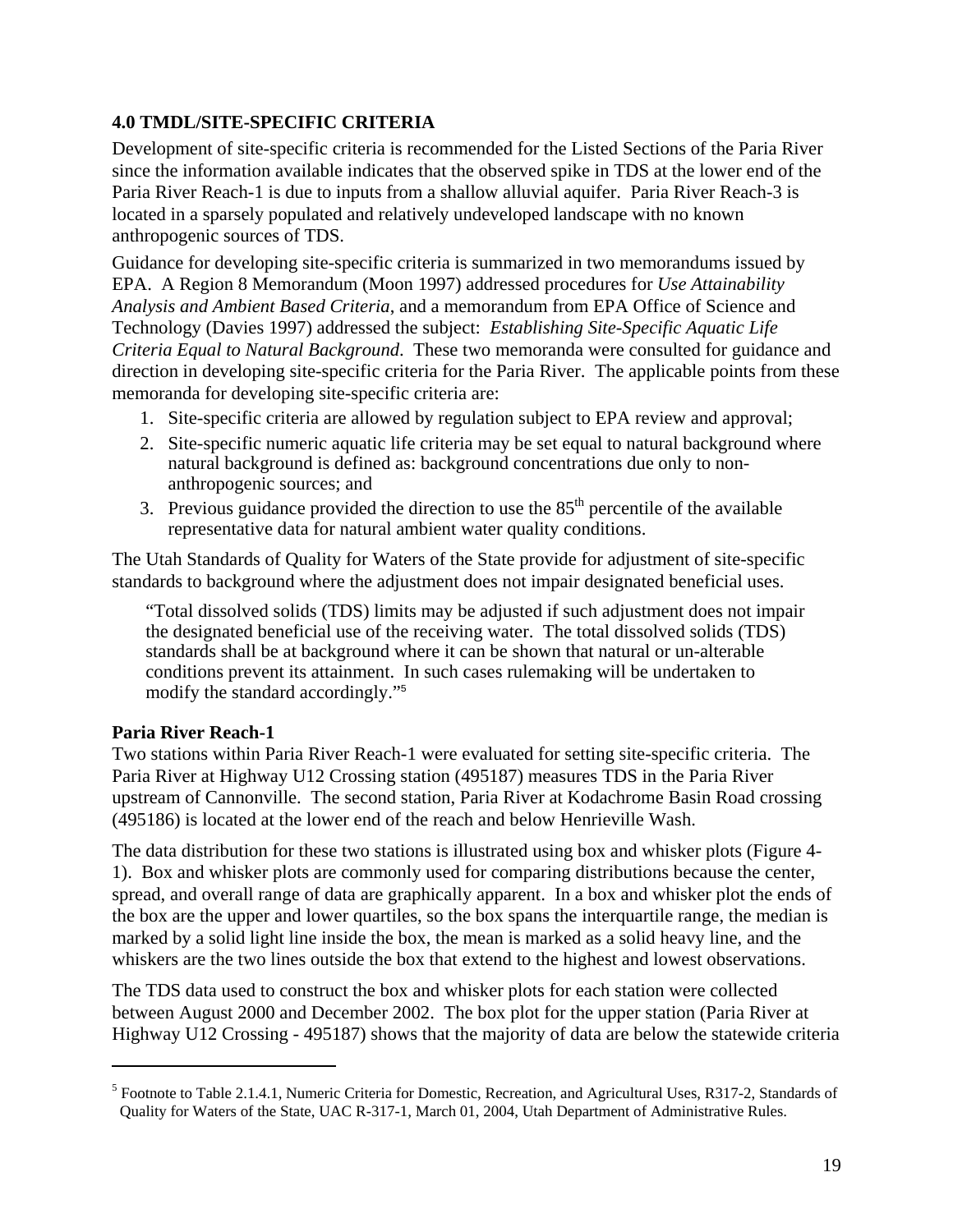of 1,200 mg/L; however, at the downstream station (Paria River at Kodachrome Basin Road crossing - 495186) the TDS concentration increases, with 50% of the TDS samples exceeding the 1,200 mg/L criteria.

There are irrigation water withdrawals within the Paria River Reach-1; however, there is not sufficient agricultural use to explain the spike of TDS at the lower end of the reach. There is qualitative information on the high TDS associated with saline aquifers in the area, which appears to be the most logical explanation for the increase in TDS concentrations observed.



**Figure 4-1 Concentration of TDS at Two Stations on Paria River Reach-1 Compared to the Utah Standard for Irrigation of 1,200 mg/L** 

Statistics for Paria River at Kodachrome Basin crossing (495186), the station with the highest TDS concentration, are summarized in Table 4-1. We recommend the site-specific criteria be 2,500 mg/L. This will ensure that the site-specific standard is set at an appropriate level that reflects the natural background concentrations of TDS.

| таріе 4-т<br><b>Statistics and Site-Specific Criteria for Paria River Reach-1</b><br>Based on Station 495186 - Paria River at Kodachrome Basin Road Crossing |                                 |  |  |  |  |
|--------------------------------------------------------------------------------------------------------------------------------------------------------------|---------------------------------|--|--|--|--|
| <b>Statistic</b>                                                                                                                                             | <b>TDS</b> Concentration (mg/L) |  |  |  |  |
| Count                                                                                                                                                        | 15                              |  |  |  |  |
| Mean                                                                                                                                                         | 1,492                           |  |  |  |  |
| Median                                                                                                                                                       | 1,094                           |  |  |  |  |
| Min                                                                                                                                                          | 822                             |  |  |  |  |
| Max                                                                                                                                                          | 3,444                           |  |  |  |  |
| 85th Percentile                                                                                                                                              | 2,461                           |  |  |  |  |
| State Criteria - Irrigation                                                                                                                                  | 1,200                           |  |  |  |  |
| State Criteria - Stockwater                                                                                                                                  | 2,000                           |  |  |  |  |
| 2,500<br>Recommended Site-Specific Criteria                                                                                                                  |                                 |  |  |  |  |

**Table 4-1** 

Notes: Data period, October, 2000 to December 2002.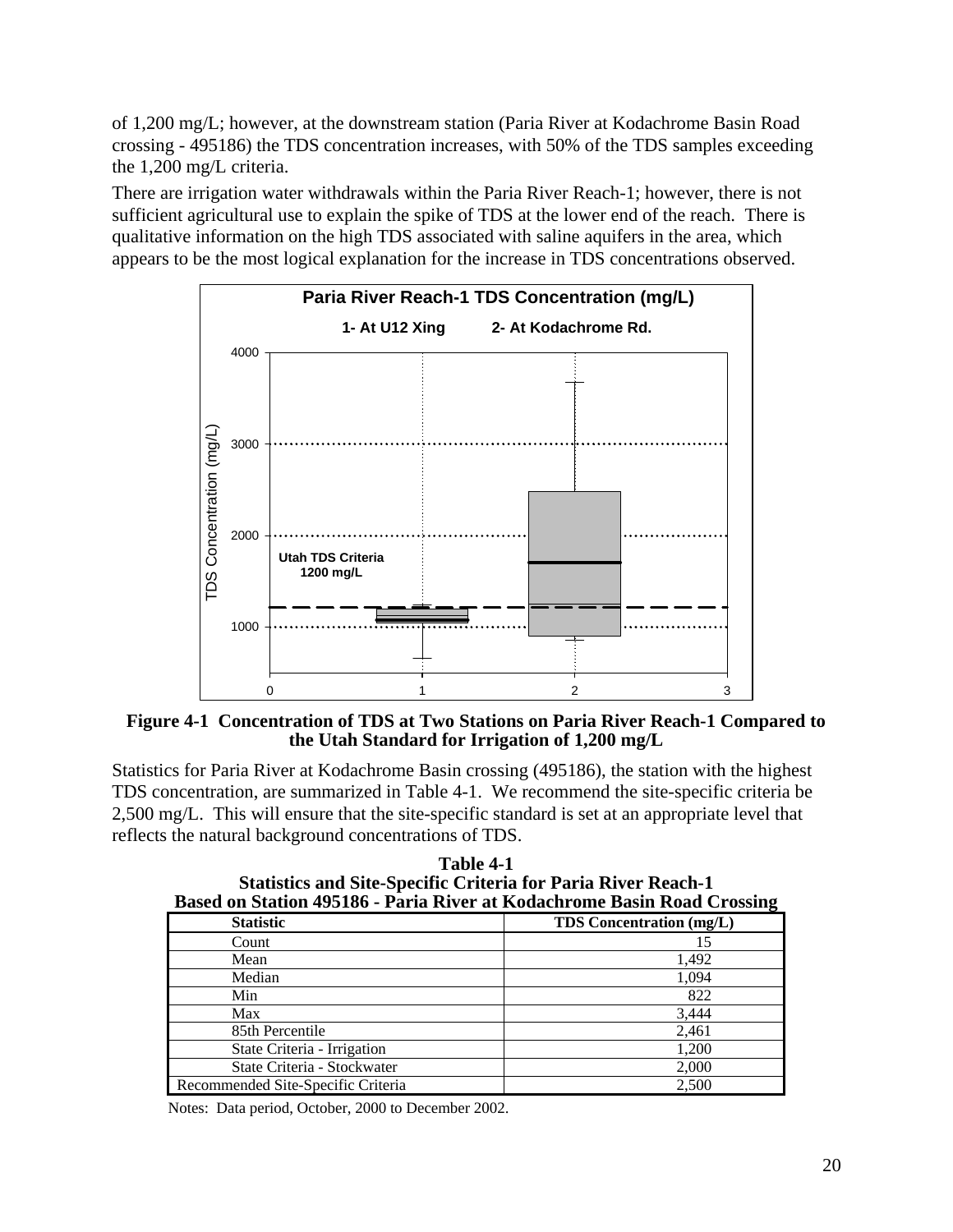#### **Paria River Reach-3**

Two stations within Paria River Reach-3 were evaluated for setting site-specific criteria. Paria River at Old Town Site station (599455), measures TDS in the Paria River just above the Listed Section, at river mile 21.5. Cottonwood Creek flows into the river approximately two miles below this site. Cottonwood Creek has a low TDS concentration with a mean of 657 mg/L, less than in the Paria River at that point. The second river station, Paria River at US89 Crossing (495185), located at river mile 9.5 has the highest TDS concentration in the reach. As indicated earlier, the TDS concentration decreases at the State line as measured by the Arizona state monitoring stations (101078 and 101077). (Note: River Miles were measured from the Utah-Arizona state line to provide a point of reference.)

The data distribution for these two stations are also illustrated in box and whisker plots (Figure 4-2). The data used to construct these box plots included the entire data record at the stations including the TDS values generated from correlation with specific conductance. The majority of data at the upper station, Old Town Site, is below the statewide criteria of 1,200 mg/L. Downstream 12 river miles the TDS concentration increases and 37% of the TDS samples exceeded the 1,200 mg/L criteria.

There are no current (or legacy) human activities in this primitive and mostly road-less reach that would explain this increase in TDS. There is evidence of some illicit off road vehicle use through the river channel in this area but we feel through continued public education and enforcement it can be addressed before it becomes a significant problem in terms of TDS loading The source of TDS is considered a natural condition related to input to surface water from a higher salinity aquifer as discussed in Section 1.4.6.



**Figure 4-2 Concentration of TDS at Two Stations on Paria River Reach-3 Compared to the Utah Standard for Irrigation of 1,200 mg/L**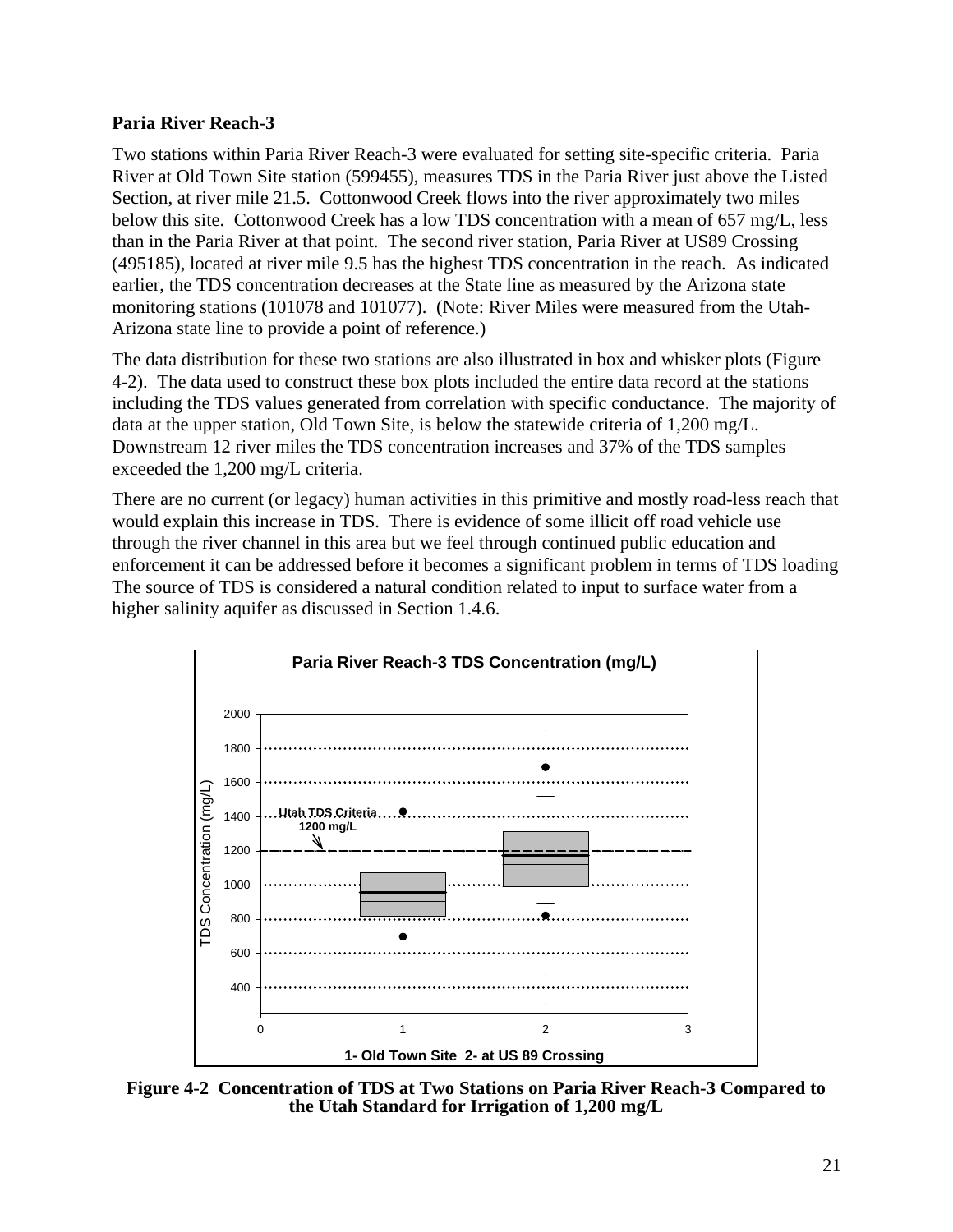Statistics for Paria River at US89 Crossing (495185), the station with the highest TDS concentration, are summarized in Table 4-2. We recommend the site-specific criteria be 1,500 mg/L. This will ensure that the site-specific standard is set at an appropriate level that reflects the natural background concentrations of TDS.

| Table 4-2                                                            |
|----------------------------------------------------------------------|
| <b>Statistics and Site-Specific Criteria for Paria River Reach-3</b> |
| Based on Station 495185 - Paria River at US89 Crossing               |

| <b>Statistic</b>                   | <b>TDS</b> Concentration (mg/L) |
|------------------------------------|---------------------------------|
| Count                              | 132                             |
| Mean                               | 1,174                           |
| Median                             | 1,121                           |
| Min                                | 325                             |
| Max                                | 2,564                           |
| 85th Percentile                    | 1,467                           |
| State Criteria                     |                                 |
| Irrigation                         | 1,200                           |
| Stockwater                         | 2,000                           |
| Recommended Site-Specific Criteria | 1,500                           |

Notes: Data period, February 1976 to July 2002.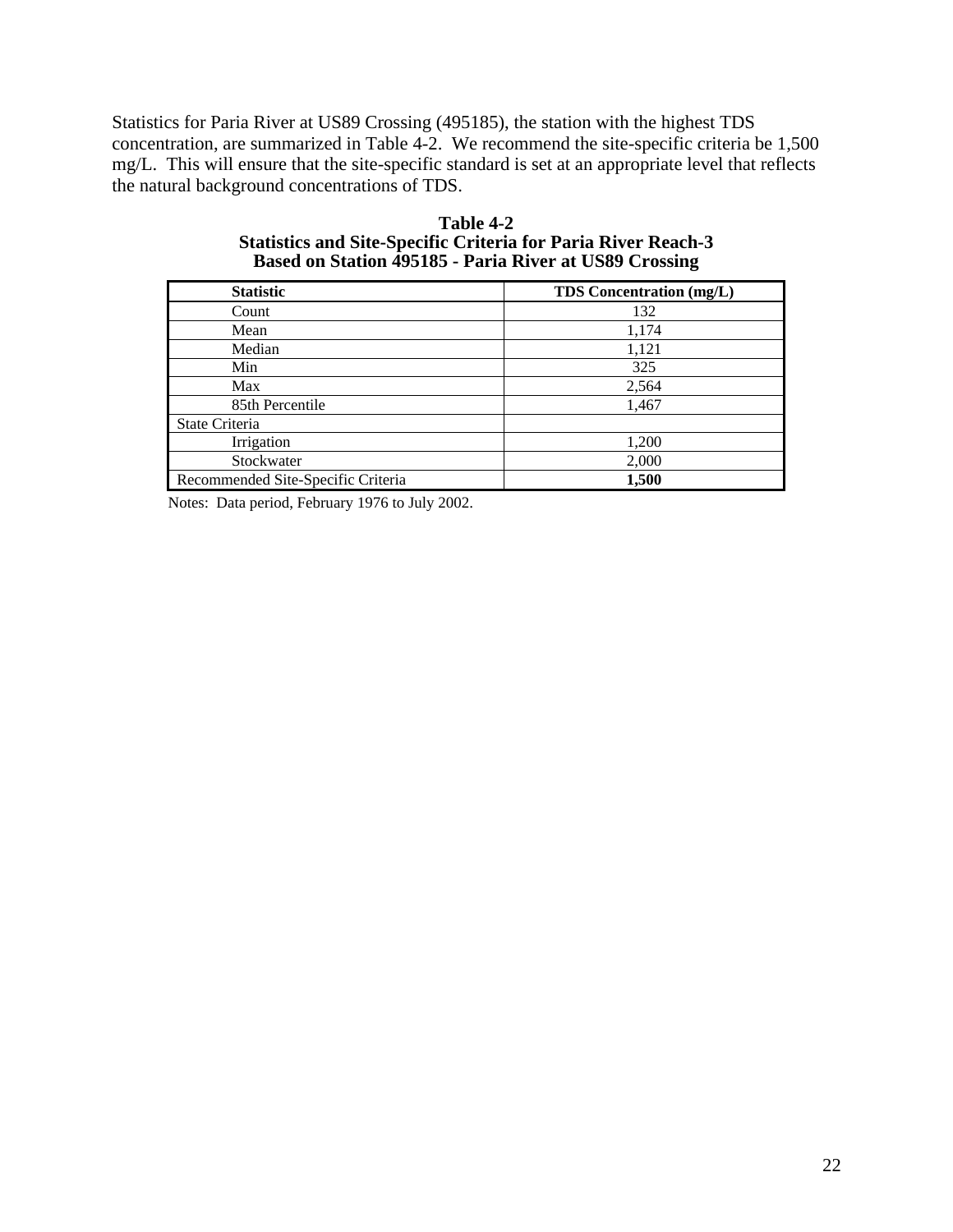#### **5.0 PROJECT IMPLEMENTATION PLANS AND BMPs**

The Canyonlands Soil Conservation District (CSCD) is coordinating with local stakeholders and agencies to develop Project Implementation Plans (PIPs) and a coordinated approach to improve water quality within the watershed. The CSCD will establish criteria and select cooperators for implementation of projects. These projects will be designed to minimize land use impacts on water quality in the Paria River and its tributaries.

The overall project goals are to reduce TDS loading in the Paria River watershed by improving irrigation methods and conveyances, stabilizing stream channels and protecting stream banks from erosion. Surface runoff and percolation to the upper aquifers can be reduced or eliminated through gated pipe, sprinkler or drip irrigation methods and/or by delivering irrigation water through lined canals or pipe. Stream bank protection can be facilitated through ditch and canal lining and establishing herbaceous cover along riparian corridors. Much of this work is currently underway in other parts of the State under the auspices of the Salinity Control Program administered by the Department of Interior (Bureau of Reclamation) and the Department of Agriculture (Natural Resources Conservation Service).

The project goals are also intended to inform and educate the community concerning nonpoint source pollution and the importance of managing natural resources within the watershed. To reach these goals, objectives and tasks are defined and a narrative description is provided for each objective and task. At least one task is proposed to accomplish each objective. These tasks may include specific activities such as milestones, outputs and identifying responsible parties.

PIPs designed to reduce TDS concentrations in the Paria River incorporate Best Management Practices (BMPs) to address salt and sediment loading and improve the efficiency of irrigation methods and conveyances, thereby minimizing surface runoff and percolation to the underlying alluvial aquifer. By implementing appropriate BMPs, we hope to encourage adoption and implementation of similar activities to address water quality problems throughout the entire watershed.

PIPs will be implemented throughout the next several years and will include water quality monitoring to evaluate their effectiveness. An evaluation and monitoring plan will also be implemented to document progress in achieving improved water quality conditions, to review effectiveness of BMPs, and to provide feedback on the direction of overall watershed health. Based upon the results of this monitoring program, management strategies and implementation priorities may change under the direction of the project sponsors.

Successful projects combine a voluntary approach with cost-share assistance to identify key system components that improve irrigation water management and stream channel stabilization, while allowing management flexibility. A coordination plan is presented to identify the lead project sponsor, describe local support for the projects, describe how the project will coordinate with pertinent 319 and non-319 funded programs, and describe similar activities that are being undertaken elsewhere in the watershed.

No long-term funding is planned for operation or maintenance of these projects. Individual landowners are responsible for operation and maintenance of BMPs throughout the projected life of the practices. Projects will be inspected by the project lead sponsor. The operation and maintenance of the designed systems will be thoroughly explained to the landowner and they will sign a document indicating their understanding and cooperation. If the landowner does not operate or maintain the system according to NRCS protocols, they will be in violation of their 319 contract and no longer eligible for NRCS assistance. Additionally they may risk having to pay back the federally contributed portion of their project funding.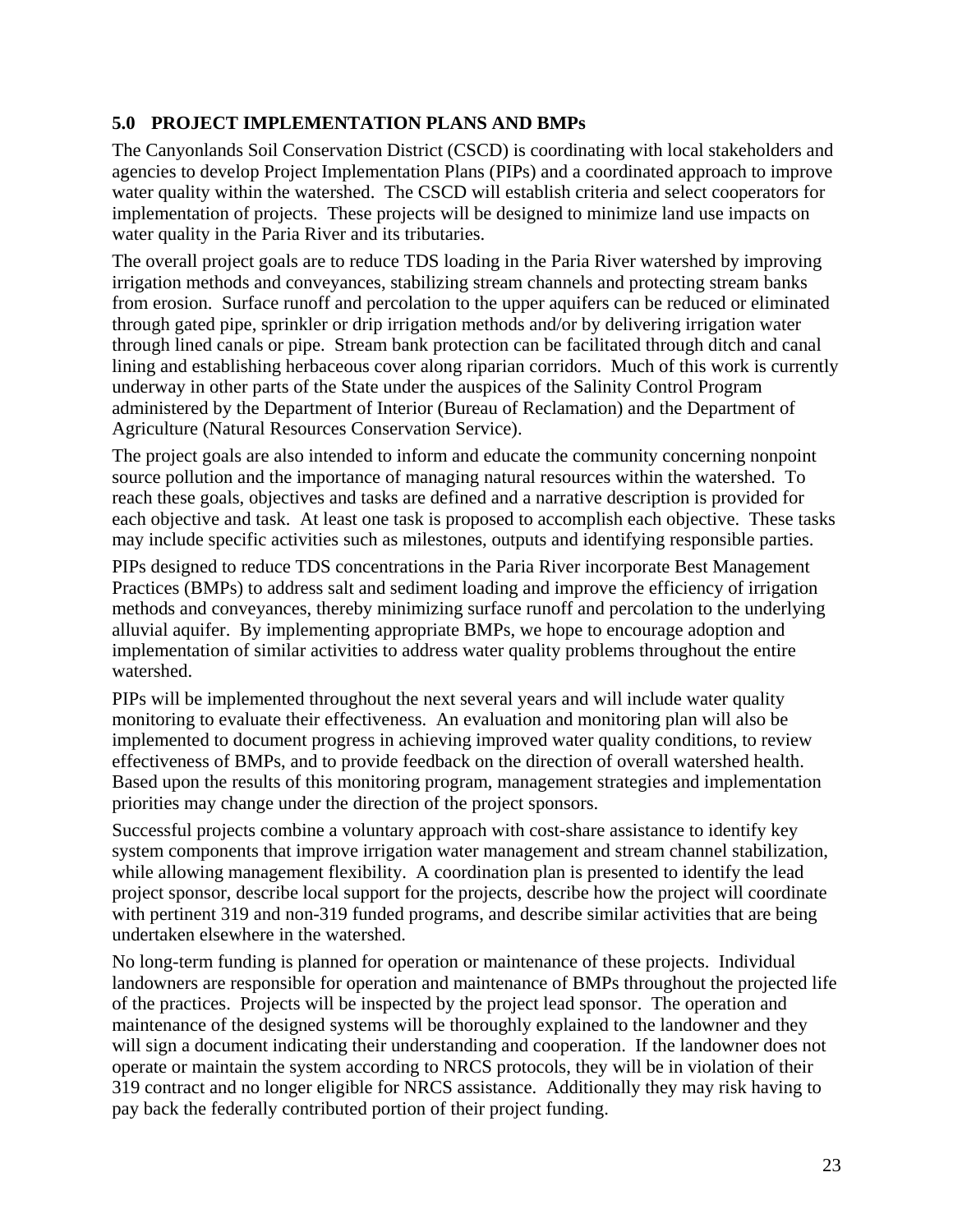## **5.1 Statement of Need**

The upper segment (Reach 1) of the Paria River is currently not meeting the designated beneficial uses for beneficial use 4 (agriculture) due to excessive TDS concentrations, which are attributed to natural and human sources. The middle reach of the Paria River is not listed as a water quality-limited segment. TDS concentrations in the lower segment (Reach 3) are attributed primarily to natural sources with no known human sources of salinity. This Project Implementation Plan addresses the primary human sources of dissolved solids identified within the TMDL analysis.

Water from the Paria River is used for crop irrigation and stock watering. The small town economies of Tropic, Cannonville and Henrieville in the northern end of the basin rely on agriculture, which is dependent on irrigation from surface waters. Paria River flows are diverted to irrigation canals at numerous points along the river. The area is underlain by saline soils and geologic formations and, as irrigation water is applied, the return flows convey dissolved solids back into the river. Groundwater also contributes to an increase in TDS in some gaining segments of the Paria River.

The intent of the proposed program is to reduce nonpoint source pollution in the Paria River through application of improved irrigation methods and BMPs. By demonstrating these practices to area stakeholders, we hope to encourage them to adopt and implement similar activities to address their own water quality problems. With the support and direction of the CSCD, priority will be given to implementation projects that feature efficient irrigation methods and conveyances that minimize surface runoff and percolation into the underlying alluvial aquifer. Tours of these project sites, news articles and fact sheets will help encourage adoption of these practices elsewhere in the watershed.

# **5.1.1 Project Water Quality Priority**

As required by 26-11-6 of the Utah Code Annotated 1953, waters of the State of Utah are grouped into classes so as to protect State waters against controllable pollution. The designated beneficial uses for the Paria River are secondary contact recreation (Class 2-C), non-game fishery (Class 3C), and agriculture (Class 4). The upper Paria River from its headwaters to the confluence of Rock Springs Creek and the Lower Paria River from its confluence with Cottonwood Creek to the Utah-Arizona border have been identified as impaired due to exceedence of Utah's TDS criteria for protection of agricultural uses (Class 4 waters).

The Paria River is divided into upper, middle, and lower segments. The upper Paria River (Reach-1) has its headwaters in Bryce Canyon National Park and Dixie National Forest then flows south past the small towns of Tropic, Cannonville and Henrieville to the confluence with Rock Springs Creek in the GSENM. The middle Paria River (Reach-2) runs from Rock Springs Creek, south to its confluence with Cottonwood Creek and is entirely within the boundaries of the GSENM. The lower Paria River (Reach-3) flows from Cottonwood Creek south to the Utah-Arizona border. The middle reach of the Paria River has not been designated a 303(d) impaired water for TDS and is not considered by this water quality management plan.

# **5.1.2 Project Goals**

The overall project goals are to reduce nonpoint source TDS loading to the upper and lower Paria River watershed by decreasing the amount of salts entering the watershed from irrigated lands and stream channel erosion, in addition to informing and educating the community concerning nonpoint source pollution and the importance of managing natural resources within the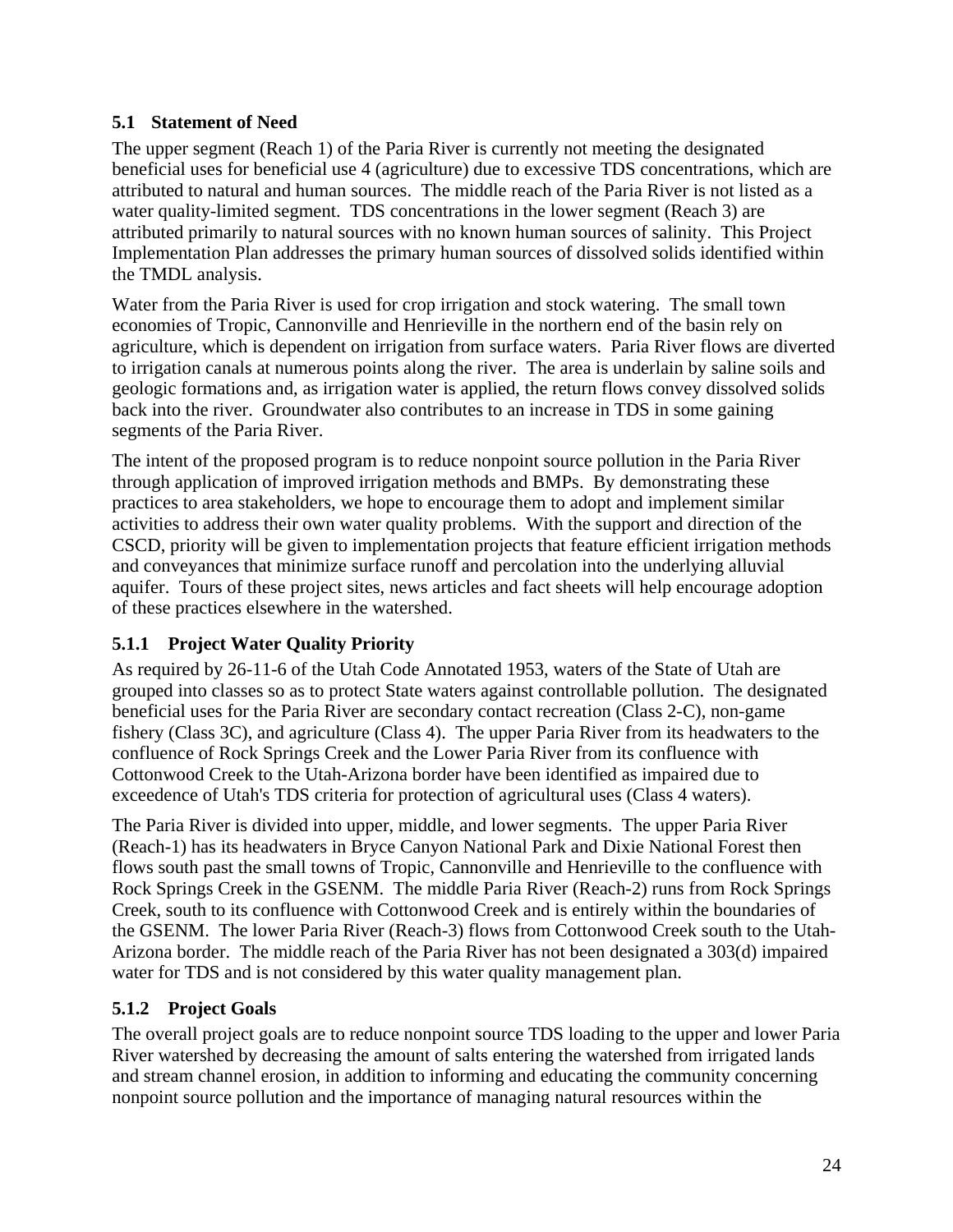watershed. TDS loading will be addressed through a combination of efficient irrigation and irrigation water management methods, and stream bank protection and channel stabilization techniques. Public education will be addressed by offering tours of demonstration sites and publishing news articles and fact sheets to encourage adoption of these practices elsewhere in the watershed. Specific project goals are as follows:

- Goal #1: Reduce TDS and sediment loading to impaired reaches of the Paria River and its tributaries.
- Goal #2: Inform and educate the community concerning nonpoint source pollution and the importance of maintaining and improving water quality within the watershed.
- Goal #3: Provide administrative services to project sponsors documenting matching contributions, tracking individual project progress, coordinating team efforts, and generating reports and data in a timely manner.

#### **5.1.3 Objectives and Tasks**

- Goal #1: Reduce TDS and sediment loading to impaired reaches of the Paria River and its tributaries.
- Objective 1: Improve irrigation techniques and irrigation water management practices.
	- Task 1: Select and identify project cooperators.

 Output - Problem identification, cooperator selection. This will be lead by the CSCD cooperatively with the local work group and will be conducted in the early spring of the first contract year.

 Task 2: Develop irrigation water management plan using BMPs (irrigation water management, improved irrigation systems and pipelines).

> Output - Irrigation water management plans. This will be conducted in spring of the first and third contract years. Design work will be performed by NRCS and CSCD staff.

Task 3: Implement projects.

 Output - Implementation will occur between fall of the first and third contract year through spring of the second and fourth contract year. Landowners will implement projects. NRCS and CSCD staff will advise, review and certify project implementation.

Task 4: Monitor according to methods described in Section 5.3.

 Output - Water quality data for project use and long-term monitoring. Data will be collected four times; before implementation -once during spring runoff and once during summer base flows; after project completion -once during spring runoff and once during summer base flow. These data will be collected by a team of agency professionals made up of the landowner, NRCS, UACD, DWR, DEQ, USU extension, etc.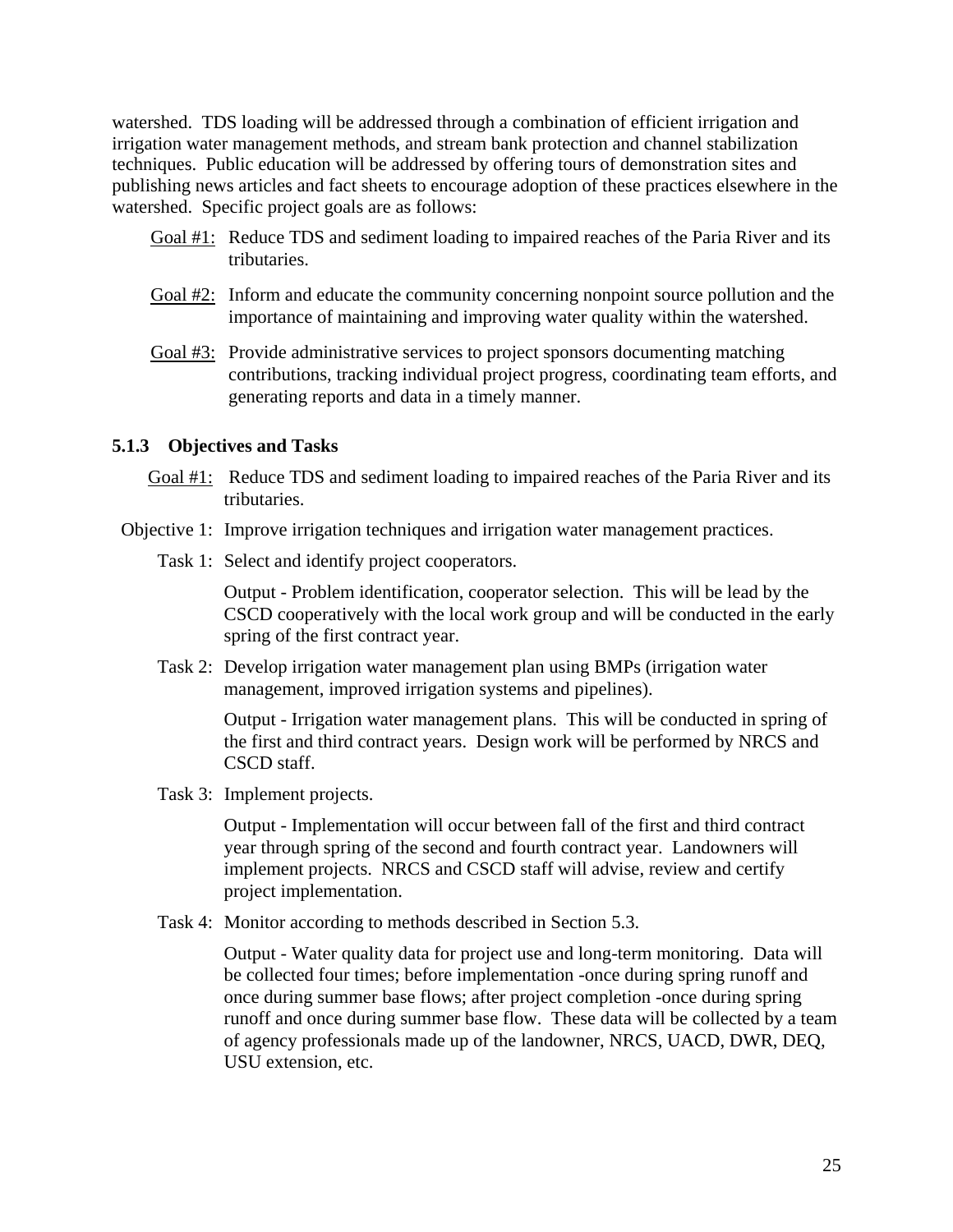- Objective 2: Improve stability of the stream channel and minimize stream bank erosion in impaired reaches of the Paria River and its tributaries.
	- Task 5: Select and identify project cooperators.

 Output - Problem identification, cooperator selection. This will be lead by the CSCD cooperatively with the local work group and will be conducted in the early spring of the first contract year.

 Task 6: Develop stream bank protection plans using BMPs (ditch and canal lining, stream channel stabilization and stream bank protection).

 Output - Stream bank protection plans. This will be conducted in spring of the first and third contract years. Design work will be performed by NRCS and CSCD staff.

Task 7: Implement projects.

 Output - Implementation will occur between fall of the first and third contract years through spring of the second and fourth contract years. Projects will be implemented by landowners and NRCS and CSCD staff will advise, review and certify project implementation.

Task 8: Monitor according to methods described in Section 5.3.

 Output - Water quality data for project use and long-term monitoring. Data will be collected four times; before implementation -once during spring runoff and once during summer base flows; after project completion -once during spring runoff and once during summer base flow. These data will be collected by a team of agency professionals made up of the landowner, NRCS, UACD, DWR, DEQ, USU extension, etc.

- Objective 3: Enhance the riparian corridor to reduce sediment runoff to the river and its tributaries.
	- Task 9: Select and identify project cooperators.

 Output - Problem identification, cooperator selection. This will be led by the CSCD cooperatively with the local work group and will be conducted in the early spring of the first contract year.

 Task 10: Develop and riparian improvement plan using BMPs (tree/shrub establishment, establish herbaceous cover).

> Output - Riparian improvement plans. This will be conducted in spring of the first and third contract year. Design work will be performed by NRCS and CSCD staff.

Task 11: Implement projects.

 Output - Implementation will occur between fall of the first and third contract year through spring of the second and fourth contract years. Projects will be implemented by landowners and NRCS and Canyonlands Soil Conservation District staff will advise, review and certify project implementation.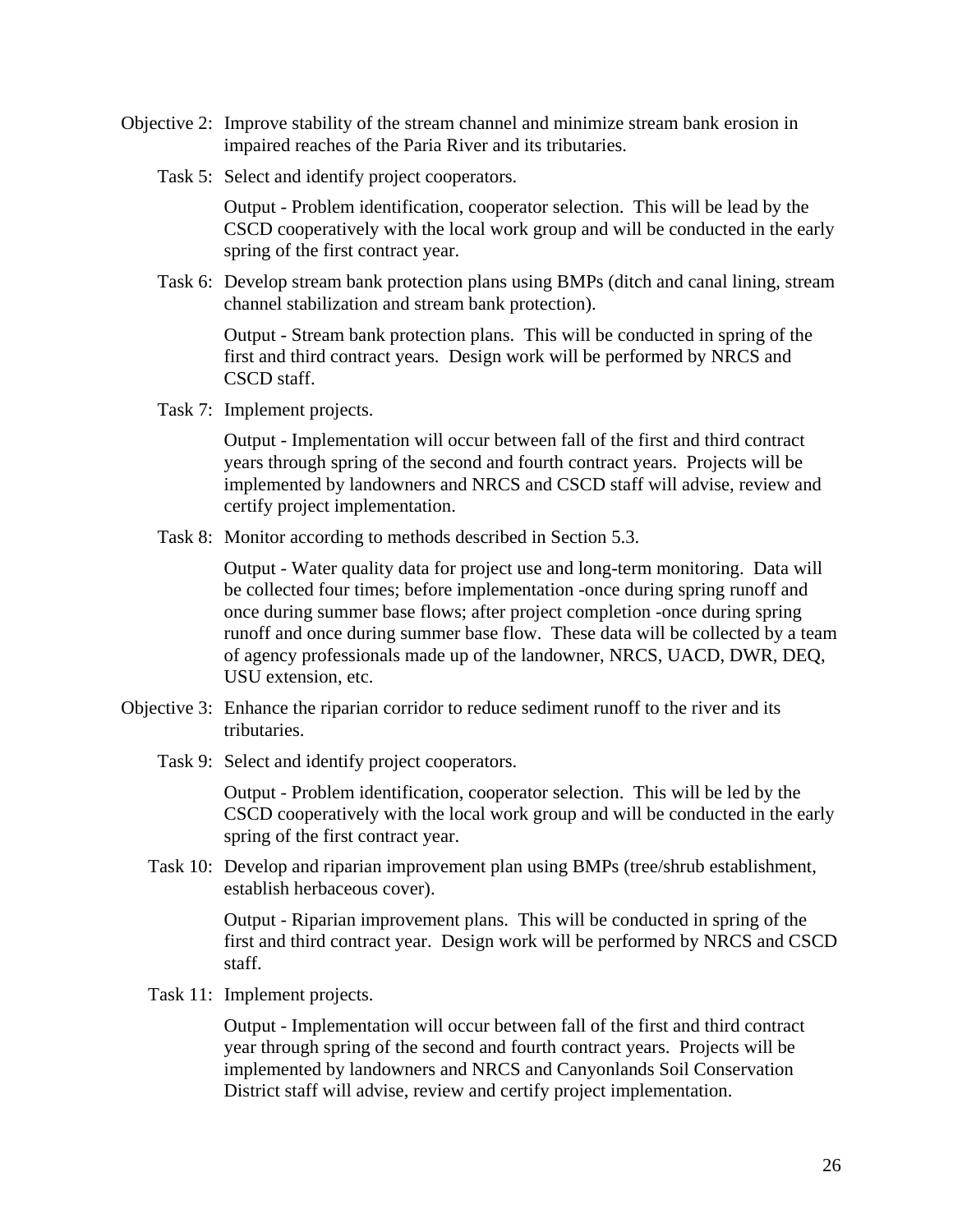Task 12: Monitor according to methods described in Section 5.3.

 Output - water quality data for project use and long-term monitoring. Data will be collected four times; before implementation -once during spring runoff and once during summer base flows; after project completion -once during spring runoff and once during summer base flow. This data will be collected by a team of agency professionals made up of the landowner, NRCS, UACD, DWR, DEQ, USU extension, etc.

- Goal #2: Inform and educate the community concerning nonpoint source pollution and the importance of maintaining and improving water quality within the watershed.
- Objective 1: Three tours will be conducted focusing on: 1) irrigation techniques, designs and proper management practices; 2) stable stream channels and stream bank erosion protection; and 3) and enhanced riparian corridors.
	- Task 13: Conduct improved irrigation technique and management tour.

 Output - The tour will be conducted either near project completion or shortly after. USU Extension, UACD, Canyonlands Soil Conservation District staff and landowners will jointly plan this tour.

Task 14: Conduct riparian area/stream bank tour.

 Output - The tour will be conducted either near project completion or shortly after. USU Extension, UACD, Canyonlands Soil Conservation District staff and the landowner will jointly plan this tour.

- Objective 2: Share general and technical information with producers and area stakeholders.
	- Task 15: Develop Fact Sheets and Newspaper Articles

 Output - Fact Sheet series, Newspaper articles. These products will be completed during implementation of the project and will be disseminated during tours after project completion and other times of the year. USU Extension, UACD, and NRCS will collaborate on the content of these products. USU Extension and UACD will jointly produce and disseminate them.

- Goal #3: Provide administrative services to project sponsors documenting matching contributions, tracking individual project progress, coordinating team efforts, and generating reports and data in a timely manner.
- Objective 1: Provide administrative services.
	- Task 16: Track Match and Prepare Reports

 Output - Documented matching fund records and prepare Semiannual, Annual and Final reports. UACD staff will coordinate this effort. Completed semiannually, at the end of the first contract year and again at the completion of the project. UACD staff will prepare these products.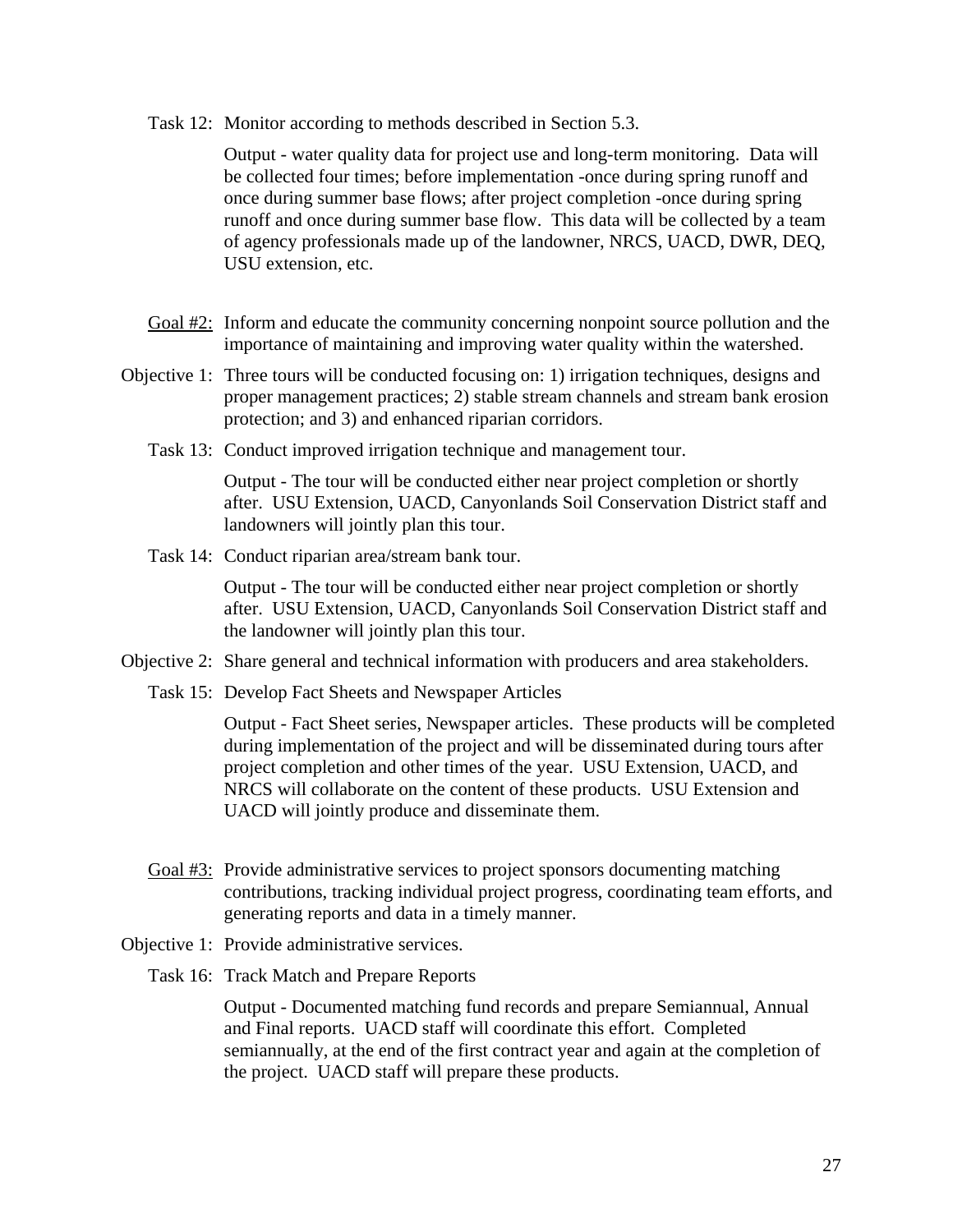The following BMPs are considered for the Paria River Water Quality Management Plan and may be used along with the information and education efforts to improve water quality in the watershed. Numeric codes following each BMP indicate NRCS standards and specification numbers taken from the NRCS Field Office Technical Guide.

- 1. Irrigation Water Management (449)
- 2. Irrigation System (442, 443, 444)
- 3. Pipeline (430)
- 4. Ditch and Canal Lining (428)
- 5. Stream Channel Stabilization (584)
- 6. Stream bank Protection (580)
- 7. Tree/Shrub Establishment (612)
- 8. Riparian Herbaceous Cover (390)

All projects will include BMP's and will be planned to the level of a total resource management system in accordance with NRCS standards and specifications.

The following procedures will be used to achieve Project Goals:

- 1. Isolate water quality problem sources.
- 2. Select and implement projects for watershed nonpoint source problems.
- 3. Promote fair and cost effective nonpoint source pollution control.
- 4. Monitor progress and evaluate economic benefits of implementing water quality improvements.
- 5. Create a public awareness of water quality concerns and educate the public on how they can protect water quality for themselves and the community. Promote community involvement in project implementation activities by use of volunteer groups.

#### **5.1.4 Permits**

All appropriate permits will be secured as needed. Project sponsors will ensure compliance with all local, state, and federal regulations pertaining to project activities such as not disturbing sensitive habitats, not filling or degrading wetlands.

# **5.1.5 Lead Sponsor**

The Canyonlands Soil Conservation District is the lead project sponsor. The CSCD is empowered by the State of Utah to devise and implement measures for the prevention of nonpoint source water pollution. Additionally the CSCD is able to enter into contracts, receive and administer funds from agencies, and contract with other agencies and corporate entities to promote conservation and appropriate development of natural resources. Memoranda of Understanding with state, federal and local agencies along with individual cooperator agreements empower the CSCD and individual cooperators to accomplish this work.

#### **5.1.6 Assurance of Project Operation and Maintenance**

No long-term funding is planned for operation or maintenance of these projects. Individual landowners are responsible for operation and maintenance of BMPs throughout the projected life of the practices. Projects will be inspected by the project lead sponsor. The operation and maintenance of the designed systems will be thoroughly explained to the landowner and they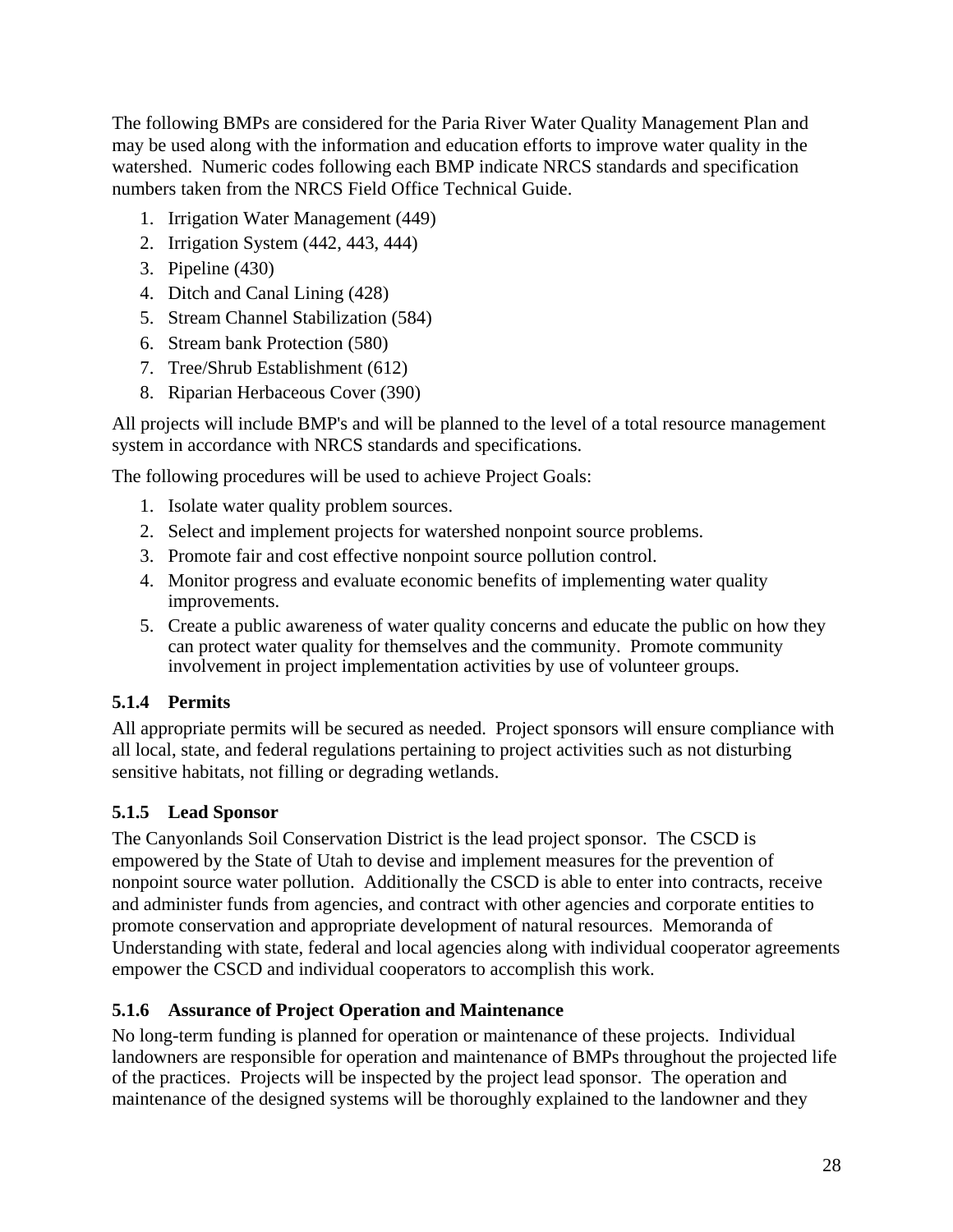will sign a document indicating their comprehension. If the landowner does not operate or maintain the system according to NRCS protocols, they will be in violation of their 319 contract and no longer eligible for NRCS assistance. Additionally they may risk having to pay back the federally contributed portion of their project funding.

# **5.2 Coordination Plan**

# **5.2.1 Lead Project Sponsor**

The CSCD will oversee detailed project development, planning, implementation, approval, creation of fact sheets and educational materials, administration and reporting. Some of these duties will be transferred to UACD, NRCS, DEQ, USU Extension Service and others as per Memoranda of Understanding. The CSCD will be responsible for writing the final project report pursuant to EPA and State requirements.

UACD will oversee project administration, matching fund documentation, and contracting with agencies and individuals. They will also provide staffing assistance at the direction of the CSCD.

# **5.2.2 Local Support**

The CSCD is coordinating with local stakeholders and agencies to develop a watershed plan to further define water quality problems in the Paria River watershed and to proceed with a coordinated approach to improve water quality within the watershed. The CSCD will establish criteria and select cooperators for implementation of projects. This project will be used to show landowners and cooperators BMPs for minimizing land use impacts on water quality in the Paria River and its tributaries.

# **5.2.3 Coordination and Linkages**

The CSCD anticipates coordinating efforts with the following other entities, agencies, and organizations:

Cooperators - provide match for cost share, implementation of water quality plans

Utah State University Extension - I&E, Technical assistance

NRCS - Technical planning design and oversight

Utah Department of Agriculture & Food - Technical assistance, I&E assistance

Utah Division of Water Quality - Standard program monitoring, Technical assistance

EPA - Financial assistance

Utah Association of Conservation Districts - Administration, contracting, staff and technical assistance

Utah Division of Water Rights- Permits advisory and monitoring assistance

Utah Division of Water Resources - Advisory

# **5.2.4 Similar Activities**

A stream bank stabilization demonstration project on the Paria River near Cannonville was funded with 319 funds in 2001. The project entailed sloping back the vertical stream bank, constructing six rock barbs and planting cottonwood poles. In addition, a canal-lining project for the Tropic Ditch has been proposed and is likely to receive funding in the near future.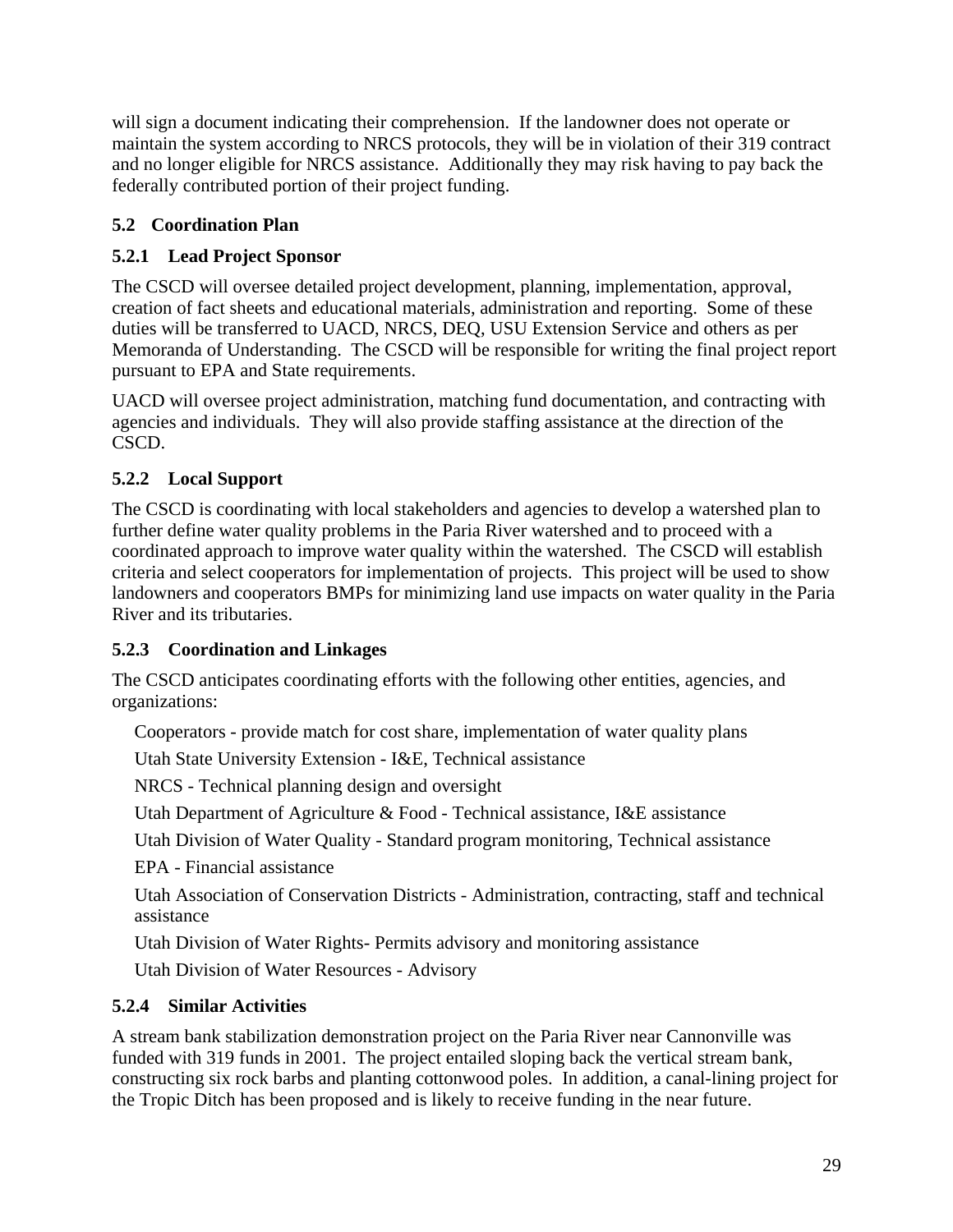# **5.3 Evaluation and Monitoring Plan**

# **5.3.1 Sampling and Analysis Plan Goals**

Monitoring plan goals are to track BMP implementation and effectiveness, and evaluate progress in achieving improved water quality conditions as these nonpoint source controls are implemented. The project lead sponsor has a strong commitment to demonstration of success of these pollution prevention and remediation strategies, but a limited monitoring budget, and therefore the monitoring effort needs to be shared with DWQ and other agency cooperators.

The monitoring goal is divided into two primary objectives:

- 1) Implementation and effectiveness monitoring to evaluate project BMPs, and
- 2) Trend monitoring to evaluate success in meeting water quality standards and goals.

The lead sponsor, the CSCD, is the lead entity for carrying out the implementation and effectiveness monitoring. The DWQ is the lead entity for completing trend monitoring.

*Implementation monitoring* in comparison to effectiveness monitoring focuses on documenting the number and location of practices or implementation projects applied to meet water quality goals. This requires developing an accounting system of practices, or using currently established reporting procedures familiar to the lead sponsor, to track project implementation.

*Effectiveness monitoring* evaluates whether BMPs were successful at meeting their intended purpose, such as reducing water use, reducing infiltration or reducing bank erosion. Effectiveness monitoring does not require water quality sampling to be effective. Simple methods, as described below, can be used to evaluate BMP effectiveness. Implementation and effectiveness monitoring can be carried out by CSCD staff, volunteers, or associated personnel in the agricultural community.

*Trend monitoring* involves monitoring change in TDS and other parameters, such as discharge, over time. Detecting trends requires statistical design, commitment to long-term monitoring over time and high sample frequency. Trend monitoring needs to be carried out by an organization, such as DWQ or USGS, with sufficient infrastructure and funding to assure long-term monitoring.

Work activities associated with these objectives include the following:

- 1) Develop a project specific monitoring plan to evaluate BMP effectiveness as projects are approved for monitoring. Since each project may be comprised of multiple BMPs or multiple land-owners, only general monitoring approaches for effectiveness monitoring are described in this document.
- 2) Monitor water quality at long-term monitoring sites to demonstrate sustained and overall improvements in water quality. This task will be completed by the DWQ or a team from cooperating agencies.
- 3) Maintain a common database of all data collected pertaining to the projects. The database will be developed and maintained by lead agency support staff at the Utah Association of Conservation Districts (UACD).
- 4) Review data and include data summaries in annual reports. This activity will be performed as sub-tasks within tracking and reporting tasks.

# **5.3.2 Implementation and Effectiveness Monitoring**

Implementation and effectiveness monitoring are the responsibility of the CSCD and cooperating agencies such as NRCS, Utah State University Extension, and Utah Department of Agriculture. The monitoring methods therefore focus on those protocols that can be effectively carried out by natural resource staff with an agricultural background.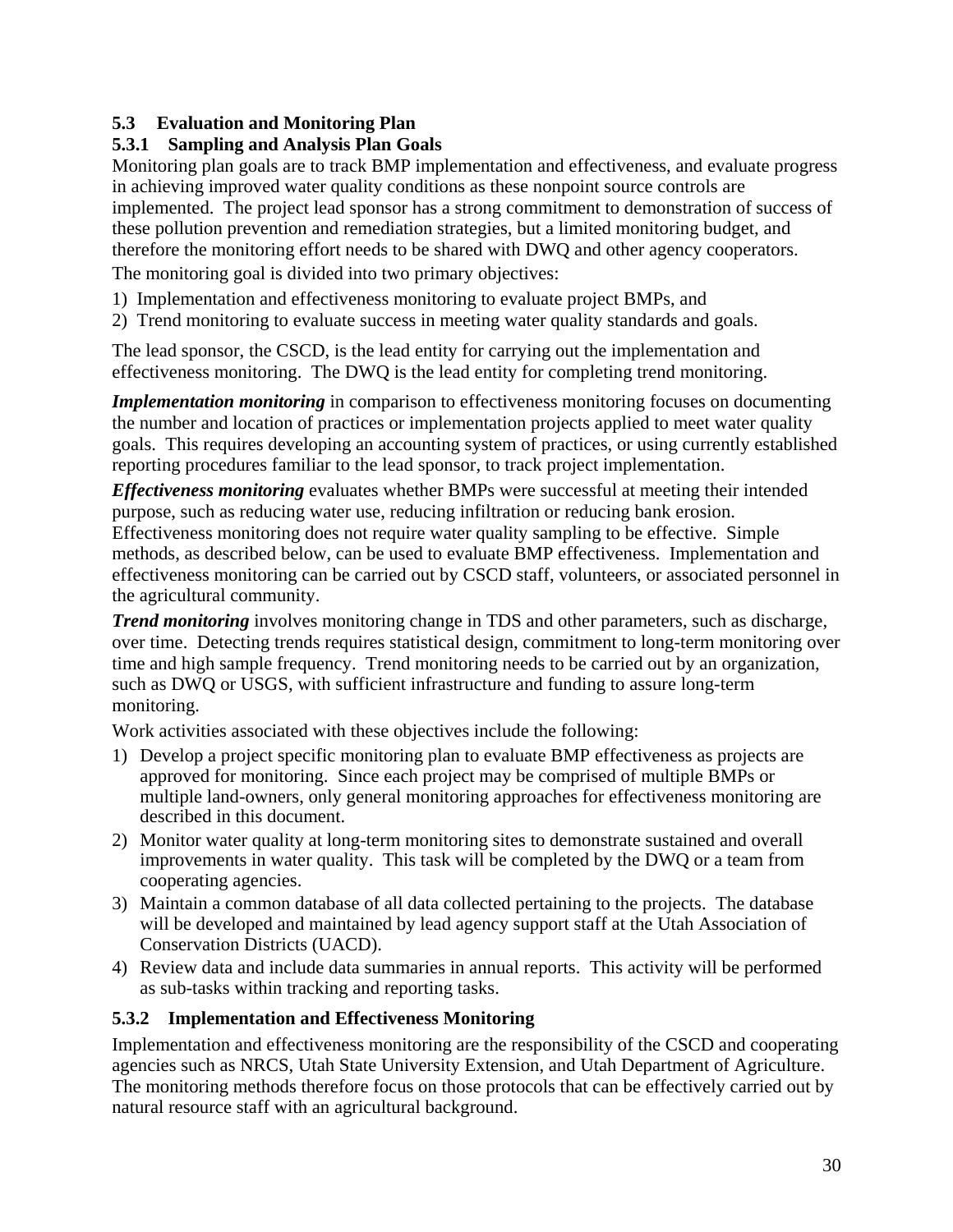The Project Implementation Plan identifies three objectives with associated BMPs to achieve Goal #1, reducing TDS and sediment loading to the impaired water quality segments. The general monitoring approach that is appropriate for these objectives is described below. Objective #2 and #3 have been combined since the BMPs used to meet these objectives will be similar or will directly overlap.

#### **Implementation Monitoring**

State and federal agricultural organizations affiliated with the CSCD have a number of standard reporting procedures that are used to track management practices. The Soil Conservation District in consultation with these agencies is best suited to determine the tracking and reporting system that works for them. The kinds of information that the system should be capable of tracking are listed in Table 5-1, referenced in the EPA document "Techniques For Tracking, Evaluating, And Reporting The Implementation Of Nonpoint Source Control Measures" (EPA, 1997).

| <b>Management</b>           | <b>Useful Variables</b>                 | <b>Less Useful Variables</b> | Appropriate             |
|-----------------------------|-----------------------------------------|------------------------------|-------------------------|
| <b>Measure</b>              |                                         |                              | <b>Sampling</b><br>Unit |
| <b>Erosion and Sediment</b> | • Area on which reduced tillage or      | •Number of approved farm     | ·Field                  |
| Control                     | terrace systems are installed           | soil and erosion             | $•$ Acre                |
|                             | • Area of runoff diversion systems or   | management plans             |                         |
|                             | filter strips per acre of cropland      | •Number of grassed           |                         |
|                             | • Area of highly erodible cropland      | waterways, grade             |                         |
|                             | converted to permanent cover            | stabilization structures,    |                         |
|                             |                                         | filter strips installed      |                         |
| <b>Facility Wastewater</b>  | •Quantity and percentage of total       | •Number of manure            | •Confined               |
| and Runoff from             | facility wastewater and runoff that is  | storage facilities           | animal facility         |
| <b>Confined Animal</b>      | collected by a waste storage or         |                              | •Animal unit            |
| Facilities                  | treatment system                        |                              |                         |
| <b>Nutrient Management</b>  | •Number of farms following and          | •Number of farms with        | •Farm                   |
|                             | acreage covered by approved nutrient    | approved nutrient            | $\bullet$ Field         |
|                             | management plans                        | management plans             | •Application            |
|                             | ·Percent of farmers keeping records and |                              |                         |
|                             | applying nutrients at rates consistent  |                              |                         |
|                             | with management recommendations         |                              |                         |
|                             | •Quantity and percent reduction in      |                              |                         |
|                             | fertilizer applied                      |                              |                         |
|                             | •Amount of fertilizer and manure        |                              |                         |
|                             | spread between spreader calibrations    |                              |                         |
| Pesticide                   | •Number of farms with complete          | •Number of farms with        | •Field                  |
| Management                  | records of field surveys and pesticide  | approved pesticide           | •Farm                   |
|                             | applications following approved pest    | management plans             | •Application            |
|                             | management plans                        |                              |                         |
|                             | •Number of pest field surveys           |                              |                         |
|                             | performed on a weekly (or other time    |                              |                         |
|                             | frame) basis                            |                              |                         |
|                             | •Quantity and percent reduction in      |                              |                         |
|                             | pesticides use                          |                              |                         |
| <b>Grazing Management</b>   | •Number of cattle-hours of access to    | •Miles of fence installed    | •Stream mile            |
|                             | riparian areas per day                  |                              | •Animal unit            |
|                             | •Miles of stream from which grazing     |                              |                         |
|                             | animals are excluded                    |                              |                         |

**Table 5-1 Example Variables for Tracking BMP implementation**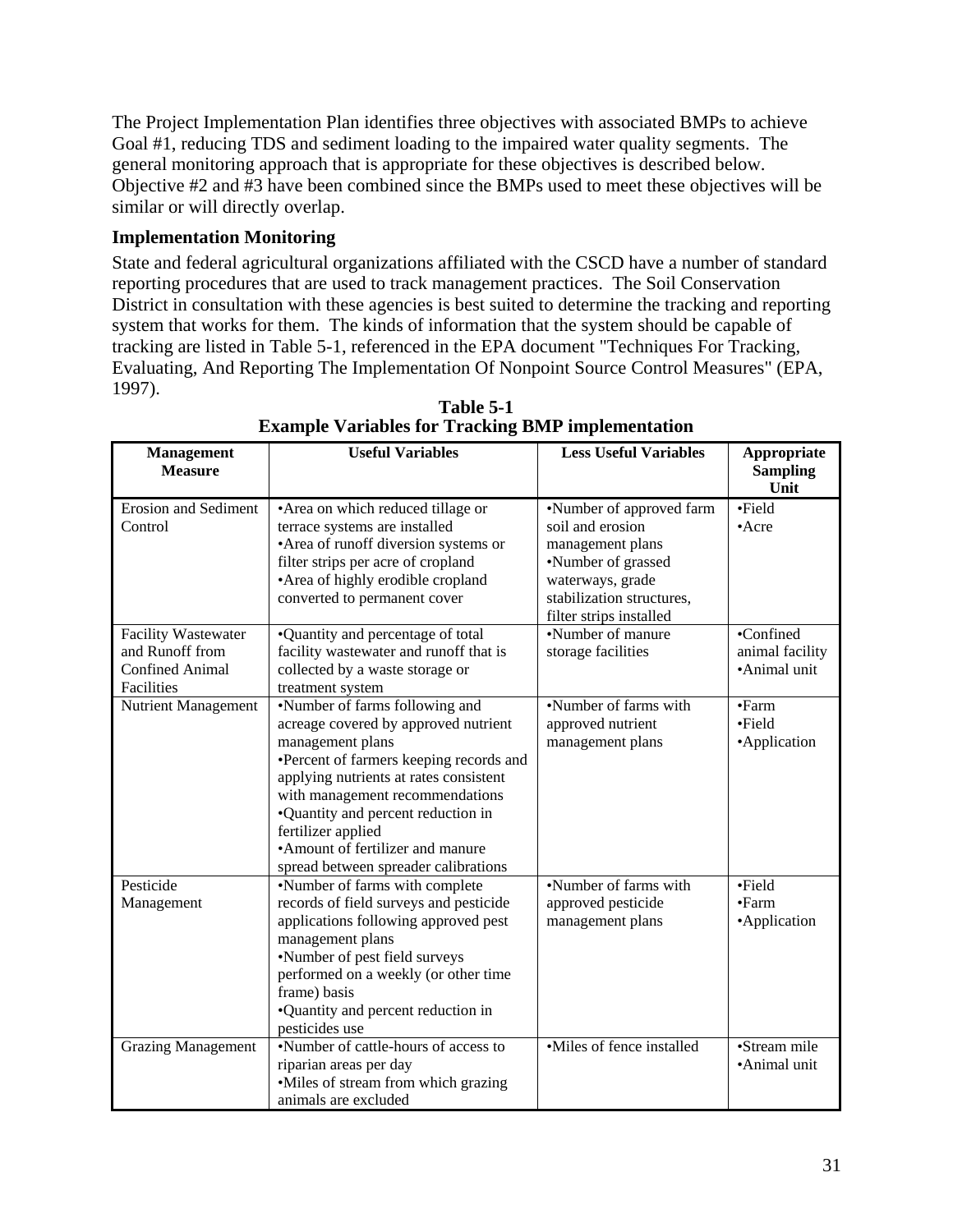#### **Effectiveness Monitoring**

Where implementation monitoring is designed to answers the questions, "*Were BMPs applied? Where and How Many?*" Effectiveness monitoring should answer the question. "*Were the BMPs effective at reducing pollutant inputs?* Effectiveness monitoring is best carried out by the local sponsor because of their relationship with local growers and producers. Effectiveness monitoring plans should be built into each implementation grant as a necessary part of doing business. Although simple procedures can be used, effectiveness monitoring still requires resources to design the project specific plan, make field measurements, and develop reports.

The general monitoring approach is described below and organized by the Project Implementation Plan objectives listed under Goal # 1, reduction of TDS and sediment loading to impaired reaches (Section 5.1.3). Below each objective are the BMPs that are assumed to meet the objective, and the general monitoring approach which will accomplish effectiveness monitoring. Objective #2 and #3 are grouped together since the monitoring approach needed to evaluate the objective are similar.

**Objective 1:** Improve irrigation techniques and irrigation water management practices.

Best Management Practices:

- 1. Irrigation Water Management (449)
- 2. Irrigation System (442, 443, 444)
- 3. Pipeline (430)
- 4. Ditch and Canal Lining (428)

# **Monitoring Approach**:

These BMPs decrease salinity from irrigation by increasing the efficiency of irrigation systems and thereby reducing the volume of surface runoff or infiltration through the saline soils. Implementation and effectiveness monitoring evaluates the quantity of water conserved and the decrease in infiltration using these conservation practices compared to current methods.

A simple monitoring approach is to calculate the quantity of water expected to be saved or the decrease in infiltration that can be expected by applying the BMP to a specific project site. A more quantitative approach is to measure infiltration rates before and after the practice to determine the decrease in infiltration, however, the cost of monitoring becomes more expensive and impractical for project sponsors.

- **Objective 2:** Improve stability of the stream channel and minimize stream bank erosion in impaired reaches of the Paria River and its tributaries.
- **Objective 3**: Enhance the riparian corridor to reduce sediment runoff to the river and its tributaries.

Best Management Practices:

- 5. Stream Channel Stabilization (584)
- 6. Stream bank Protection (580)
- 7. Tree/Shrub Establishment (612)
- 8. Riparian Herbaceous Cover (390)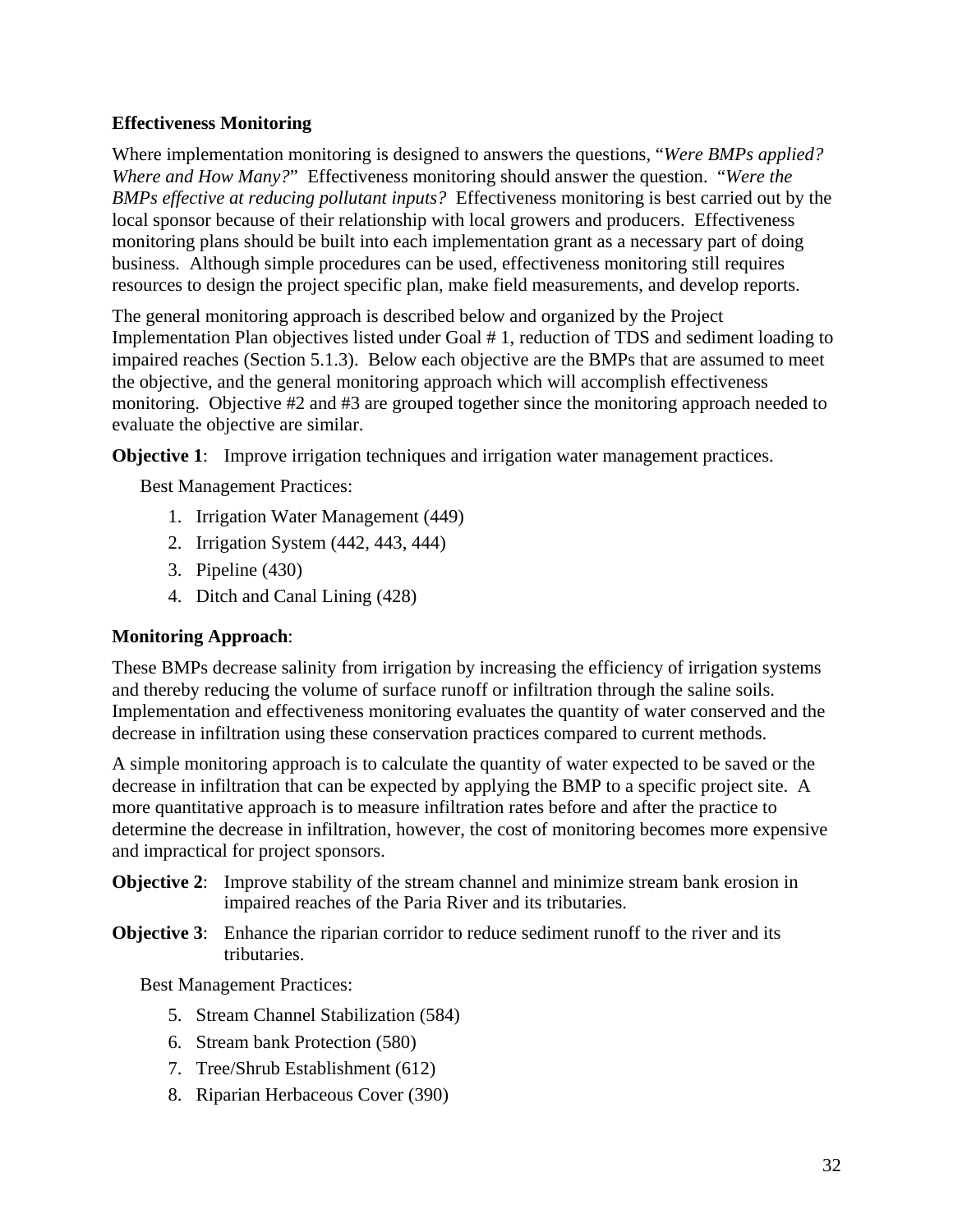#### **Monitoring Approach**:

BMPs for stream channel stabilization reduce inputs of sediment and salts by decreasing erosion within the near bank region of the stream channel. Since streambank erosion is a natural process BMPs should emphasize working with natural stream dynamics and avoid the use of hardened structures such as riprap that was used in the past. BMPs generally focus on revegetating streambanks by direct planting of riparian shrubs and forbs or bioengineering methods such as installing willow bundles.

Implementation and effectiveness monitoring will evaluate the success in establishing a riparian buffer and stabilizing the streambank. Planting success is evaluated by using a transect or grid method to count the number of live stems retained over time compared to that planted. Revegetation success for erosion control is evaluated by measuring soil cover, which can be estimated by measuring percent coverage at a portable plot (such as a 3 foot square) and repeating the measurements over time along an established transect. Bank stabilization can be measured by using bank pins to directly measure bank erosion rates, establishing cross-sections that can be accurately resurveyed over time, or by using photopoints.

Details of methods for these approaches can be found in documents such as:

- Bauer, S. B. and Burton, T. A. 1993. Monitoring protocols to evaluate water quality effects of grazing management of western rangeland streams. US EPA Region 10, Water Division, Surface Water Branch. EPA 910/R-93-017.
- Bedell, T. E., and Buckhouse, J. C. 1994. Monitoring primer for rangeland watersheds. US EPA Region 10, EPA 908-R-94-001.
- Harrelson, C. C., Rawlins, C. L., and Potyondy, J.P. 1994. Stream channel reference sites: an illustrated guide to field technique. USDA Forest Service: General Technical Report RM-245.

# **5.3.3 Trend Monitoring**

Trend monitoring is used to answer two primary questions: 1) Are water quality criteria being met; and 2) are TDS concentrations decreasing over time with implementation of BMPs? Since site-specific criteria were recommended as part of this Water Quality Management Plan, a third objective should also be to determine if these revised criteria are appropriate for these river reaches given more data over different climatic regimes.

Trend monitoring for the purposes of this Water Quality Management Plan can be integrated into DWQ's on-going monitoring program by prioritizing critical stations and parameters. Existing monitoring stations established by the DWQ and USGS can meet trend monitoring objectives if samples are collected with sufficient frequency. Generally DWQ currently collects samples at long-term trend monitoring stations once every six weeks (eight times per year) to evaluate trends in water quality.

#### Sample Locations

The four DWQ monitoring stations listed in Table 5-2 were selected since they provide an initial assessment of background conditions, they are the most data rich stations, and they are generally accessible, which increases the likelihood that the stations can be sampled with a greater frequency. The USGS flow gaging stations can provide long-term continuous flow records;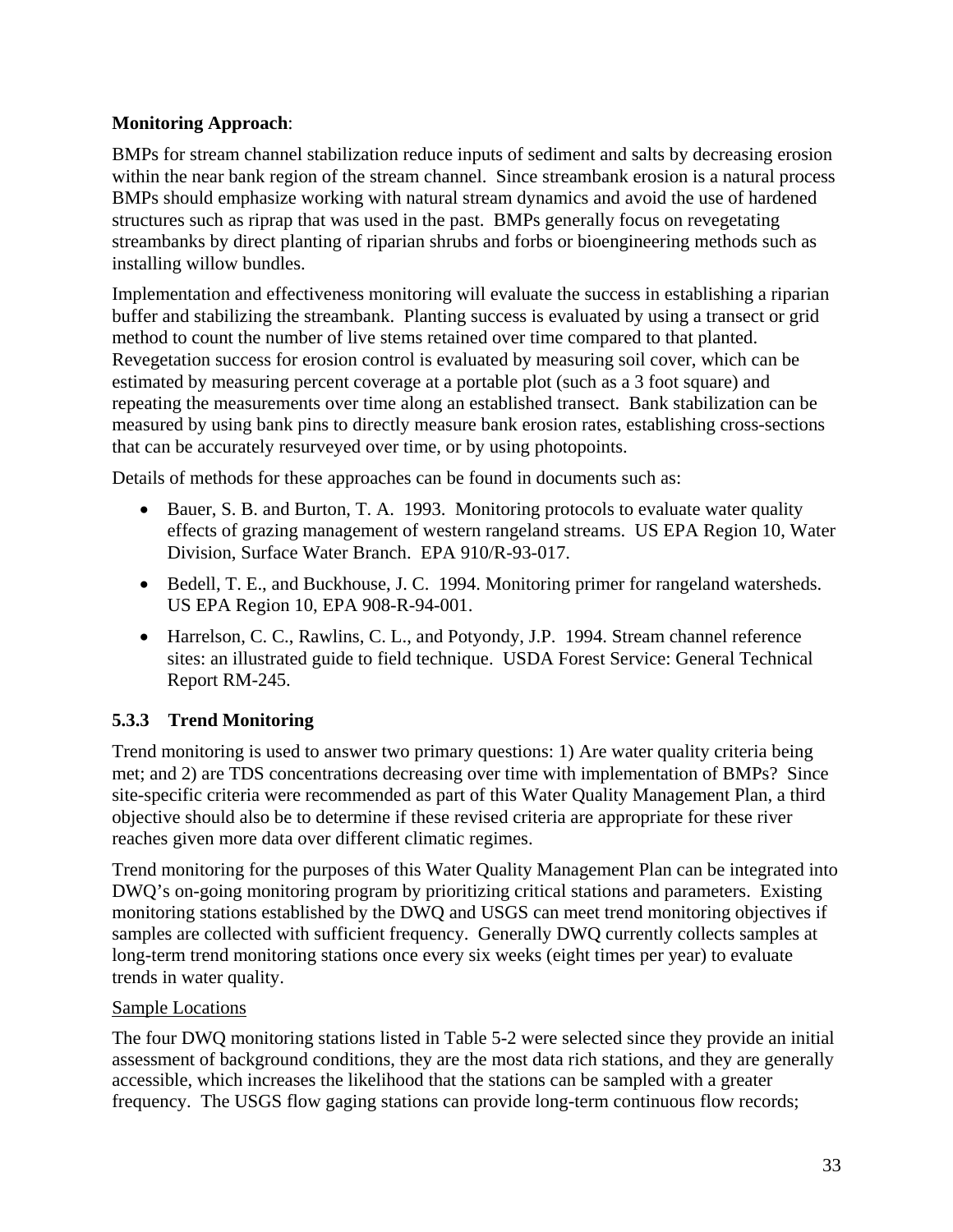however, these stations were reinitiated recently in 2002, and therefore are not sufficient to establish flow statistics. Monitoring of flow at the DWQ stations will be required until such time that a quantitative relationship (if any) can be established between the DWQ stations and the USGS gages. Another option (if not already being done) is to request USGS to add TDS monitoring to the parameters measured at the gaging stations.

| <b>Station ID</b>          | <b>Station Name</b>                  | <b>Sampling Location</b><br><b>Rationale</b> | <b>Parameters of</b><br><b>Concern</b> | Agency      |
|----------------------------|--------------------------------------|----------------------------------------------|----------------------------------------|-------------|
| <b>Paria River Reach-1</b> |                                      |                                              |                                        |             |
| 495187                     | Paria River at U12 crossing          | Located in the middle of<br>Reach-1          | TDS & Flow                             | <b>DWO</b>  |
| 495186                     | Paria River at Kodachrome Basin Road | Located at the bottom of<br>Reach-1          | TDS & Flow                             | <b>DWO</b>  |
| 093381500                  | Paria River near Cannonville, Utah   | Stream flow gaging station<br>in Reach-1.    | Flow                                   | <b>USGS</b> |
| Paria River Reach-3        |                                      |                                              |                                        |             |
| 599455                     | Paria River at the Old Town Site     | Located upstream of Reach-<br>3.             | TDS & Flow                             | <b>DWO</b>  |
| 495185                     | Paria River at US89 crossing         | Located lower section of<br>Reach-3.         | TDS & Flow                             | <b>DWO</b>  |
| 093381800                  | Paria River near Kanab, Utah         | Stream flow gaging station<br>in Reach-3.    | Flow                                   | <b>USGS</b> |

**Table 5-2 Suggested Monitoring Stations for Trend Monitoring** 

# Sample Parameters and Frequency

The minimum list of parameters for trend monitoring at these stations is specific conductance (µmho/cm), total dissolved solids (mg/L), and flow (cfs). (Since USGS already monitors discharge continuously at the gaging stations it would be fairly simple to add continuous specific conductance monitoring, which can be used in lieu of TDS sampling. This would create an excellent long-term data record for evaluating trends over time compared to using grab samples.)

If grab samples are used at DWQ stations, sample frequency needs to be increased to a minimum of monthly frequency. The current target of every six weeks is not sufficient to evaluate trends over time.

# **5.3.4 Data Management, Storage, and Reporting**

The data from this project will be maintained in an accessible common database. In addition, water quality and other relevant data will be transferred electronically to the DWQ database. Data will be compiled, analyzed and used in completing progress reports to the State NPS coordinator, DEQ, EPA and others. All water quality monitoring data will be transferred electronically to the DWQ who regularly enter data into the STORET system. These data will be available to all interested parties and organizations. Quality Assurance and Quality Control will be conducted according to the guidelines established in the Utah Water Quality Manual. Only those data that meet QA/QC standards will be entered into the project database.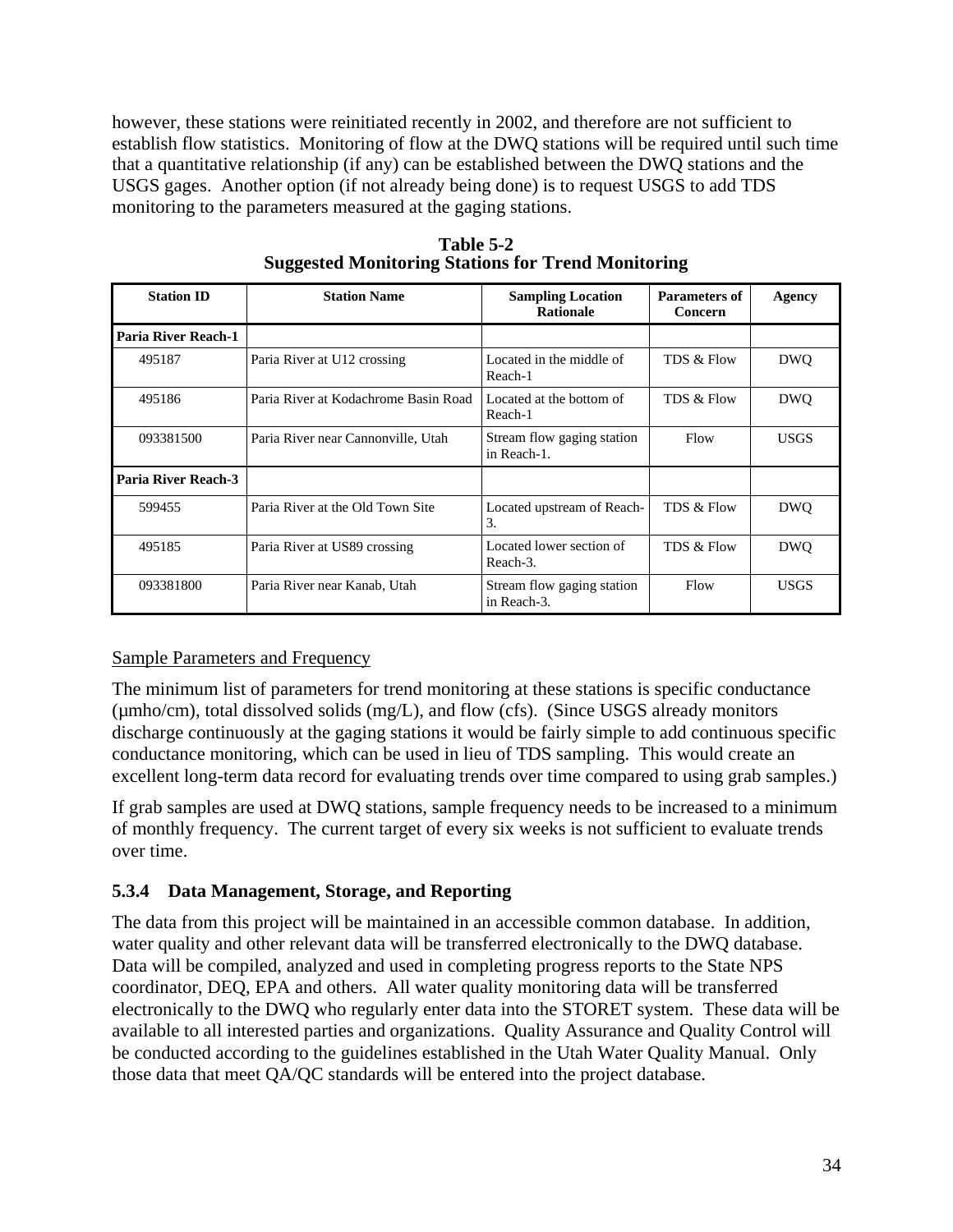#### **5.4 Long-Term Funding Plans for Operation and Maintenance**

No long-term funding is planned for operation or maintenance of these projects. Maintenance of these projects will be the responsibility of the private landowner. Projects will be inspected by the project lead sponsor, UACD and NRCS staff. The operation and maintenance of the designed systems will be thoroughly explained to the landowner and they will sign a document indicating their understanding and cooperation. If the landowner does not operate or maintain the system according to NRCS protocols, they will be in violation of their 319 contract and no longer eligible for NRCS assistance. Additionally they may risk having to pay back the federally contributed portion of their project funding. We do anticipate increased interest in participation of BMP application and anticipate moving to a watershed-wide implementation phase in the future.

# **5.5 Public Involvement**

There has been public involvement from the inception of the project, through proposal development, review, and submission. The CSCD will select project participants and give oversight to project planning and implementation. This group actively seeks public input into the prioritization of natural resource problems and concerns. We anticipate volunteer help to be provided at many phases of the project.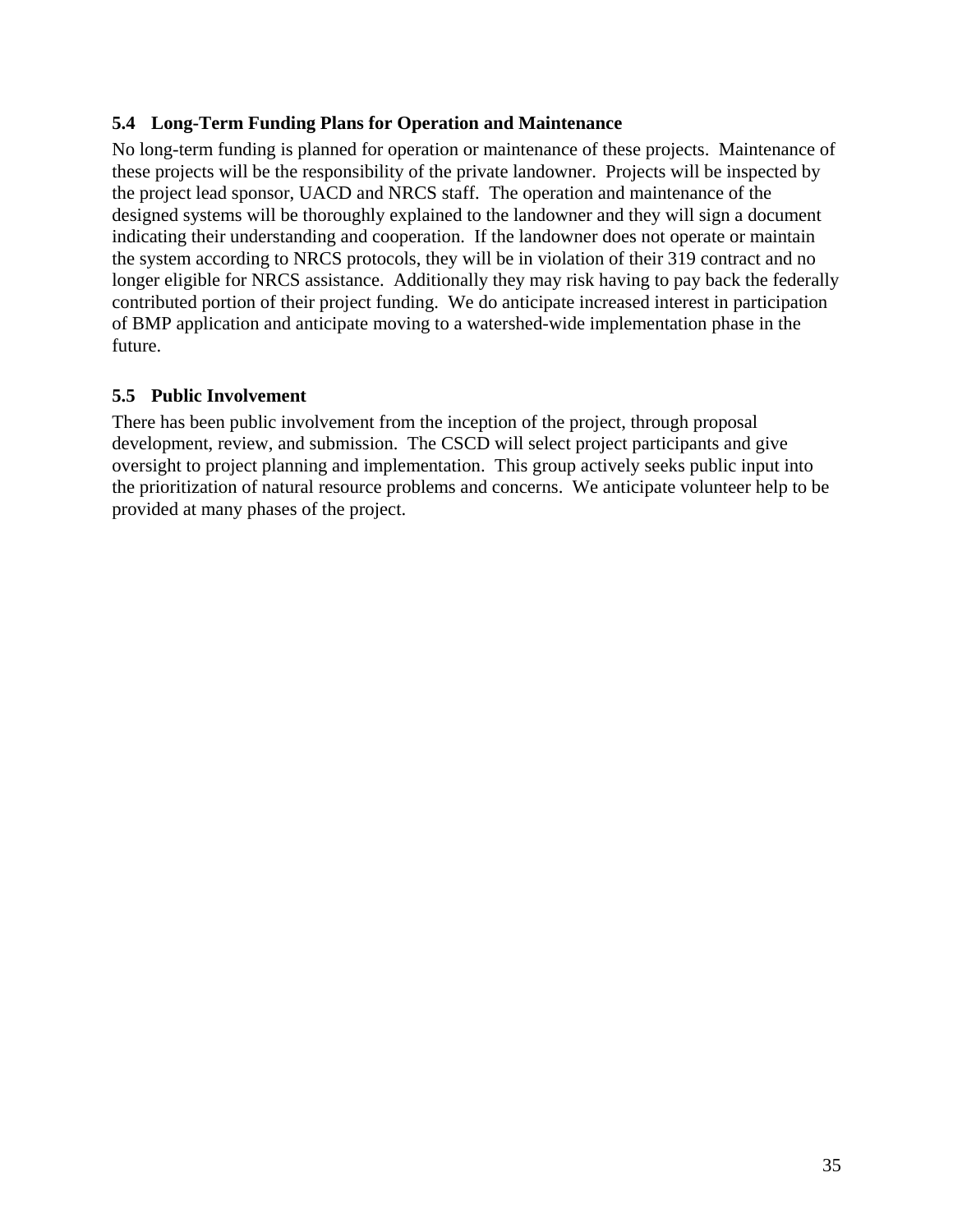# **6.0 CONCLUSIONS AND RECOMMENDATIONS**

The Paria River is located in Garfield and Kane Counties in southern Utah and flows from the headwaters in Bryce Canyon National Park and Dixie National Forest through private agricultural lands in the upper reach and south through the BLM administered Grand Staircase-Escalante National Monument (GSENM) into Arizona and the Colorado River below Glen Canyon Dam. The small towns of Tropic, Cannonville and Henrieville at the northern end of the basin are based primarily on an agricultural economy dependent on irrigation from surface waters. Downstream from private lands near Henrieville Wash the river enters GSENM and flows through these primitive public lands for approximately 45 river miles to the Arizona border. The Paria River is situated in a dry desert climate and the majority of surface streams and washes are intermittent. The Paria River is perennial for most but not all of its length through the State of Utah.

The Water Quality Management Plan addresses two distinct reaches of the Paria River. Paria River Reach-1 is the section from the confluence of Rock Springs Creek below the Henrieville to the headwaters of the Paria River. Paria River Reach-3 extends from the Arizona-Utah Border to the confluence with Cottonwood Wash. Utah's Year 2002 303(d) list identifies Paria River Reach-1 and Reach-3 as being impaired due to exceedence of Utah's total dissolved solids (TDS) criteria for protection of agricultural uses, Class-4 waters. The middle section of the river between these two reaches is not listed on the 303(d) list and is not addressed in the Water Quality Management Plan. Based on the evaluation of available information on water quality, soils, rock types and groundwater aquifers we determined that the high TDS concentrations are primarily a natural feature of the desert environment along the Paria River.

In Paria River Reach-1 irrigated lands occur; however, the evaluation of water quality patterns has led us to conclude that exceedence of TDS criteria are primarily due to natural sources. No specific TDS load could be associated with irrigation practices. The Paria River Reach-3 is entirely contained within the Grand Staircase-Escalante National Monument and because of the remoteness and limited uses (primitive recreational activities), no human causes of impairment could be identified that contribute to TDS loading. Although illicit off road vehicle use should be addressed through continued public education and enforcement before it becomes a significant problem. For these reasons, site-specific criteria as provided for by the Standards of Water Quality for the Waters of the State (Utah) were recommended for the two listed reaches (Table 6-1).

| Waterbody   | Waterbody           | <b>Waterbody Description</b>   | <b>HUC Unit</b> | <b>TDS Site-Specific</b> |
|-------------|---------------------|--------------------------------|-----------------|--------------------------|
| ID          | <b>Name</b>         |                                |                 | Criteria (mg/L)          |
| UT14070007- | Paria River Reach-1 | Paria River from confluence of | 14070007        | 2,500                    |
| 001         |                     | Rock Springs Creek to          |                 |                          |
|             |                     | headwaters                     |                 |                          |
| UT14070007- | Paria River Reach-3 | Paria River from Arizona-Utah  | 14070007        | 1,500                    |
| 005         |                     | Border to confluence of        |                 |                          |
|             |                     | Cottonwood Wash                |                 |                          |

**Table 6-1 Recommended Site-Specific Criteria for TDS in the Paria River** 

Although no specific TDS loading were attributed to human sources, the Canyonlands Soil Conservation District (CSCD) is taking the lead to reduce the possible sources of TDS loading from agricultural activities. The CSCD will coordinate with local stakeholders and agencies to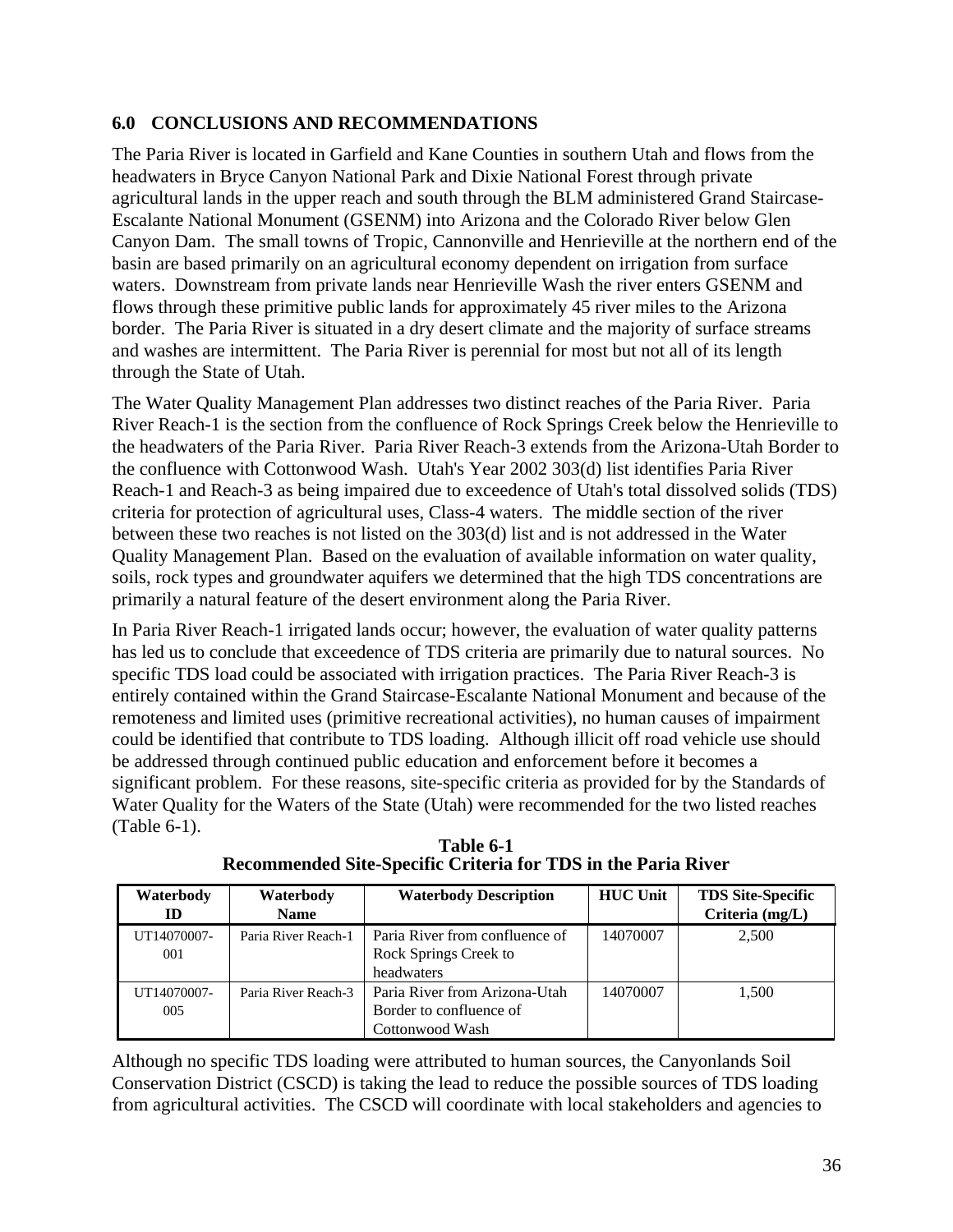develop Project Implementation Plans to improve water quality within the watershed. The CSCD has identified specific practices from the NRCS Field Office Technical Guide to reduce potential sources of salinity and sediments that change irrigation practices, provide streambank protection, and enhance the riparian vegetation along the river and tributaries.

An evaluation and monitoring program describes implementation, effectiveness and trend monitoring to evaluate success in implementing BMPs and in reducing the concentration of TDS in the Paria River. The monitoring plan identifies implantation and effectiveness monitoring procedures that can be completed by the Conservation District and affiliated agencies. The plan also describes the suggested approach for DWQ to measure trends in TDS concentrations over the long term.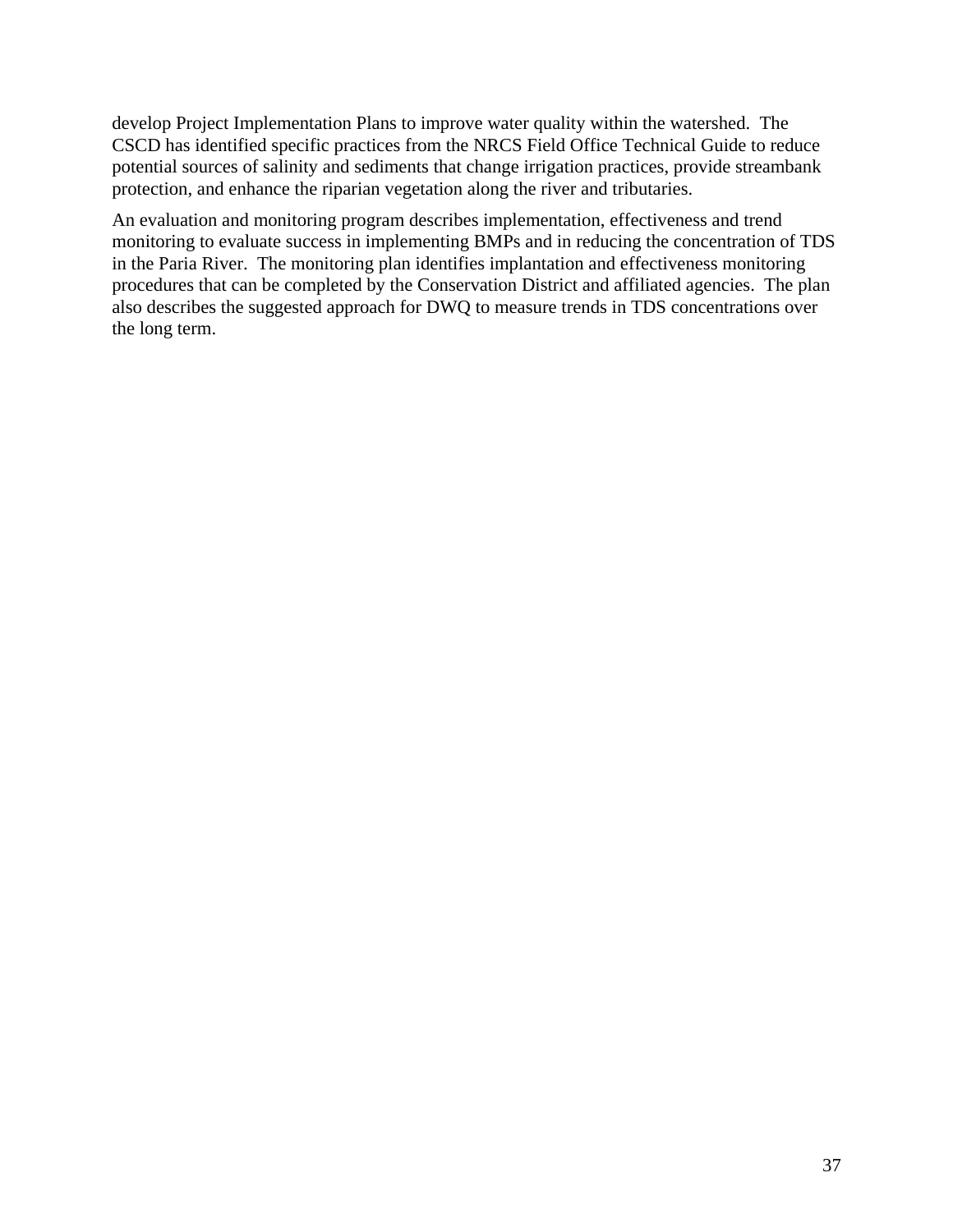#### **7.0 REFERENCES**

- Blanchard, P., 1986. Groundwater Conditions in the Kaiparowits Plateau Area, Utah and Arizona, with Emphasis on the Navajo Sandstone. State of Utah, Department of Natural Resources Technical Publication 81, 87 p. (In BLM 1999).
- Bowers, W. E., 1972. The Canaan Peak, Pine Hollow and Wasatch Formations in the Table Cliffs region, Garfield County, Utah. U.S. Geological Survey Bulletin 1331-B, 39 p.
- Bureau of Land Management (BLM), 1999. Grand Staircase-Escalante National Monument Approved Management Plan Environmental Impact Statement. BLM, Cedar City, Utah.
- Bureau of Land Management (BLM), 2000. Grand Staircase-Escalante National Monument Approved Management Plan and Record of Decision. BLM, Cedar City, Utah.
- Cobban, W. A., Dyman, T. S., Pollock, G. L., Takahashi1, K. I., Davis, L. E., and Riggin, D. B., 2000. Inventory of dominantly marine and brackish-water fossils from Late Cretaceous rocks in and near Grand Staircase-Escalante National Monument, Utah, in Sprinkel, D. A., Chidsey, T. C. and Anderson, P. B., editors, Geology of Utah's Parks and Monuments: Utah Geological Association Publication 28, p. 579-589.
- Davies, Tudor, T., 1997. EPA Memorandum to Water Management Division Directors, Regions 1-10. Establishing Site Specific Aquatic Life Criteira Equal to Natural Background. Nov. 5, 1997.
- Doelling, H. H., Blackett, R. E., Hamblin, A. H., Powell, J. D., and Pollock, G. L., 2000. Geology of the Grand Staircase-Escalante National Monument, Utah, in Sprinkel, D. A., Chidsey, T. C. and Anderson, P. B., editors, Geology of Utah's Parks and Monuments: Utah Geological Association Publication 28, p. 189-231.
- Environmental Protection Agency (EPA), 1999. Total Maximum Daily Load Program. Office of Water, Washington, D.C. http://www.epa.gov/owow/tmdl/intro.html. Last updated August 12, 1999.
- Environmental Protection Agency (EPA), 1997. Techniques For Tracking, Evaluating, And Reporting The Implementation Of Nonpoint Source Control Measures, EPA 8410B-97- 010, Office of Water, Washington, D.C. http://www.epa.gov/owow/nps/agfinal.pdf
- Freethy, G. W., 1997. Hydrogeology of the Grand Staircase-Escalante National Monument [Abs]: Learning From the Land, a science symposium sponsored by the Bureau Cretaceous Western Interior Seaway: Arizona, in Nations, J.D., and Eaton, J. G., of Land Management and the Governor's Office of Planning and Budget, November 4- 5, 1997, Cedar City, Utah. (In BLM 1999).
- Geological Society of America (GSA), 2002. The Geology of the Grand Staircase in Southern Utah: A Road Log and Guide for Public School Teachers. Geological Society of America 2002 Rocky Mountain Section Annual Meeting, Cedar City, Utah 10-11 May, 2002.
- Hereford, R., 1997. Abstract Environmental Change in Valleys of the Paria River. U.S. Department of Interior, Bureau of Land Management World Wide Web site: http://www.ut.blm.gov/monument/Science\_and\_Research/Science\_Symposium/abstracts. html.